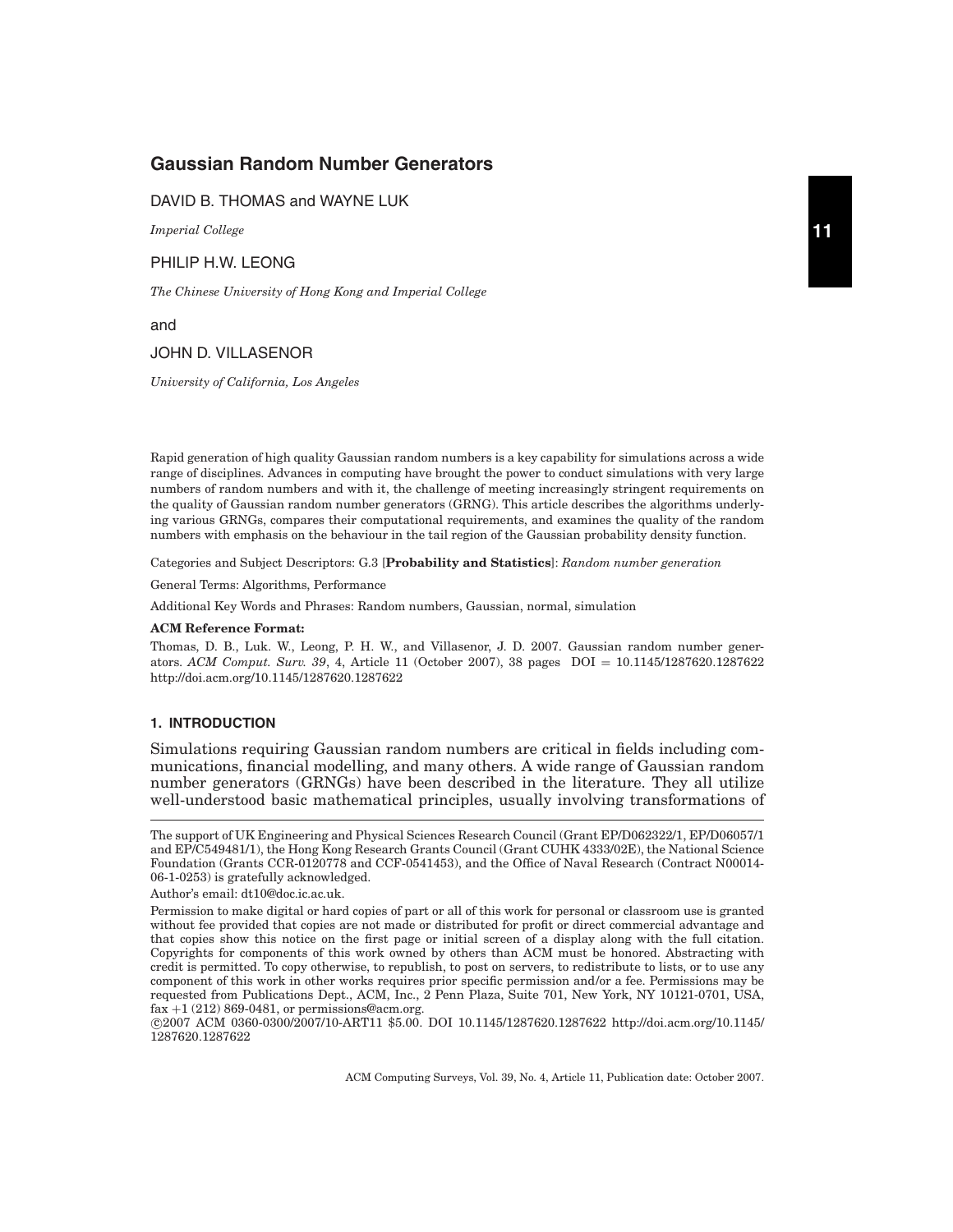uniform random numbers. Assuming suitably precise arithmetic, the GRNGs can generally be configured to deliver random numbers of sufficient quality to meet the demands of a particular simulation environment.

Recent advances in computing and the increasing demands on simulation environments have made it timely to examine the question of what characterizes "sufficient quality." While the answer depends on the specifics of the simulation environment, it can be bounded by considering the capabilities of modern processors and extrapolating for expected trends. Modern processors programmed to implement a computational process can often reach a rate of  $10^8$  outputs per second. Dedicating a large computer cluster with 1000 machines to a single simulation for a ten-day period of time would result in a total simulation size of approximately  $10^{17}$ . Adding another two orders of magnitude to allow for technology improvements over the next decade gives an extrapolated total of 1019. Additional factors, such as the use of collaborative Internet-based simulations using significantly larger than 1000 machines could drive this number even higher.

The requirement to generate extremely large numbers of Gaussian random numbers elevates the importance of the quality of the GRNG. For example, while Gaussian random numbers with absolute values greater than  $6\sigma$  or  $7\sigma$  rarely occur, it is precisely those extreme events that could contribute disproportionately to certain rare but important system behaviours that the simulation aims to explore. Samples from an ideal GRNG with absolute value exceeding  $9\sigma$  occur with probability  $2.26 \times 10^{-19}$ . For  $10\sigma$ , the corresponding probability is  $1.52 \times 10^{-23}$ . Thus, a GRNG accurate in the tails to about  $10\sigma$  would be sufficient for the largest simulations practical using technology available today and in the foreseeable future. More generally, when running large simulations it is vital to ensure that simulation results measure the performance of the system under study, without contamination due to imperfections in the random number generation process. Thus, the question of random number quality in GRNGs is central to their utility.

This basic question of random number quality has been of interest since the earliest days of computers. The first published survey of this topic appeared in 1959 [Muller 1959], and additional survey papers appeared in the 1960s [Kronmal 1964], 1970s [Ahrens and Dieter 1972], and 1980s [Chen and Burford 1981]. Schollmeyer and Tranter [1991] discussed GRNGs for communications applications in 1991, providing a survey of contemporary methods, and performing a limited number of tests. Their focus was mainly on the pairing of specific uniform random number generators, particularly linear congruential generators (LCGs) [Lehmer 1949] with transformation algorithms, and utilized visual, as opposed to statistical, evaluations of the resulting distributions. An overview of a limited set of GRNGs was provided by Kabal [2000], which compared several of the classic methods for generating Gaussian numbers on modern computers.

Most of the attention to GRNGs in recent years has focused on new generation algorithms as opposed to analysis of existing algorithms. Thus, while the number of algorithms has grown, there has been relatively little published work addressing the universe of GRNGs as a whole. The goals of this article are therefore:

- (1) to provide an overview of GRNG methods and algorithms, including a classification of the various techniques,
- (2) to present results on the performance and accuracy of the GRNGs that will be useful to practitioners, particularly those working in applications where statistically accurate generation of the "extreme events" noted above is important.

Our discussion also addresses issues that have not previously received significant attention. For instance, to ensure accurate tails, we address the need for careful conversion of uniform integer random numbers to floating-point values.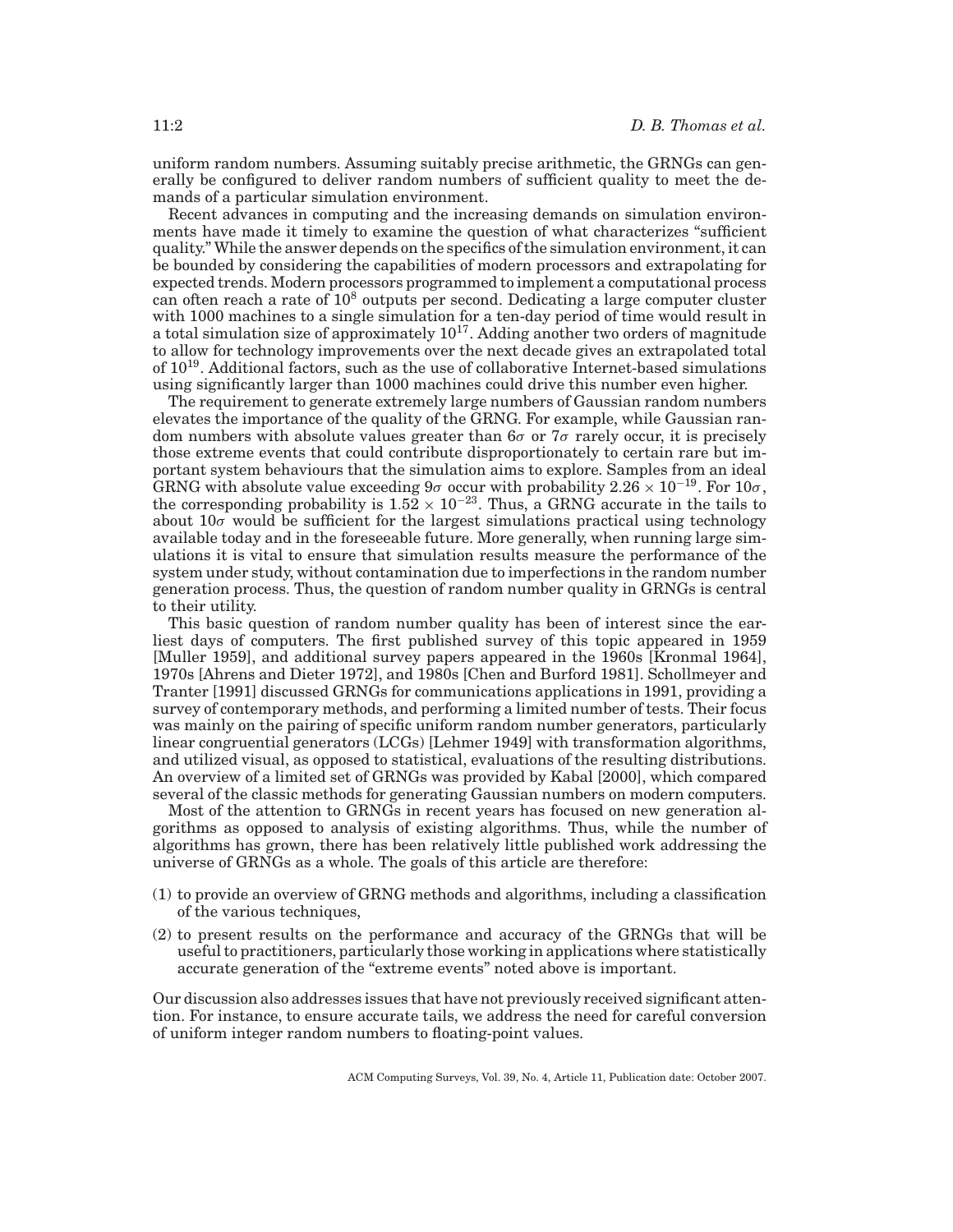#### *Gaussian Random Number Generators* 11:3

GRNGs aim to produce random numbers that, to the accuracy necessary for a given application, are statistically indistinguishable from samples of a random variable with an ideal Gaussian distribution. We classify GRNGs into four basic categories: cumulative density function (CDF) inversion, transformation, rejection, and recursive methods. The CDF inversion method simply inverts the CDF to produce a random number from a desired distribution. Transformation methods involve the direct transformation of uniform random numbers to a Gaussian distribution. The third category, rejection, again starts with uniform random numbers and a transformation, but has the additional step of conditionally rejecting some of the transformed values. Recursion, the final category, utilizes linear combinations of previously generated Gaussian numbers to produce new outputs.

An alternative classification is "exact" or "approximate." Exact methods would produce perfect Gaussian random numbers if implemented in an "ideal" environment. For example, the Box-Muller method subjects uniform numbers to various transformations in order to produce Gaussian outputs. If a perfect, and infinitely precise, uniform RNG were used, and if the functions themselves were evaluated with infinite precision, perfect Gaussian random numbers would be produced. Approximate methods, on the other hand, will produce outputs that are approximately Gaussian even if the arithmetic used is perfect. An example of this is the central limit theorem, which is only exact when an infinite number of uniform random numbers are combined and so must be approximate in any practical implementation. In the subsequent discussion of the algorithms, an indication of whether the algorithm is exact or approximate is provided.

Section 2 provides brief descriptions, pseudo code, and references for the GRNGs. Section 3 covers algorithms that focus on the tail region of the Gaussian. Section 4 describes the test parameters and the corresponding results, and Section 5 presents conclusions.

# **2. ALGORITHMS FOR GAUSSIAN SAMPLES**

In the description of different Gaussian random number generator algorithms, we assume the existence of a uniform random number generator (URNG) that can produce random numbers with the uniform distribution over the continuous range  $(0, 1)$  (denoted  $U(0, 1)$  or  $U$  hereafter). Note that the range does not include 0 or 1 since each is possibly an invalid input for a GRNG; for instance, the Box-Muller method requires a non-zero URNG input and CDF inversion must have its URNG input strictly less than 1. Similarly, *V* is a continuous URNG with outputs in the range (−1, 1) (excluding 0). *I* is used to denote a discrete uniform integer random number over the range  $[0, 2<sup>w</sup> - 1]$ , where typically  $w$  is the machine word-length. Where multiple samples from a uniform random number generator are used within an algorithm, the different samples are identified with subscripts, for example,  $U_1$  and  $U_2$  represent two independent uniform samples in an algorithm. In algorithms with loops, all random numbers within the loop body are freshly generated for each loop iteration.

A Gaussian distribution with mean zero and standard deviation one, often known as a "standard normal" distribution, has the probability density function (PDF):

$$
\phi(x) = \frac{1}{\sqrt{2\pi}} e^{-x^2/2}.
$$
\n(1)

A plot of  $\phi(x)$  versus x gives the familiar bell-curve shape, but does not directly indicate the probability of occurrence of any particular range of values of *x*. Integrating the PDF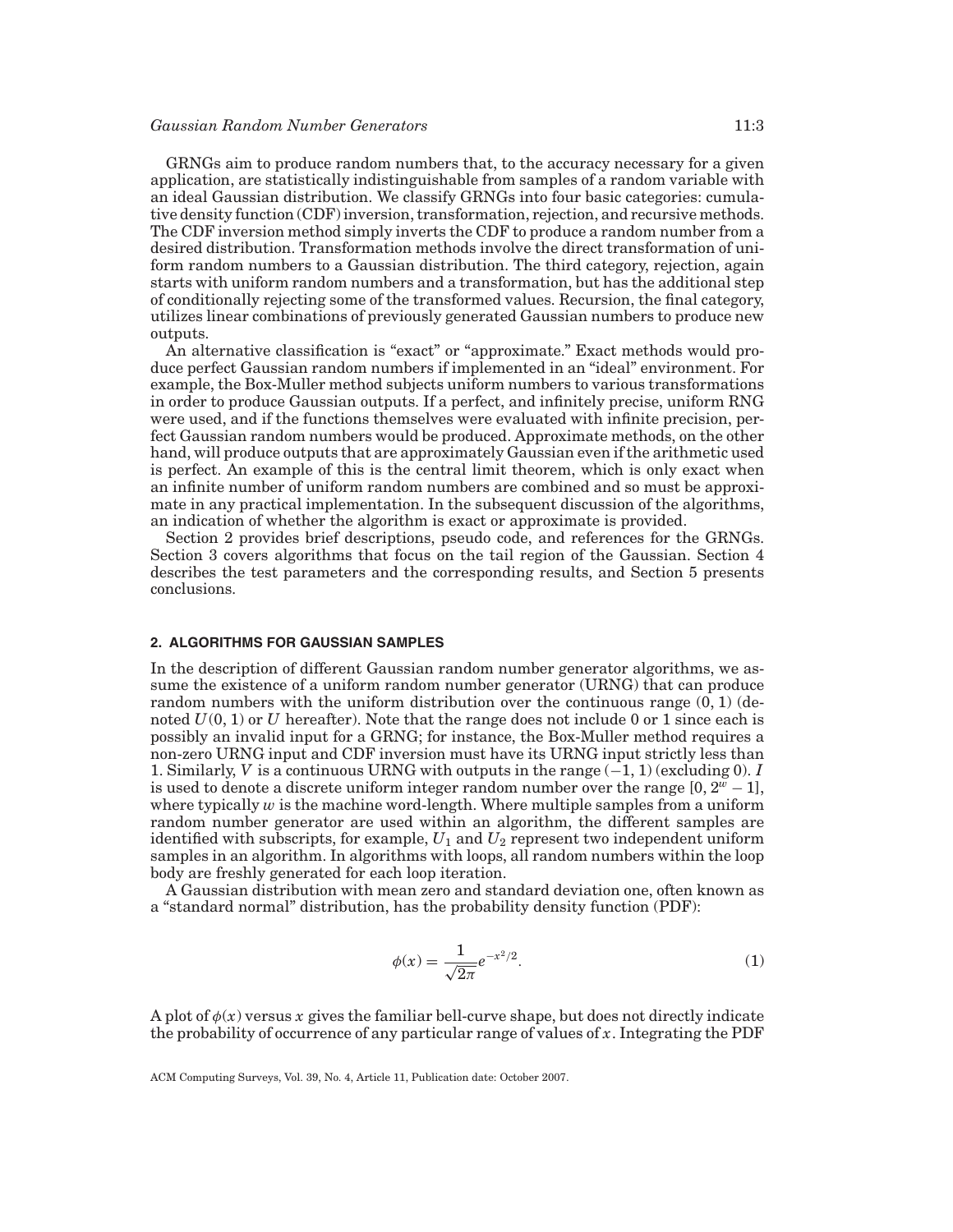from  $-\infty$  to *x* gives the cumulative distribution function (CDF):

$$
\Phi(x) = \int_{-\infty}^{x} \phi(x) dx = \frac{1}{2} \left[ 1 + \text{erf}\left(\frac{x}{\sqrt{2}}\right) \right].
$$
 (2)

The CDF  $\Phi(x)$  gives the probability that a random sample from the Gaussian distribution will have a value less than *x*. The CDF can be used to calculate the probability of values occurring within a given range, for example, the probability of a number between *a* and *b* (where  $a < b$ ) is  $\Phi(b) - \Phi(a)$ . There is no closed-form solution for  $\Phi$ , or for the related function erf, so it must be calculated numerically, or using some form of approximation. A good reference on distributions and random number generation can be found in Devroye [1986] (available for download at the address in the reference).

### **2.1. The CDF Inversion Method**

CDF inversion works by taking a random number  $\alpha$  from  $U(0, 1)$  and generating a Gaussian random number x through the inversion  $x = \Phi^{-1}(\alpha)$ . Just as  $\Phi$  associates Gaussian numbers with a probability value between zero and one,  $\Phi^{-1}$  maps values between zero and one to Gaussian numbers. While this is conceptually straightforward, and exact if  $\Phi^{-1}$  is calculated without error, the lack of a closed form solution for  $\Phi^{-1}$  for the Gaussian distribution necessitates the use of approximations, which in turn affects the quality of the resulting random numbers. Since achieving increased accuracy requires increased complexity, most of the research in this area has focused on improving this trade-off. Numerical integration offers arbitrarily high precision, but at a computational cost that makes it impractical for random number generation, particularly in the tail regions of the Gaussian. As a result, most Gaussian CDF inversion methods utilize polynomial approximations.

One of the earliest approximation efforts was introduced by Muller [1958], who described a fast approximation to the inverse CDF with moderate precision. This method approximates the inverse CDF to within  $4 \times 10^{-4}$  for inputs in the range  $[6 \times 10^{-7}, 1 - 6 \times 10^{-7}]$ , corresponding to an output range of  $\pm 5\sigma$ . As the emphasis was on speed rather than accuracy, a simple polynomial approximation scheme was used. The input range was split into 64 pairs of symmetric segments and an interpolating polynomial was associated with each segment. For segments 1..56, linear approximation was sufficient; for 57..62, quadratic polynomials were used, and for segment 63, a quartic polynomial was needed. For the final segment 64, corresponding to the input ranges [0, 1/128] and [127/128, 1], the function becomes difficult to approximate with a single polynomial of reasonable degree. Instead a rational approximation based on a truncated continued fraction expansion was used, with the continued fraction expanded until successive terms differed by less than the target accuracy. A similar approach was used by Gebhardt [1964], though the approximation in the tails was based on iterative refinement of a semiconvergent series rather than a continued fraction. At approximately the same time, Wetherill [1965] proposed another approximate CDF inversion method based on polynomials, but splitting the range into just three sections to reduce the table sizes needed.

More recently, Wichura [1988] described two high precision approximations to the inverse Gaussian CDF using rational polynomials. For inputs *x* in the range [0.075, 0.925] a rational polynomial in  $(x - 0.5)^2$  was used, while for inputs outside this range, one of two rational polynomials in √− ln *<sup>x</sup>* was used. Because most of the inputs fall within the first input range, the square root and logarithm only need to be calculated 15% of the time. The first method, PPND7, gave 7 decimal digits of accuracy in the range  $[10^{-316}, 1 - 10^{-316}]$ , and the second, PPND16, gave about 16 decimal digits of accuracy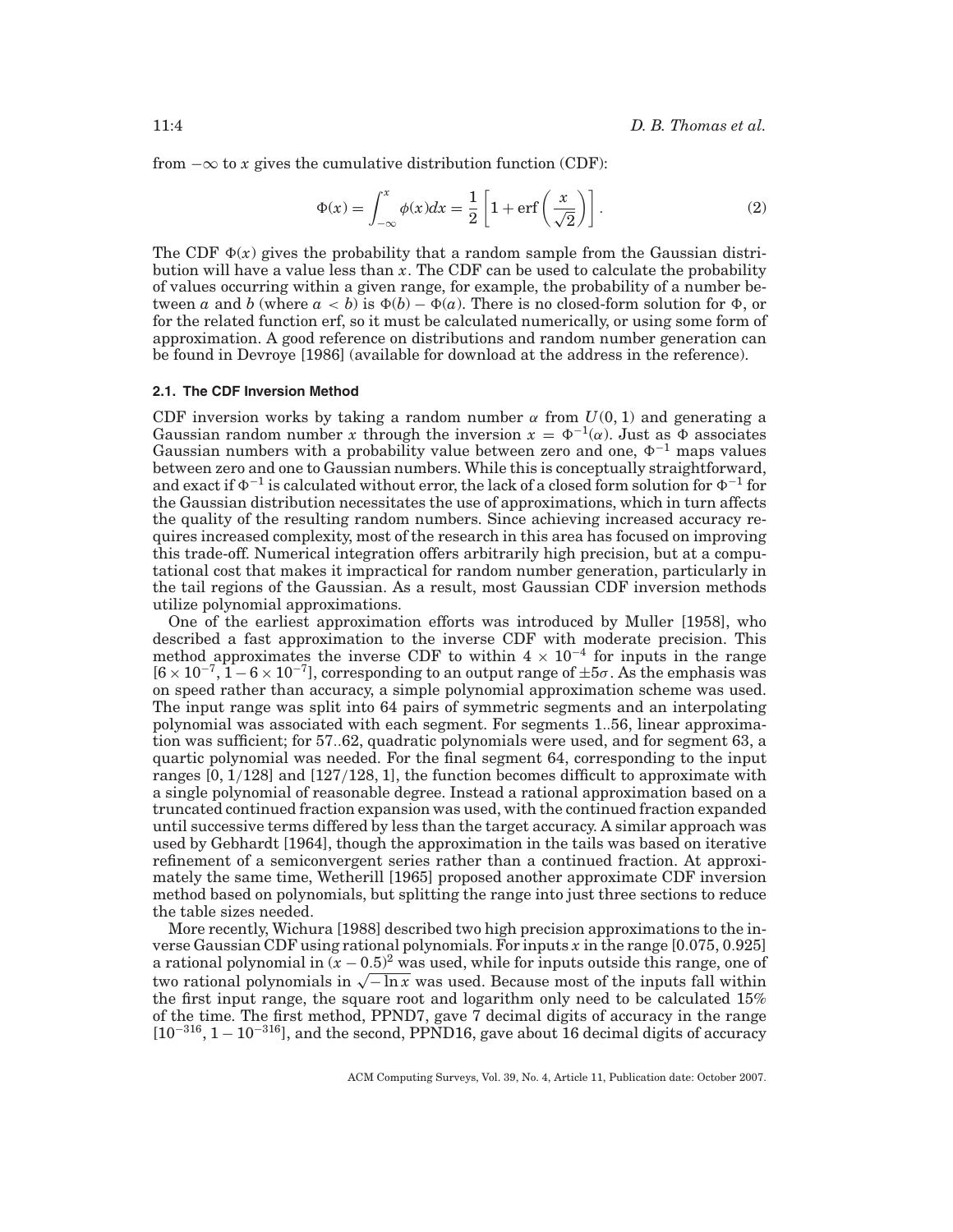over the same range. The lower precision PPND7 utilized rational polynomials with degree 2 and 3, while PPND16 used rational polynomials with degree 7.

An approximate CDF inversion technique using only one rational polynomial was provided by Hastings [Box and Muller 1958a]. This technique first transforms the inprovided by Hastings [Box and Muller 1958a]. This technique first transforms the in-<br>put *x* using √ln *x*<sup>−2</sup>, then uses a degree 2 over degree 3 rational polynomial. The cost of having just one polynomial is that the square root and logarithm must be performed every time, rather than only for the tails of the curve as in some of the other CDF inversion methods. In addition, the Hastings technique only works for one side of the input range, so it needs to be slightly modified to allow handling of a full range of inputs. Hardware implementations of CDF inversion techniques have also been developed [Chen et al. 2004; McCollum et al. 2003].

#### **2.2. Transformation Methods**

*2.2.1. Box-Muller Transform.* The Box-Muller transform [Box and Muller 1958b; Pike 1965] is one of the earliest exact transformation methods. It produces a pair of Gaussian random numbers from a pair of uniform numbers. It utilizes the fact that the 2D distribution of two independent zero-mean Gaussian random numbers is radially symmetric if both component Gaussians have the same variance. This can be easily seen by simply multiplying the two 1D distributions  $e^{-x^2}e^{-y^2} = e^{-(x^2+y^2)} = e^{-r^2}$ . The Box-Muller algorithm can be understood as a method in which the output Gaussian numbers represent coordinates on the two-dimensional plane. The magnitude of the corresponding vector is obtained by transforming a uniform random number; a random phase is then generated by scaling a second uniform random number by  $2\pi$ . Projections onto the coordinate axes are then performed to give the Gaussian numbers. Algorithm 1 gives pseudo-code for implementing this method. Because the algorithm produces two random numbers each time it is executed, it is common for a generation function to return the first value to the user, and cache the other value for return on the next function call.

**Algorithm 1.** Box-Muller

1:  $a \leftarrow \sqrt{-2 \ln U_1}, b \leftarrow 2\pi U_2$ <br>2: **return** (*a* sin *b*, *a* cos *b*)

{Return pair of independent numbers}

Computation of cosine and sine can often be performed in one step, and highly optimized algorithms based on function evaluation and suitable for fixed-precision hardware implementation have been reported [Lee et al. 2004; Boutillon et al. 2003; Xilinx 2002].

*2.2.2. Central Limit Theorem (Sum-of-uniforms).* The PDF describing the sum of multiple uniform random numbers is obtained by convolving the constituent PDFs. Thus, by the central limit theorem, the PDF of the sum of *K* uniform random numbers *V*/2 each, over  $\sqrt{\frac{K}{12}}$ , with larger values of *K* providing better approximations. The main disadvantage the range (−.5, .5), will approximate a Gaussian with zero mean and standard-deviation of this approach is that the convergence to the Gaussian PDF is slow with increasing *K* . Some intuition can be gained by realizing that the sum is bounded at  $-K/2$  and  $K/2$ , and that the PDF of the sum is composed of segments that are polynomials limited in degree to  $K - 1$ . Thus, the approximation in the tails of the Gaussian is particularly poor. Methods to mitigate this problem by "stretching" the PDF in the tail regions [Teichroew 1953] have used a Chebyshev interpolating polynomial to map the CDF of the distribution for a given *K* to that of the Gaussian distribution. The polynomial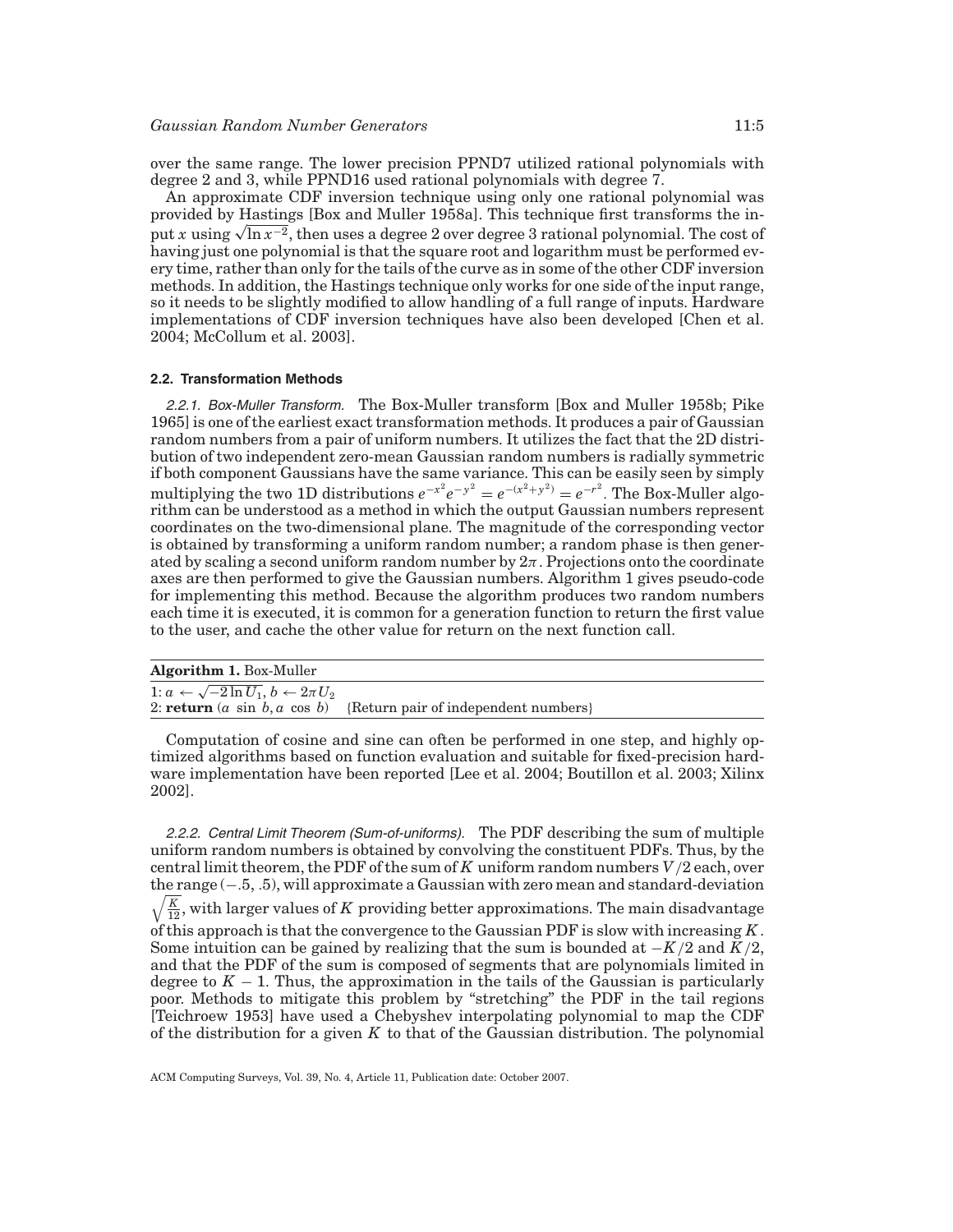

**Fig. 1**. Approximation to the Gaussian distribution composed of multiple triangle distributions.

will only provide an accurate mapping at a fixed number of finite inputs, based on the polynomial degree, so a trade-off must be made between accuracy and complexity. An example of Teichrow's method given in Muller [1959] uses a 9th degree polynomial on the sum of 12 uniforms.

While this technique improves the resulting distribution, deviations from a true Gaussian PDF remain significant for practical values of *K* . Additionally, the need to generate and additively combine large numbers of uniform random numbers itself constitutes a computational challenge, so the central limit theorem is rarely used in contemporary GRNGs. However, this approach has been used in hardware implementations as a way of combining two or more lower quality Gaussian numbers to produce one good one [Danger et al. 2000; Lee et al. 2004; Xilinx 2002]. This technique can also be used directly when the fractional accuracy does not need to be large: for example, it has been shown [Andraka and Phelps 1998] that the sum of 128 1-bit variables can provide a useful binomial approximation to the Gaussian distribution. The central limit theorem of course is an example of an "approximate" method—even if perfect arithmetic is used, for finite *K* the output will not be Gaussian.

*2.2.3. Piecewise Linear Approximation using Triangular Distributions.* Kabal [2000] describes an approximate method for generating Gaussian random numbers, using a piecewise linear approximation. The Gaussian distribution is decomposed into a set of *k* basic component triangular distributions  $t_1..t_k$ , each with the same width  $2w$ , centered at  $c_i = w((k + 1)/2 - i)$ , and associated with probability  $q_i$ . The regular spacing means that each triangle overlaps with one triangle to the left and one triangle to the right, and the sum of the overlaps creates a piecewise linear approximation to the Gaussian PDF, as illustrated in Figure 1 with  $w = 0.5$ .

Since the component distributions are triangles, only addition and multiplication are needed. Outputs are generated by first probabilistically choosing one of the triangles, and then generating a random number from within the selected triangle distribution. The triangles are selected using Walker's alias method [Walker 1977] for sampling from a discrete distribution using one uniform input; the triangle distributions are then generated using the sum of two more appropriately scaled uniform inputs.

In software this method has the disadvantage of requiring three random numbers per output sample, making it quite computationally expensive to implement. However, in hardware, uniform random numbers are comparatively cheap to generate, while multiplications and other operations are more expensive, so this method is more attractive. By using large numbers of triangles, and by using the central limit theorem to combine multiple random numbers, this method can provide an efficient Gaussian random number generator in hardware [Thomas and Luk 2006].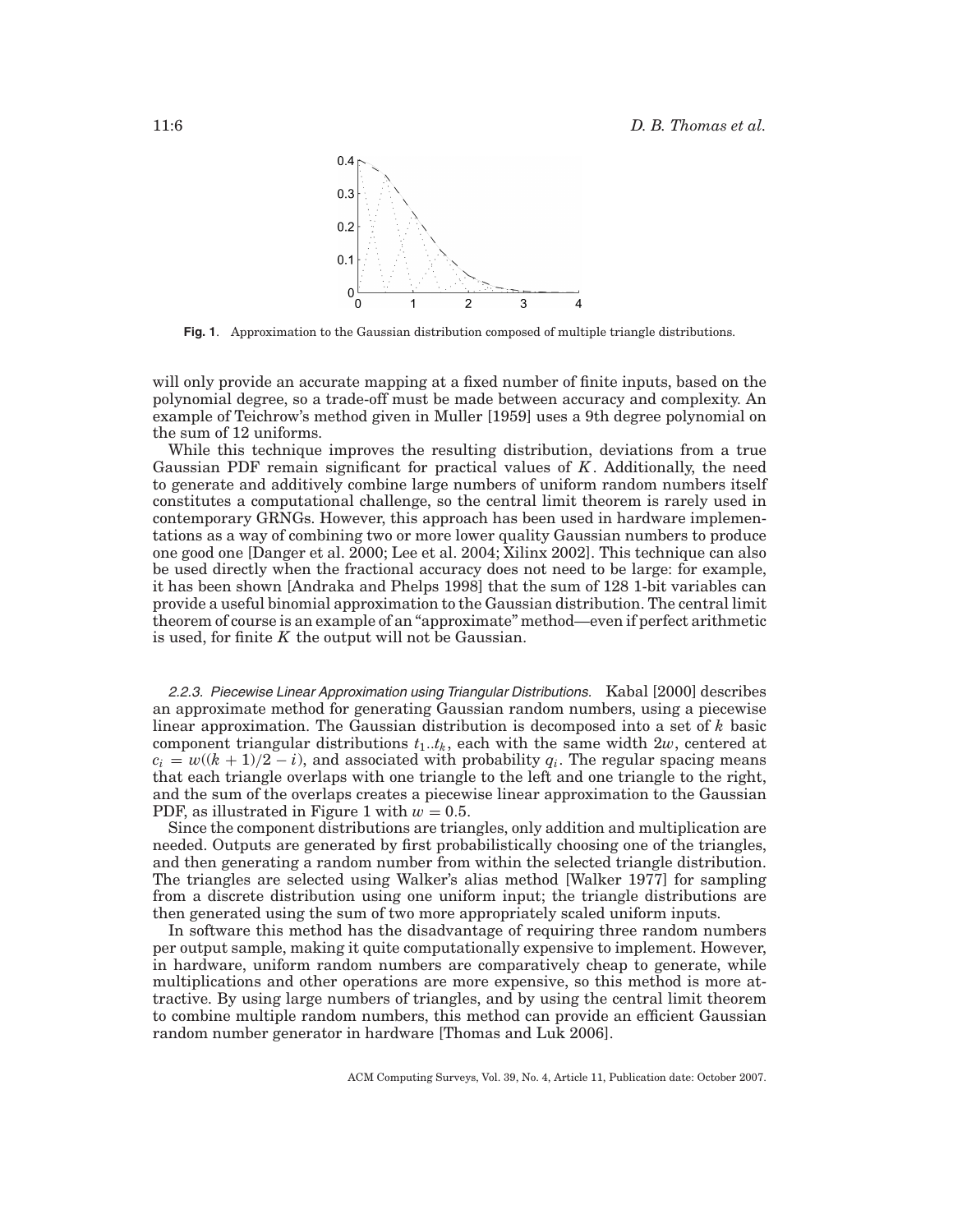

**Fig. 2**. Packing of the Gaussian distribution into a rectangular area using the Monty Python method.

*2.2.4. Monty Python Method.* The Monty Python method [Marsaglia and Tsang 1998] relies on a technique of packing the Gaussian distribution into a rectangle, using an exact transform. Figure 2 shows the arrangement graphically, with the desired Gaussian PDF shown as a dashed curve. The central idea is to partition the Gaussian PDF into four disjoint areas, shown as *A*, *B*, *C*, and *D*. These four areas are designed so that they can be exactly packed into a rectangle, using a transform that leaves the large areas *A* and *B* unchanged, maps area *C* in the Gaussian PDF to area *C* in the rectangle through an affine transform, and uses a more complex process to pack the Gaussian tail area *D* into area *D* . Generating a sample using the Monty Python method consists of uniformly generating a random point within the rectangle, identifying which of the areas the point is in, and applying the appropriate unpacking transform for that segment. The advantage of the method is that in the most common cases, areas *A* and *B*, the uniform random point can be returned untransformed as a Gaussian sample.

**Algorithm 2.** Monty Python

1:  $s \leftarrow 2[2U_1] - 1$  {Choose random sign (+1 or -1) for output sample} 2:  $x \leftarrow bU_2$  {Horizontal component of uniform 2D random sample}<br>3: **if**  $x < a$  **then** {Check if point is in area A}  ${C}$  *s*  ${C}$  *leck if point is in area A*} 4: **return** *sx* 5: **end if** 6:  $y \leftarrow U_3/(2b)$  {Vertical component of uniform 2D random sample} 7: **if**  $y < \phi(x)$  **then** {Check if point is under Gaussian PDF in area *B*} 8: **return** *sx* 9: **end if** 10:  $(x, y) \leftarrow f_C(x, y)$ <br>11: **if**  $y < \phi(x)$  **then** {Point is in region  $C'$ , transform it to region  $C$ }  ${C}$  *f*  ${C}$  *leck if point is under Gaussian PDF in area*  $C$ *}* 12: **return** *sx* 13: **else** 14: **return** Return *x* from the tails with  $|x| > b$  (see section 3) 15: **end if**

Algorithm 2 provides a simplified description of the sampling process, omitting some optimizations for clarity. The first two conditionals check for points in *A* and *B*, returning the horizontal component of the random uniform sample (with attached sign) in either case. If neither case is true then the point is mapped from area  $C'$  to area *C* using a fixed affine mapping  $f<sub>C</sub>$ . For example, in Figure 2 the two points  $p'$  and  $q'$ are mapped back to the equivalent points *p* and *q* in *C*. If the transformed point lies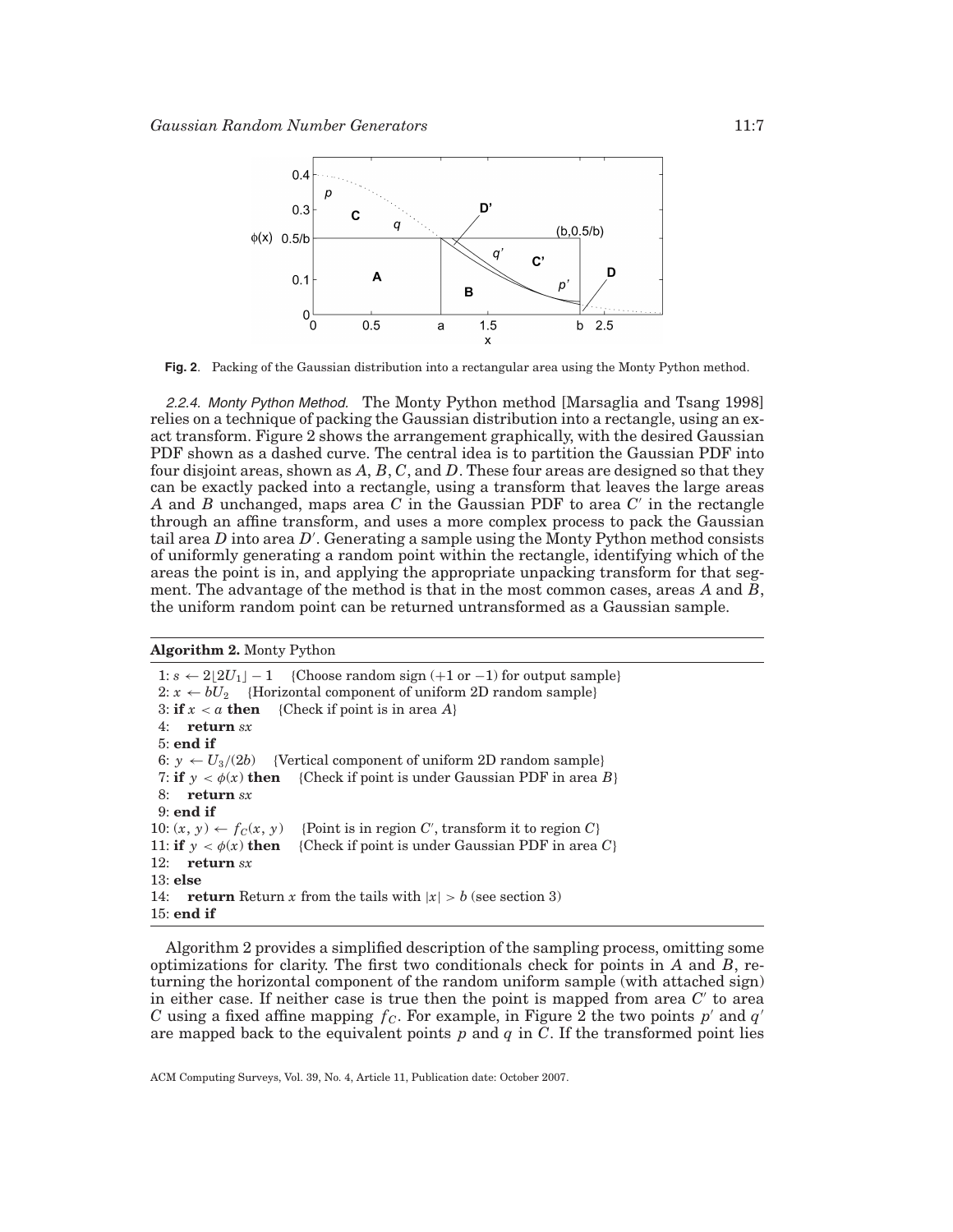under the Gaussian PDF (third conditional) then the original point was within *C* , so the transformed horizontal component is returned. Any other points must fall within  $D'$ , but the mapping from  $D'$  to  $D$  is nontrivial, so instead a new random value from the tail  $|x| > b$  is generated using a method such as those described in Section 3. Note that the area of  $D'$  is the same as the area under the tail, as the area of the rectangle is  $b\frac{1}{2b} = 0.5 = \Phi(\infty) - \Phi(0)$ , and the areas of *A*, *B* and *C'* clearly sum to  $\Phi(b) - \Phi(0)$ .

The constant *b*, and the derived constant  $a = \phi^{-1}(1/2b)$ , determine the overall efficiency of the method. The larger *b* is made, the smaller the expensive tail area of *D*. However, *b* must not be so large that the regions *B* and *C'* overlap, as this would distort the shape of the region *C*. In Figure 2 the value of  $b = 2.29$  is used, which requires random numbers from the tail 2.2% of the time. In order to use slightly larger values of *b* without areas *B* and *C* overlapping, it is possible to apply an area preserving transform to *C'*, stretching horizontally and compressing vertically. This allows  $b = \sqrt{2/\pi}$ , reducing the number of random numbers taken from the tail to 1.2% [Marsaglia and Tsang 1998].

It should be noted that while Marsaglia originally used a rejection method to sample from the tails, the Monty Python method itself involves the "folding" of the positive Gaussian PDF into the rectangle with width *b* and height 1/2*b* in Figure 2, and the association of 2D locations in that rectangle with different portions of the Gaussian. Rejection of samples occurring in D' followed by use of a separate tail sampling method (which can be either a direct transform or a rejection method) is one way to implement it, though a direct, computationally impractical, transformation from  $D'$  to  $D$  does exist. For this reason the Monty Python method is classed as a transformation method, rather than a rejection method.

#### **2.3. Rejection Methods**

The rejection method for generating a random number can be described as follows. Let  $y = f(x)$  be a function with finite integral, C be the set of points  $(x, y)$  under the curve, and  $\mathcal Z$  be a finite area superset of  $\mathcal C: \mathcal Z \supset \mathcal C$ . Random points  $(x, y)$  are taken uniformly from Z until  $(x, y) \in C$  and x is returned as the random number [Knuth 1981; Press et al. 1997].

The density of such an x will be  $cf(x)$ , where c is a normalizing value that makes  $cf(x)$ a probability density function ( $\int cf(x)dx = 1$ ).

*2.3.1. Polar.* The polar method [Bell 1968; Knop 1969] is an exact method related to the Box-Muller transform and has a closely related two-dimensional graphical interpretation, but uses a different method to get the 2D Gaussian distribution. While several different versions of the polar method have been described, we focus on the form by Knop [1969] because it is the most widely used, in part due to its inclusion in Numerical Recipes [Press et al. 1997].

As noted earlier, for the Box-Muller transform, two uniform random numbers are used to generate the magnitude and phase of a vector of which the two Cartesian coordinates are the output Gaussian numbers. In the polar method, two uniform random numbers in the interval  $(-1, 1)$  are initially generated and the magnitude of the vector they describe is evaluated. If the magnitude exceeds 1, the uniform numbers are discarded. If the magnitude is less than 1, which occurs with probability  $\pi/4$ , it is transformed and the result is scaled by each of the two uniform random numbers to give the two Gaussian outputs. This is described in Algorithm 3. In addition to having the conditional step, the polar method differs from the Box-Muller method in that it does not need a sine or cosine calculation, but it does require a division and two additional multiplications. A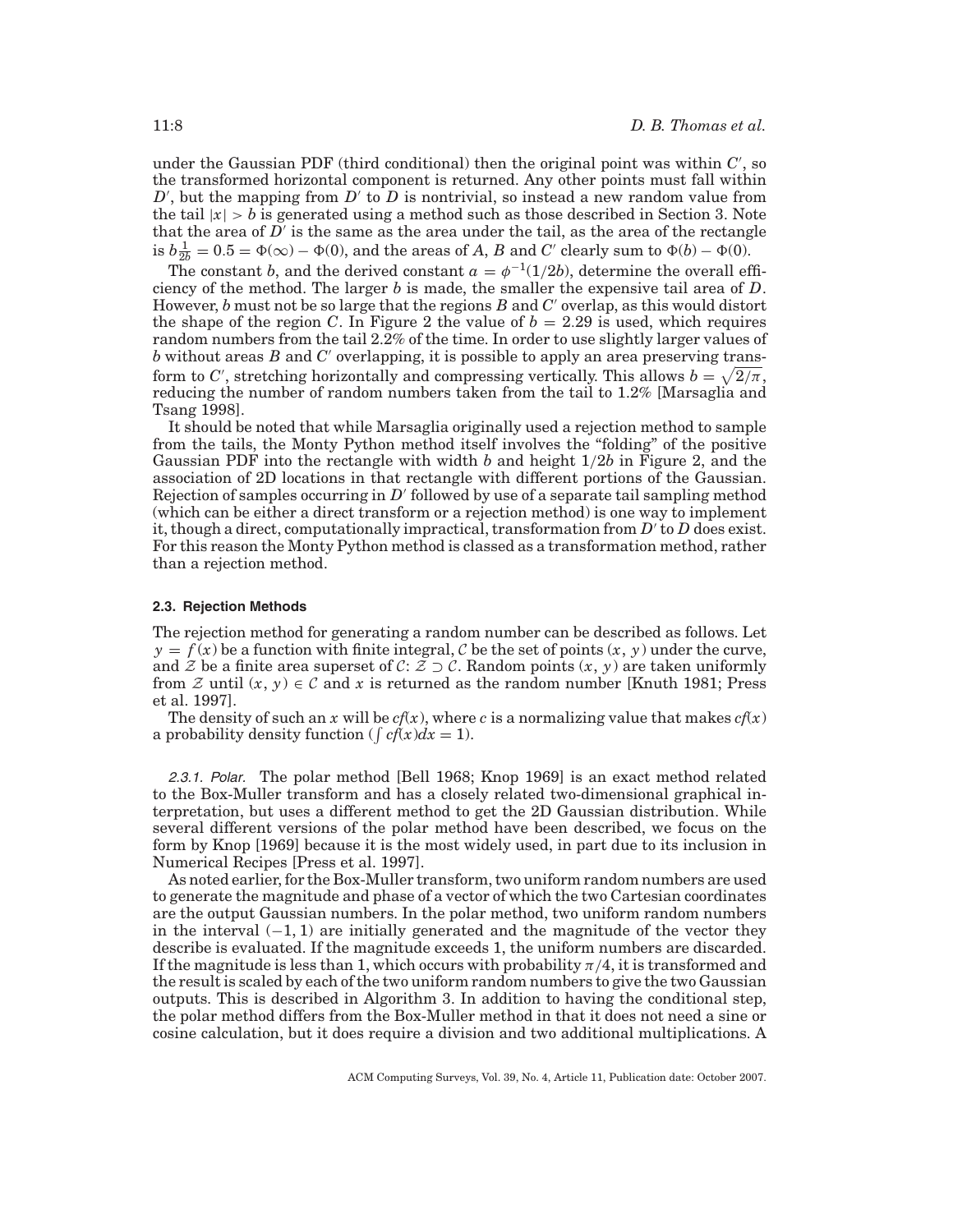fast vectorized implementation that also has the advantage of reducing the number of square root and ln computations has been described in Brent [1993].

**Algorithm 3.** Polar-Rejection 1: **repeat** 2:  $x \leftarrow V_1, y \leftarrow V_2$ 3:  $d \leftarrow x^2 + y^2$ 4: **until** 0 < *d* < 1

 $5: f \leftarrow \sqrt{-2(\ln d)/d}$ 6: **return**  $(f \times x, f \times y)$ 

*2.3.2. Marsaglia-Bray Rejection Method.* The Marsaglia-Bray method [Marsaglia and Bray 1964] is an exact method that uses a combination of four distributions: two direct transformations and one rejection-based distribution are summed to produce outputs in the range [−3, 3], and another rejection-based transformation is used to provide random numbers from the tail regions outside this range. Each distribution has an associated probability, so the overall Gaussian PDF  $\phi(x)$  in the range [-3, 3] can be broken into a mixture of two easily generated distributions  $(g_1$  and  $g_2)$  plus a more complex residual distribution (*g*3):

$$
\phi(x) = a_1 g_1(x) + a_2 g_2(x) + a_3 g_3(x) \tag{3}
$$

$$
g_1(x) = 2(U_1 + U_2 + U_3 - 1.5)
$$
\n<sup>(4)</sup>

$$
g_2(x) = 1.5(U_4 + U_5 - 1)
$$
\n
$$
(x, x, (x))_{1 \le x \le x} (x))
$$
\n(5)

$$
g_3(x) = \phi(x) - \frac{(a_1 g_1(x) + a_2 g_2(x))}{a_1 + a_2 + a_3} \tag{6}
$$

where

$$
a_1 = 0.8638 \ a_2 = 0.1107 \ a_3 = 0.0228002039 \ a_4 = 1 - a_1 - a_2 - a_3
$$

Outside  $[-3, 3]$  a function directly approximating  $\phi(x)$  is used (with probability  $a_4$ ). The top half of Figure 3 shows the three distributions  $g_1(x)$ ,  $g_2(x)$ , and  $g_3(x)$  in the range  $[-3, 3]$ . Note that  $a_1$  is as large as possible, with  $g_1$  just touching the actual Gaussian PDF at  $\pm 2$ , so that this case occurs with the highest probability. The more computationally expensive densities,  $g_3$  (the small residual density) and  $g_4$  (the tail distribution outside the  $[-3, +3]$  range), occur infrequently. Within the range  $[-2, 2]$ ,  $g_2$  fills in the relatively large gap between  $g_1$  and  $\phi$ , leaving  $g_3$  to compensate for the remaining difference to the Gaussian, as shown using an expanded vertical axis in the lower half of the figure and given by:

$$
g_3(x) = \begin{cases} ae^{-x^2/2} - b(3-x^2) - c(1.5-|x|) & |x| < 1\\ ae^{-x^2/2} - d(3-|x|)^2 - c(1.5-|x|) & 1 < |x| < 1.5\\ ae^{-x^2/2} - d(3-|x|)^2 & 1.5 < |x| < 3\\ 0 & 3 < |x|.\end{cases} \tag{7}
$$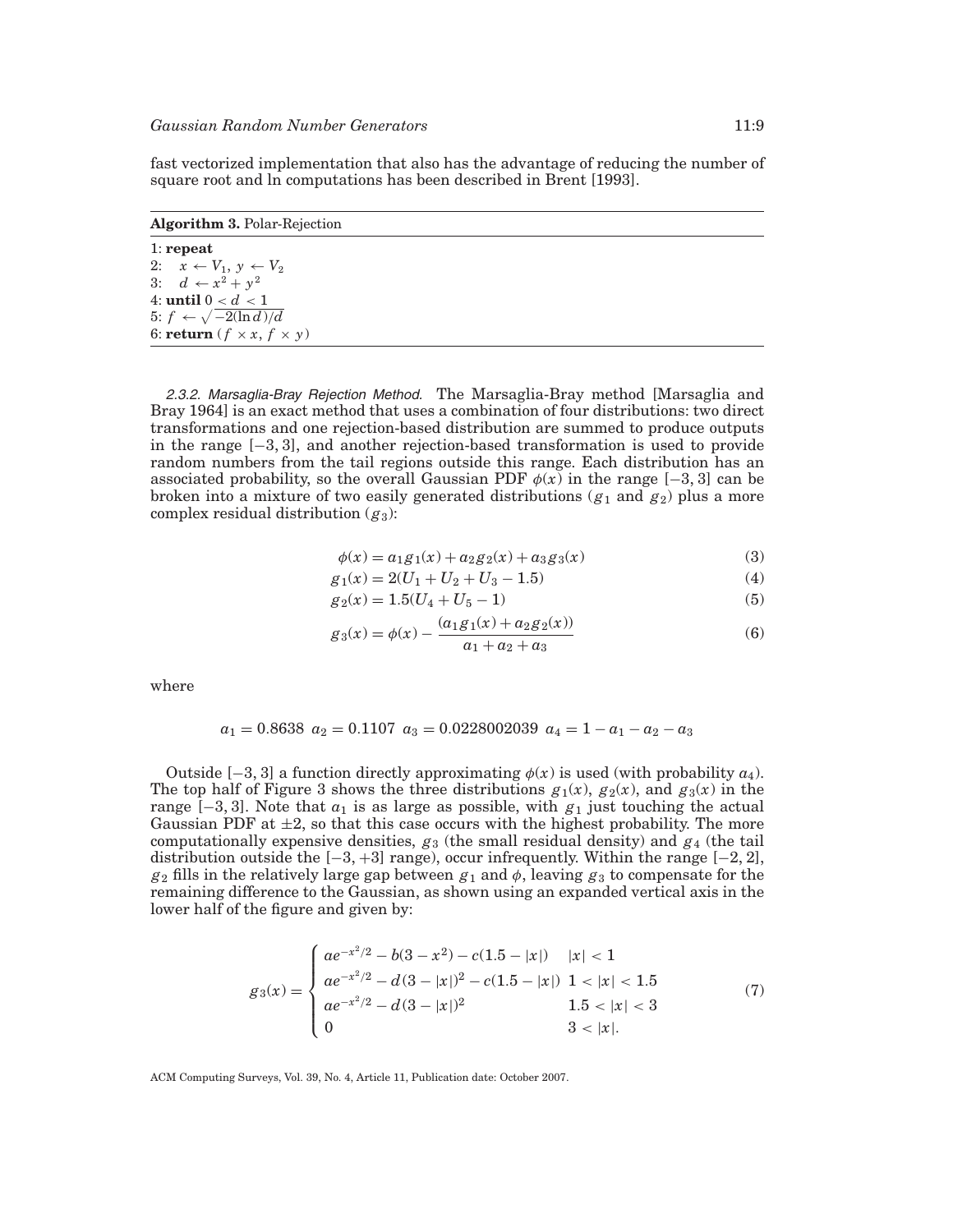

**Fig. 3**. The Marsaglia-Bray rejection generator relies on the composition of three distributions over the [−3, +3] range. The top graph shows the PDF of the three distributions *g*1..*g*3, along with the Gaussian distribution that they sum to. The lower graph shows the shape of  $g_3$  using an expanded vertical axis, which must be generated through rejection.

where

*a* = 17.49731196 *b* = 4.73570326 *c* = 2.15787544 *d* = 2.36785163

Algorithm 4 gives pseudo-code for the generator. The *g*<sup>3</sup> distribution is generated using a rejection method and  $g_4$  is generated using one of the methods discussed in section 3 for sampling from the tail.

#### **Algorithm 4.** Marsaglia-Bray Rejection

 $1: s \leftarrow U$ 2: **if**  $s < a_1$  **then** 3: **return**  $2(U_1 + U_2 + U_3 - 1.5)$  {Sample from  $g_1$  with probability  $a_1$ } 4: **else if**  $s < a_1 + a_2$  **then** 5: **return**  $1.5(U_4 + U_5 - 1)$  {Sample from  $g_2$  with probability  $a_2$ } 6: **else if**  $s < a_1 + a_2 + a_3$  **then** 7: **repeat** [Perform rejection step using smallest rectangle fully enclosing *g*3] 8:  $x \leftarrow 6U_6 - 3$ ,  $y \leftarrow 0.358U_7$ 9: **until**  $y < g_3(x)$ 10: **return** *x* {Sample from  $g_3$  with probability  $a_3$ } 11: **else** 12: **return** Return *x* from the tails with  $|x| > 3$  (see section 3) 13: **end if**

*2.3.3. Ratio of Uniforms.* Generation of Gaussian random numbers using a ratio of uniform random numbers was originally proposed by Kinderman and Monahan [1977], with enhancements given by Leva [1992a, 1992b]. The ratio of uniforms method has an advantage over the Box-Muller method in that the square root is replaced by a possibly cheaper division, and that the logarithm function, while still present, can in some cases be avoided. A potential disadvantage is that two uniform random numbers are consumed, but at most one Gaussian number is produced. The ratio of uniforms is an exact method.

Figure 4 shows the geometric interpretation, with each of the axes corresponding to one of the input uniform random numbers. Points enclosed by the solid curve  $|v|$  <  $\sqrt{-4u^2 \ln u}$  need to be retained, while those outside need to be rejected. To avoid unnecessary evaluation of the exact boundary of the acceptance region, most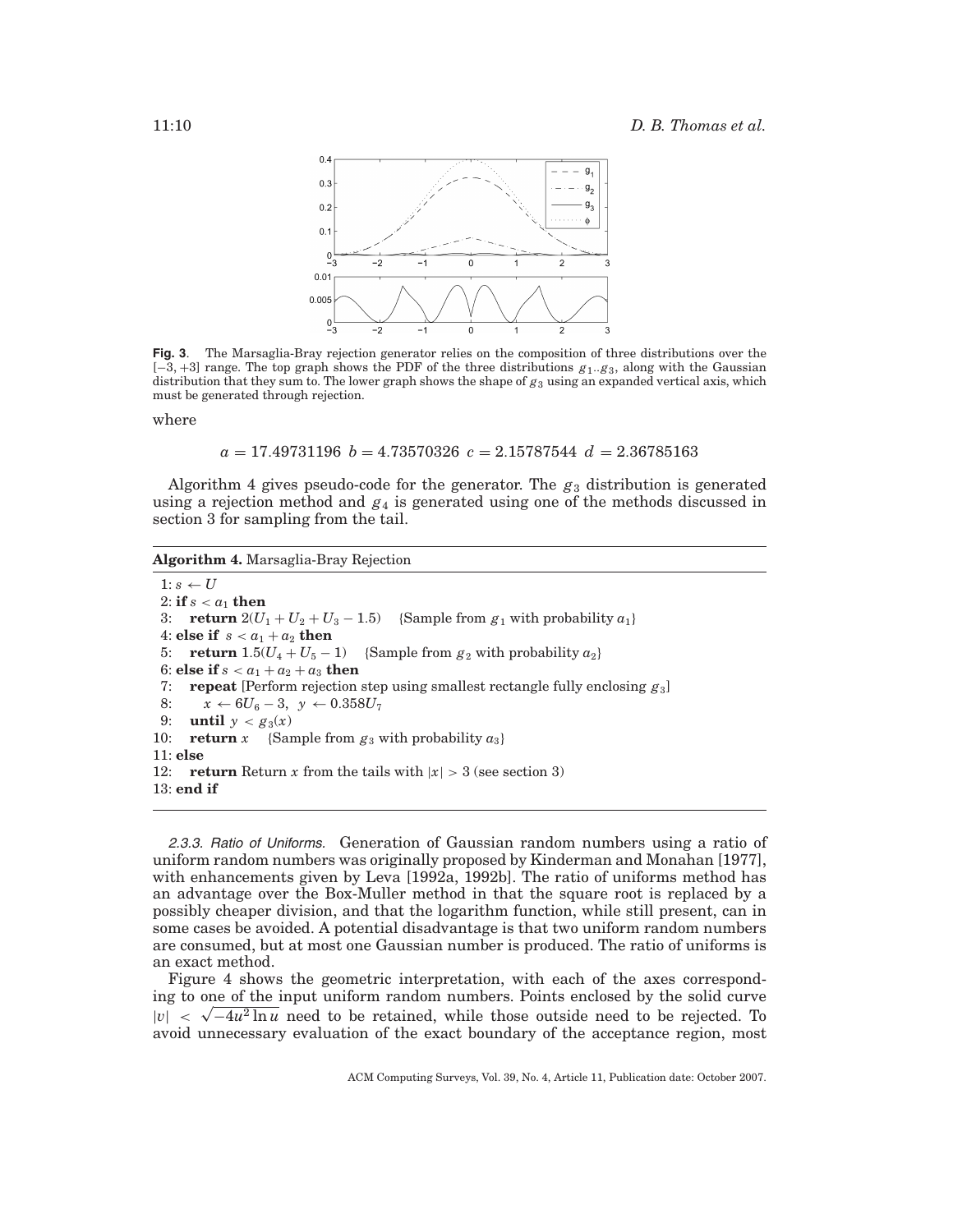

**Fig. 4**. Acceptance and rejection zones for the ratio of uniforms method. Points in the grey regions are accepted or rejected immediately, while points in the white area must be compared against the exact curve.

implementations of the ratio method approximate it using lower complexity equations that avoid computing the logarithm for many candidate points. The bounds shown in the figure are those suggested in tKinderman and Monahan [1977], and are shown in pseudo-code in Algorithm 5. The central grey region contains points that can be immediately accepted, corresponding to the test in step 2.3.3, while the upper and lower grey regions can be immediately rejected by step 2.3.3. Points in the white region must be tested against the exact curve, shown as a solid line in the figure, and step 2.3.3 in the algorithm. Note that either or both of these quick tests can be eliminated, which may be desirable if the logarithm function is very fast.

**Algorithm 5.** Ratio-of-Uniforms

```
1: loop
 2: u \leftarrow U_13: x \leftarrow V_1 \sqrt{2/e/u}4: if x^2 \le 5 - 4e^{1/4}u then {Test for quick accept}
 5: return x
 6: else if x^2 < 4e^{-1.35}/u + 1.4 then {Test for quick accept}<br>7: if v^2 < -4u^2 \ln u then {Do full test against exact cur
         if v^2 < -4u^2 \ln u then {Do full test against exact curve}
 8: return x
 9: end if
10: end if
11: end loop
```
The bounds shown in Figure 4 are not very tight, and on average still require the full test to be made 0.23 times for each Gaussian number produced. If the logarithm function is very slow it may be worthwhile to use more complex bounds to avoid performing the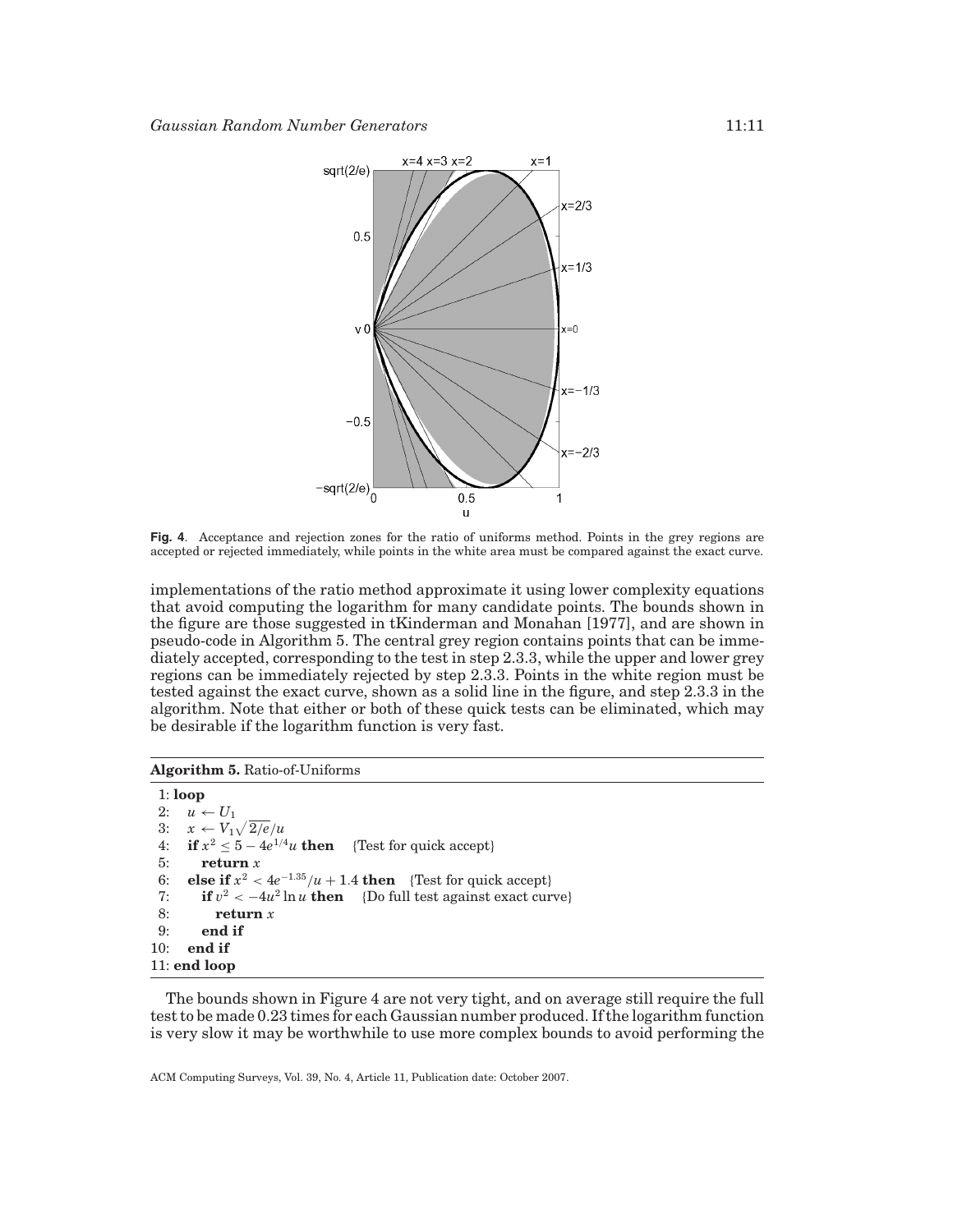exact test. Tighter bounds have been presented [Leva 1992b], where an ellipse is fitted to the curve. This technique reduces the number of full tests per output to 0.012. Another possible advantage for machines with slow division operations is that the division by *u* only occurs when a point is accepted, rather than for every candidate pair. Pseudo-code for the method is shown in Algorithm 6, which adopts the constants:

> *s* = 0.449871 *t* = −0.386595 *r*<sup>1</sup> = 0.27597  $a = 0.19600$   $b = 0.25472$   $r_2 = 0.27846$ .

**Algorithm 6.** Leva's Ratio-of-Uniforms

1: **loop** 2:  $u \leftarrow U_1, v \leftarrow \sqrt{2/e}V_1$ 3:  $x \leftarrow u - s, y \leftarrow |v| - t$ 4:  $Q \leftarrow x^2 + y(ay - bx)$ 5: **if**  $Q < r_1$  **then** 6: **return**  $v/u$ 7: **else if**  $Q < r_2$  **then** 8: **if**  $v^2 < -4u^2 \ln u$  **then** 9: **return** *v*/*u* 10: **end if** 11: **end if** 12: **end loop**

Hörmann has noted that when a linear congruential generator  $(LCG)$  is used for the uniform random numbers, the relationship between successive LCG values will prevent certain ratios from occurring, leaving gaps in the PDF [Hörmann 1994].

*2.3.4. Ahrens-Dieter Table-Free Method.* The Ahrens-Dieter Table-Free method is an exact Gaussian generator that transforms a pair of independent exponential and Cauchy random numbers into two independent Gaussian random numbers [Ahrens and Dieter 1988]. This is similar to the idea behind the Box-Muller method, except that instead of applying a complex transform to easily generated uniform random numbers, it applies a simpler transform to two distributions that are more complex to generate. In principle, the exponential and Cauchy distributions could be generated directly, using  $-\ln U$  and tan( $\pi(U-1/2)$ ) respectively, which would make this a transform method. However, the only reason this method is feasible is because the authors develop two rejection based algorithms for samples from the exponential and Cauchy distributions. For this reason we have classed this as a rejection algorithm.

**Algorithm 7.** Ahrens-Dieter Exponential Generator

1:  $x \leftarrow U_1, a \leftarrow A$ <br>2: while  $x < 0.5$  d 2: **while** *x* < 0.5 **do** 3:  $x \leftarrow 2x, a \leftarrow a + \ln 2$ 4: **end while** 5:  $x \leftarrow x-1$ 6: **if**  $x < P$  **then** {First branch taken 98% of time.} 7: **return**  $a + B/(C - x)$ 8: **else** 9: **return** Return sample using rejection from residual distribution. 10: **end if**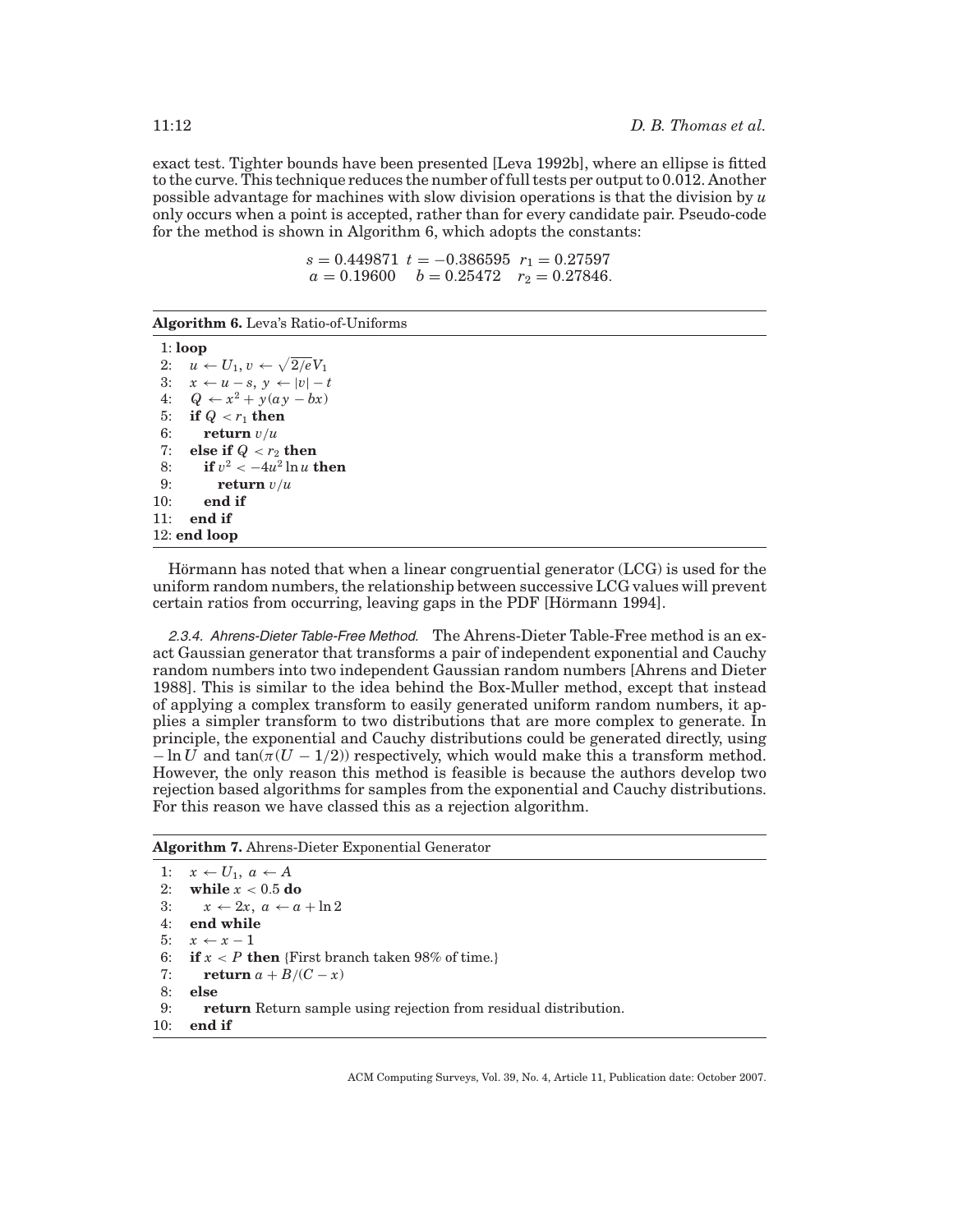**Algorithm 8.** Ahrens-Dieter Cauchy Generator

 $1: b \leftarrow U_1 - 0.5$ 2:  $c \leftarrow A - (U_1 - 0.5)^2$ 3: **if**  $c > 0$  **then** {First branch taken 99.8% of the time.} 4: **return**  $b(B/c + C)$ 5: **else** 6: **return** Return sample using rejection from residual distribution. 7: **end if**

**Algorithm 9.** Ahrens-Dieter Table-Free Normal General

 $1: s \leftarrow U$ 2: **if** *s* < 0.5 **then** 3:  $s \leftarrow 1$ 4: **else** 5:  $s \leftarrow -1$ 6: **end if** 7:  $x \leftarrow$  Generate Exponential random number. 8:  $y \leftarrow$  Generate Cauchy random number.  $9: z \leftarrow \sqrt{2x/1 + y^2}$ 10: **return**  $(s \times z, y \times z)$  {Return pair of independent Gaussian random numbers.}

The structure of the exponential and Cauchy generation algorithms are shown in Algorithms 7 and 8. The exponential generator uses the memoryless property as an initial range reduction step, allowing exponential generation to be split into the calculation of a geometric random offset in steps 1 to 5 of Algorithm 7, followed by an approximation to the truncated exponential distribution over the range  $[0, \ln 2)$  in steps 6 to 10. 98% of the time the method uses the quick return path in step 7, but 2% of the time a rejection process against the residual distribution must be used. Algorithm 8 uses a different rejection method, using steps 1 and 2 to create an approximation to the Cauchy distribution that can be used 99.8% of the time. These two algorithms can then be used by Algorithm 9 to generate pairs of Gaussian random samples.

Only an algorithmic overview of the common execution paths of the method is provided here, as providing the details of the methods would take up too much space. Indeed, one of the drawbacks of this method is that it is complex to understand, must be carefully implemented, and requires many constants. The original paper provides full pseudo-code for the method, along with the required constants, but readers should note that algorithm EA on page 1332 has two errors. First, constants, but readers snould be  $2+\sqrt{2},$ note that algorithm EA on page 1332 has two errors. First, constant  $b$  should be  $2 + \sqrt{2}$ , as defined in Equation 2.4, rather than the value of  $\sqrt{2}$  shown at the beginning of the algorithm. Second, the constant called "h" at the beginning of the algorithm should actually be called "H", and is defining the value used in step 7 of the listing.

*2.3.5. GRAND.* GRAND [Brent 1974] is the best known implementation of a class of exact random number generators known as the odd-even method, first presented by Forsythe [1972], but originally developed by John von Neumann. The odd-even method can be used to produce random numbers from distributions of the form  $f(x) = Ke^{-G(x)}$ over a range  $[a, b)$ , where  $a \le x < b \Rightarrow 0 \le G(x) \le 1$ , and K is a constant. In order to generate a sample, first a random number  $x \sim U(a, b)$  is generated, then  $u_0 = G(x)$ is calculated. Next a sequence of  $U[0, 1)$  random numbers  $u_1, u_2, \ldots$  is generated until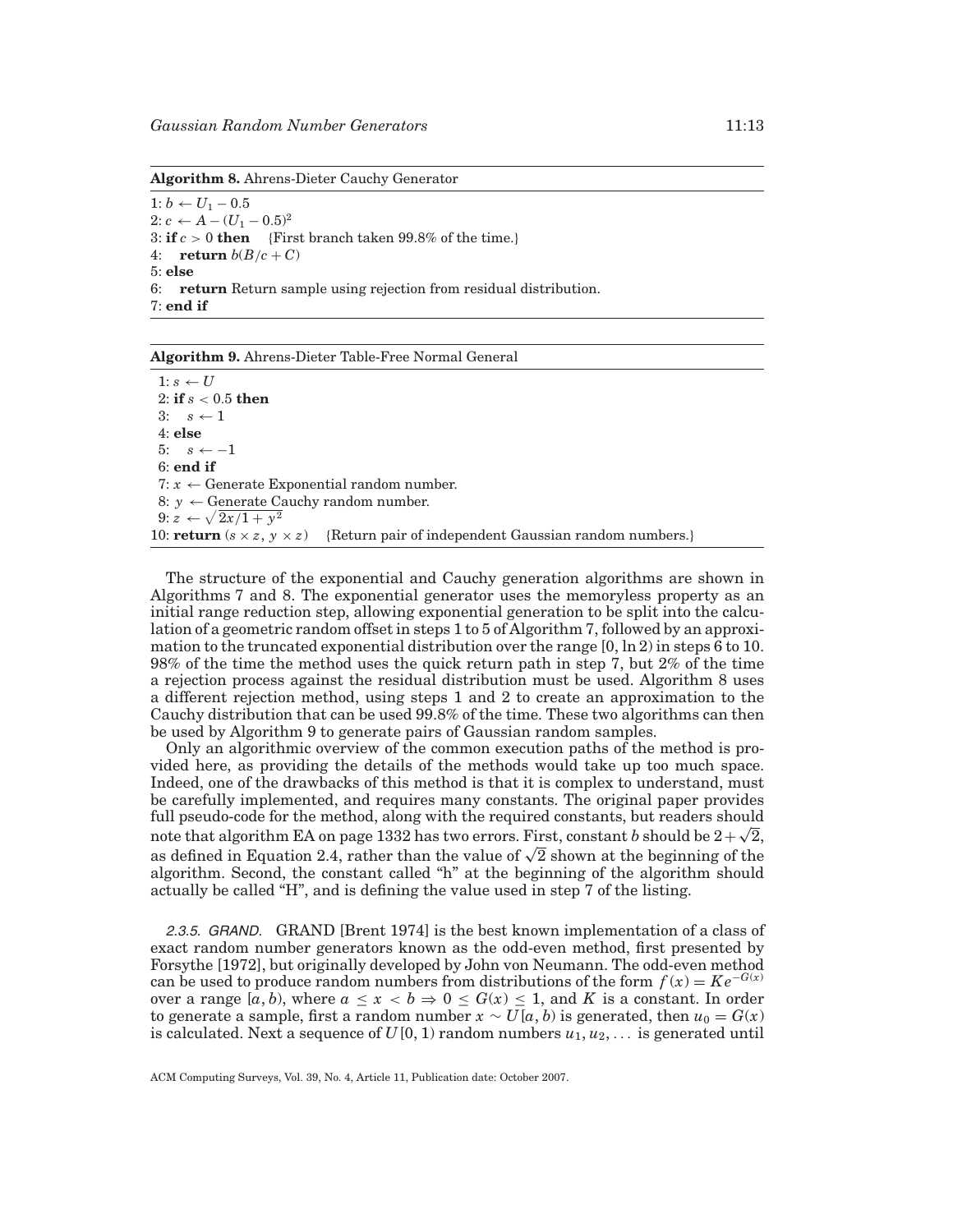

**Fig. 5**. GRAND division of Gaussian PDF into separate ranges. Range *ci* is selected with probability 2−*i*−<sup>1</sup> and then used to implement a rejection based selection of a random number within that range.

 $u_k > u_{k-1}$ . If *k* is odd then *x* is returned as a sample (with PDF  $f(x)$  in the range  $[a, b)$ , or if *k* is even then *x* is rejected. This process is repeated until some value of *x* is accepted, which the method guarantees will eventually happen.

For the Gaussian distribution  $G(x) = \frac{1}{2}(x^2-a^2)$ , but in order to ensure that  $0 \le G(x) \le$ 1, it is necessary to split the distribution range into a set of contiguous sections. Forsythe used boundaries of the form  $a_0 = 0, a_i = \sqrt{2i - 1}$ , corresponding to 0, 1, 1.73, 2.23... which resulted in an average of 4.04 uniform random numbers consumed per output number, including one uniform random number used to select the section to sample.

The GRAND algorithm, shown in Algorithm 10, uses a different set of boundaries to split the distribution range into sections that increase the candidate acceptance rate, and hence reduces the number of uniform random numbers consumed. First a geometric random index *i* is generated from a uniform sample, so the probability of using index *i* is 2<sup>−</sup>*i*<sup>−</sup>1. This index is used to select from within a table of offsets *A*, where  $a_i = \Phi^{-1}(1-2^{-i-1})$ . Index *i* is responsible for producing values in the range  $[a_i, a_{i+1})$ , so the length of the table directly influences the maximum  $\sigma$  that can be achieved. Figure 5 shows how the Gaussian curve is split up into these ranges, where in each rectangle the area under the curve is the acceptance region, and points in the area above the curve are rejected. Moving away from the origin, the area of the acceptance region is exactly half that of the preceding region. Although the odd-even method does not use direct  $(x, y)$  rejection, the rectangles give an accurate idea of the accept/reject rate for each point in the range.

**Algorithm 10.** GRAND method.

1:  $i \leftarrow 0$ ,  $x \leftarrow U$  {Note that  $0 < x < 1$  according to definition of *U*} 2: **while**  $x < 0.5$  **do** {Generate *i* with geometric distribution} 3:  $x \leftarrow 2x, i \leftarrow i+1$ 4: **end while** 5: **loop** {Now sample within chosen segment using odd-even method} 6: *u* ←  $(a_{i+1} - a_i)U_1$ 7:  $v \leftarrow u(u/2 + a_i)$ 8: **repeat** 9: **if**  $v < U_2$  **then**<br>10: **if**  $U_3 < 0.5$  **t** if  $U_3 < 0.5$  then 11: **return**  $a_i + u$ <br>12: **else** 12: **else** 13: **return** −*ai* − *u*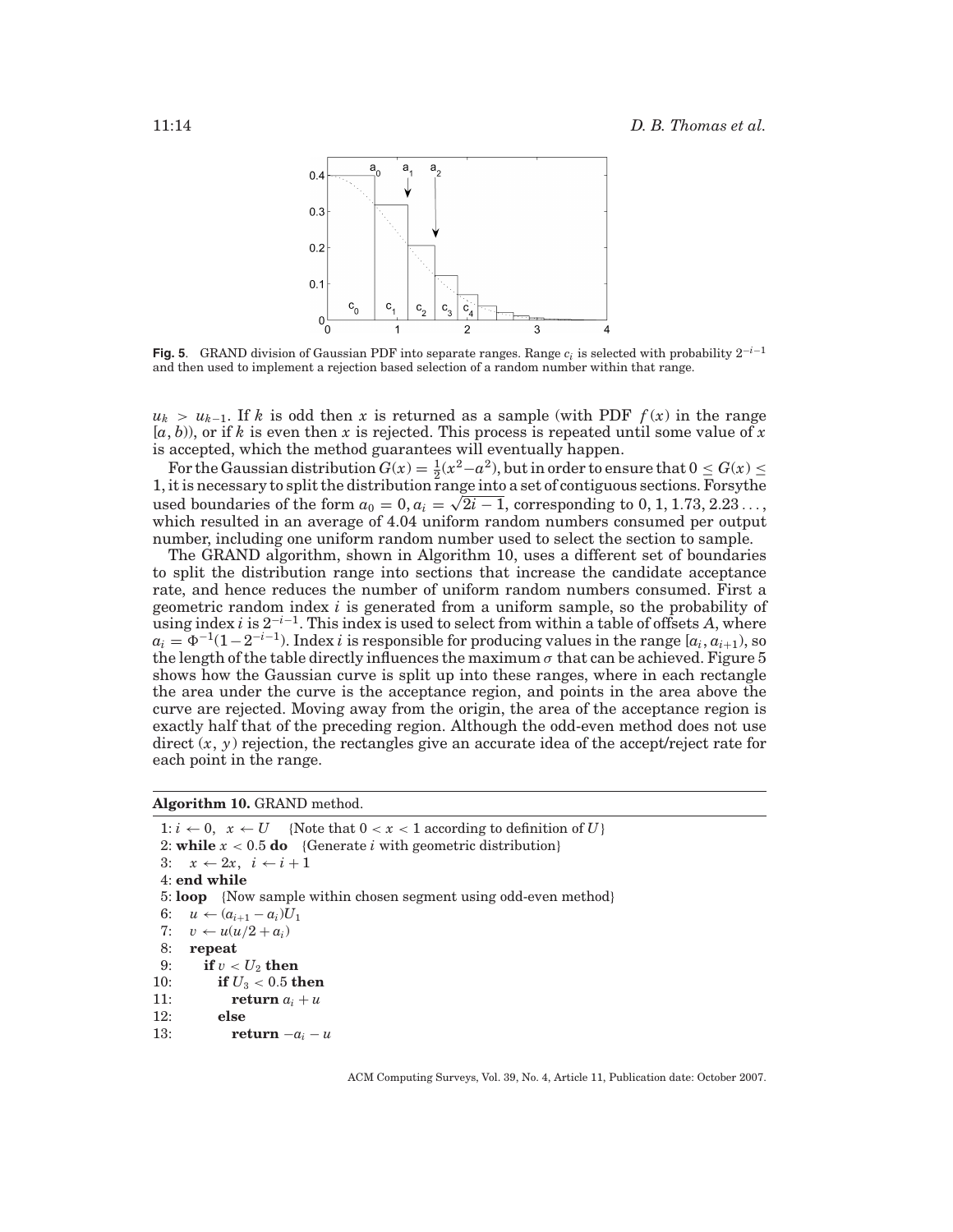

**Fig. 6**. Diagram showing the Gaussian distribution divided into rectangular, wedge, and tail regions in the Ziggurat method.

| 14: | end if                                   |
|-----|------------------------------------------|
| 15: | else                                     |
| 16: | $v \leftarrow U_{\scriptscriptstyle{A}}$ |
| 17: | end if                                   |
| 18: | until $v < U_5$                          |
|     | $19:$ end loop                           |

The algorithm shown here is a simplified version, which uses more uniform inputs than are necessary. A more practical and sophisticated implementation is described by Brent [1974], which recycles uniforms between stages within the algorithm, and between successive calls to the algorithm. This technique reduces the number of uniforms needed per output from 4.04 [Forsythe 1972] to 1.38, at the expense of introducing a division and some extra additions.

*2.3.6. Ziggurat.* The Ziggurat method [Marsaglia and Tsang 1984a, 2000] (the second of these two publications is used as the basis for the discussion here) uses an enclosing curve for the positive half of the PDF, which is chosen as the union of *n* sections,  $R_i$  $(1 \le i \le n)$ , made up of  $(n-1)$  rectangles, and the tail region, as illustrated in Figure 6. The rectangles and tail region are chosen so that they are all of equal area, *v* and their right-hand edges are denoted by *xi*. All but one of the rectangles can be further divided into two regions: a "subrectangle" bounded on the right by *xi*−1, which is completely within the PDF, and to the right of that a wedge shaped region, that includes portions both above and below the PDF. The rectangle bounded by  $x_1$  consists of only a wedge shaped region.

Each time a random number is requested, one of the *n* sections is randomly (with equal probability) chosen. A uniform sample  $x$  is generated and evaluated to see if it lies within the subrectangle of the chosen section that is completely within the PDF. If so, *x* is output as the Gaussian sample. If not, this means that *x* lies in the wedge region (unless the tail section is being considered; in that case separate processing occurs), and an appropriately scaled uniform  $\gamma$  value is chosen. If the  $x$ ,  $\gamma$  location is below the PDF in the wedge region, then  $x$  is output. Otherwise  $x$  and  $y$  are discarded and the process starts again from the beginning. In the case of the tail section and  $x > x_{n-1}$ , a value from the tail is chosen using a separate procedure (see Section 3). Provided that the tail sampling method is exact, the Ziggurat method as a whole, is exact. Algorithm 11 gives pseudo-code for the Ziggurat generator, omitting some common optimizations for clarity.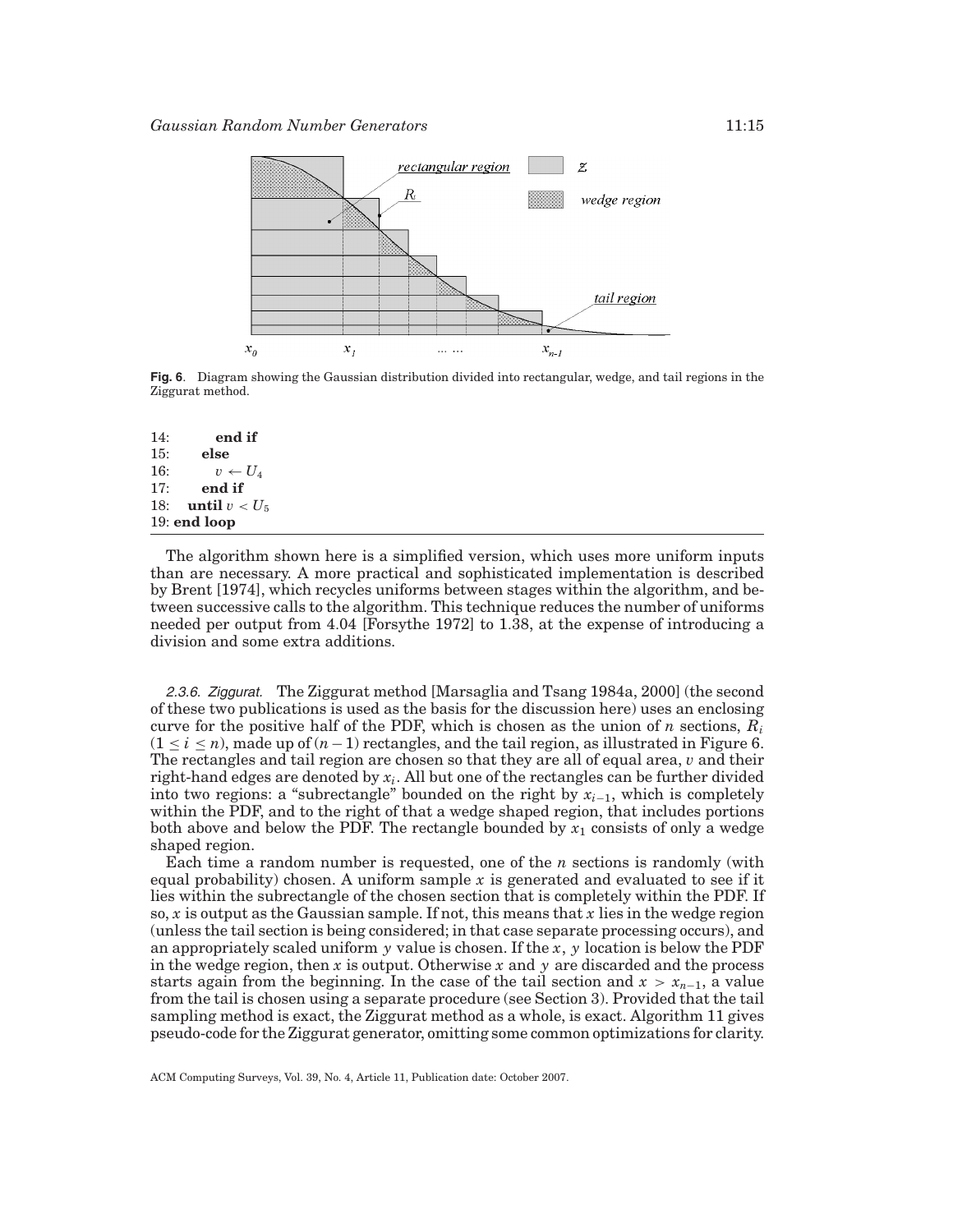#### **Algorithm 11.** The Ziggurat method

1: **loop** 2:  $i \leftarrow 1 + |nU_1|$  {Usually *n* is a binary power: can be done with bitwise mask} 3:  $x \leftarrow x_i U_2$ 4: **if**  $|x| < x_{i-1}$  **then**<br>5: **return** *z* {Poi **return** *z* {Point completely within rectangle.} 6: **else if** *i* ≠ *n* **then** {Note that  $\phi(x_{i-1})$  and  $\phi(x_i)$  are table look-ups.}<br>7:  $\gamma \leftarrow (\phi(x_{i-1}) - \phi(x_i))U$  {Generate random vertical position.}  $y \leftarrow (\phi(x_{i-1}) - \phi(x_i))U$  {Generate random vertical position.} 8: **if**  $y < (\phi(x) - \phi(x_i))$  **then** {Test position against PDF.} 9: **return** *x* {Point is inside wedge.} 10: **end if** 11: **else** 12: **return**  $|x| > r$  from the tail {see section 3} 13: **end if** 14: **end loop**

The values of  $x_i$   $(i = 1, 2, ..., n)$  are calculated prior to execution, or on program startup, and are determined by equating the area of each of the rectangles with that of the base region. If this area is *v*, the equations are as follows:

$$
v = x_i [\phi(x_{i-1}) - \phi(x_i)] = r\phi(r) + 1 \int_r^{\infty} \phi(x) dx.
$$
 (8)

The value of *r* can be determined numerically, and can then be used to calculate the values of *xi*. More details on the method used to calculated constants, and detailed code for implementing the Ziggurat method can be found in Marsaglia and Tsang [2000]. When  $n = 256$  the probability of choosing a rectangular region is 99%.

The Ziggurat method is a refinement of an older method, called the Rectangle-Wedge-Tail Algorithm [Marsaglia et al. 1964], which also uses rectangles in order to provide candidate rejection points, but the rectangles are arranged as adjacent columns, rather than being stacked on their sides. A similar arrangement of quick acceptance of points within the rectangles, with a more complicated accept-reject test for the wedges on top of the columns and the tail is also used. The Ziggurat method improves on this technique by reducing the computation needed to generate a candidate value and increasing the probability of its acceptance. The implementation in the paper also contains a number of improvements which incorporate the conversion from an integer random source to floating point, making the most common code path (where the sample is contained within a rectangle) extremely efficient.

### **2.4. The Recursive Method (Wallace)**

The Wallace random number generator [Wallace 1996] relies on the property that linear combinations of Gaussian distributed random numbers are themselves Gaussian distributed, avoiding the evaluation of elementary functions entirely. Wallace provides several generations of source code referred to as FastNorm1, FastNorm2 and Fast-Norm3 [Wallace 2005]. Brent has described an optimized implementation on vector processors [Brent 1997] as well as outlined potential problems and remedies for this method [Brent 2003].

The Wallace method uses an initial pool of  $N = KL$  independent random numbers from the Gaussian distribution, normalized so that their average squared value is one. In *L* transformation steps, *K* numbers are treated as a vector *X* , and transformed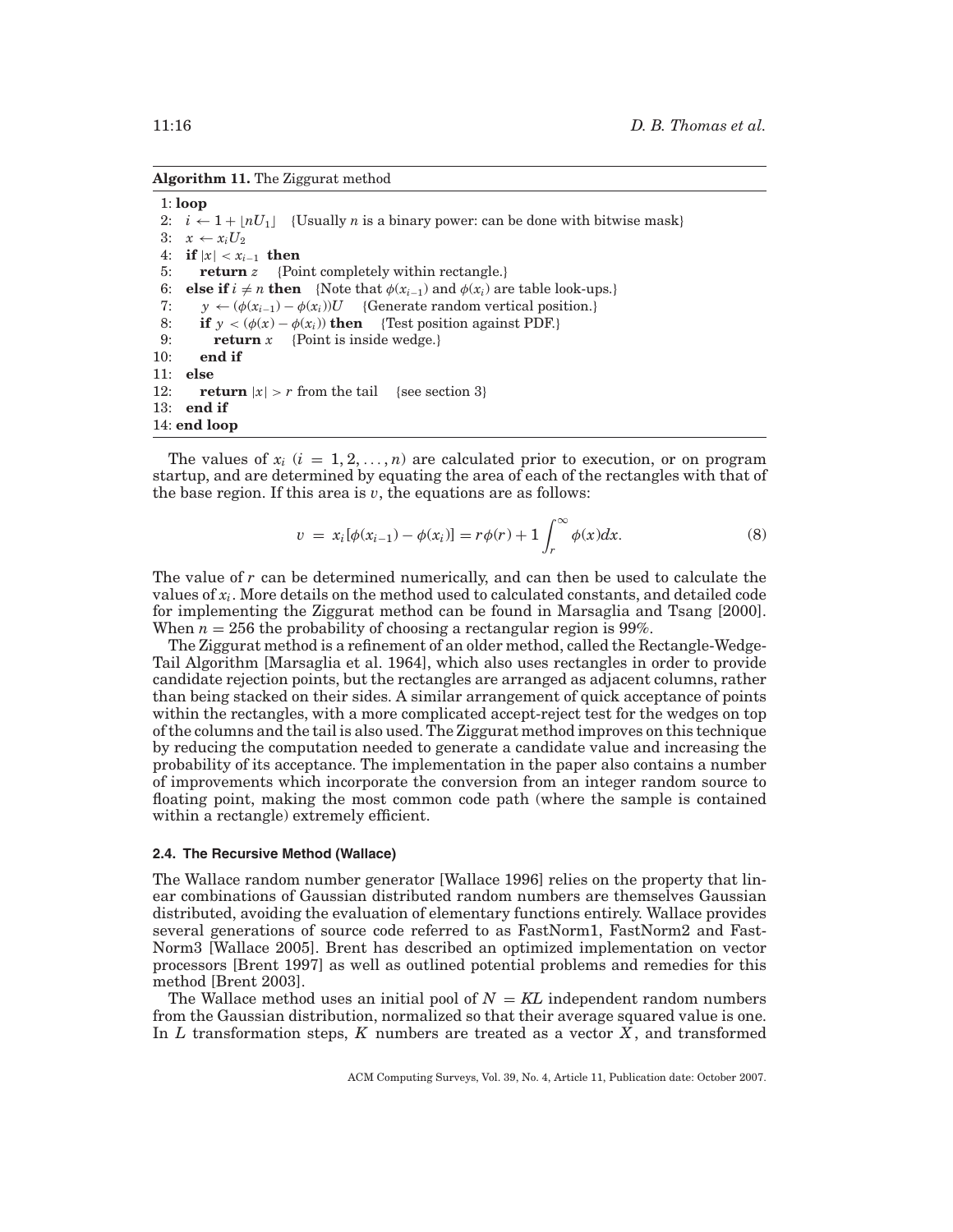into *K* new numbers from the components of the *K* vector  $X' = AX$ , where *A* is an orthogonal matrix. If the original *K* values are Gaussian distributed, then so are the *K* new values. The process of generating a new pool of Gaussian distributed random numbers is called a "pass," and *R* passes are made before the numbers in the pool are used in order to achieve better decorrelation.

The initial values in the pool are normalized so that their average squared value is one. Because *A* is orthogonal, the subsequent passes do not alter the sum of the squares. This would be a defect, since if  $x_1, \ldots, x_N$  are independent samples from the Gaussian distribution, we would expect  $\sum_{i=1}^{i=N} x_i^2$  to have a chi-squared distribution  $\chi^2_N$ . To correct this defect, a random number from the previous pool is used to approximate a random sample *S* from the  $\chi_N^2$  distribution, and all values taken from the pool are scaled by this value before being output. The value used to generate *S* cannot be further used as a random sample, as it would be correlated with the sum of squares for the next set of output samples, so from each pool of numbers only  $N-1$  are actually returned to be used as normal random numbers.

The pseudo-code is shown in Figure 12. The generate\_addr() function is used to permute the addresses in a pseudorandom manner, further decorrelating the outputs. Parameter values that provide a good compromise between high statistical quality and performance are  $R = 2$ ,  $L = 1024$ ,  $K = 4$  as used in FastNorm3.

**Algorithm 12.** The Wallace method

1: **for**  $i = 1..R$  **do**  ${R}$  = retention factor 2: **for**  $j = 1...L$  **do**  ${L = N/K}$ 3: **for**  $z = 1..K$  **do**  $\{K = \text{matrix size}\}$ 4:  $x[z] \leftarrow pool[\text{generate\_addr}()]$ 5: **end for** {Apply matrix transformation to the K values} 6:  $x' \leftarrow \text{transform}(x)$ 7: **for**  $z = 1..K$  **do** {write K values to pool} 8:  $pool[generate\_addr()] \leftarrow x[z]'$ 9: **end for** 10: **end for** 11: **end for** 12:  $S \leftarrow \sqrt{pool[N]/N}$  {Approximate a  $\chi^2_N$  correction for sum of squares.} 13: **return**  $pool[1..(N-1)] \times S$  {Return pool with scaled sum of squares.}

In Wallace's implementation the orthogonal transform is implemented using a Hadamard matrix. A Hadamard matrix is an orthogonal matrix with the property that all the elements are either  $+1$  or  $-1$ , making it particularly efficient to implement. With  $K = 4$  the following two scaled Hadamard matrices  $A_1$  and  $A_2$  are used in alternating passes:

$$
A_1 = \frac{1}{2} \begin{pmatrix} -1 & 1 & 1 & 1 \\ 1 & -1 & 1 & 1 \\ -1 & -1 & 1 & -1 \\ -1 & -1 & -1 & 1 \end{pmatrix} \qquad A_2 = \frac{1}{2} \begin{pmatrix} 1 & -1 & -1 & -1 \\ -1 & 1 & -1 & -1 \\ 1 & 1 & -1 & 1 \\ 1 & 1 & 1 & -1 \end{pmatrix} . \tag{9}
$$

Note that  $A_2 = -A_1$ . For the given set of four values  $x[1]$ ,  $x[2]$ ,  $x[3]$ ,  $x[4]$ , to be transformed, and with our choice of  $\overline{A}_1$  and  $A_2$ , the new values  $x[1]'$ ,  $x[2]'$ ,  $x[3]'$ ,  $x[4]'$ ; can be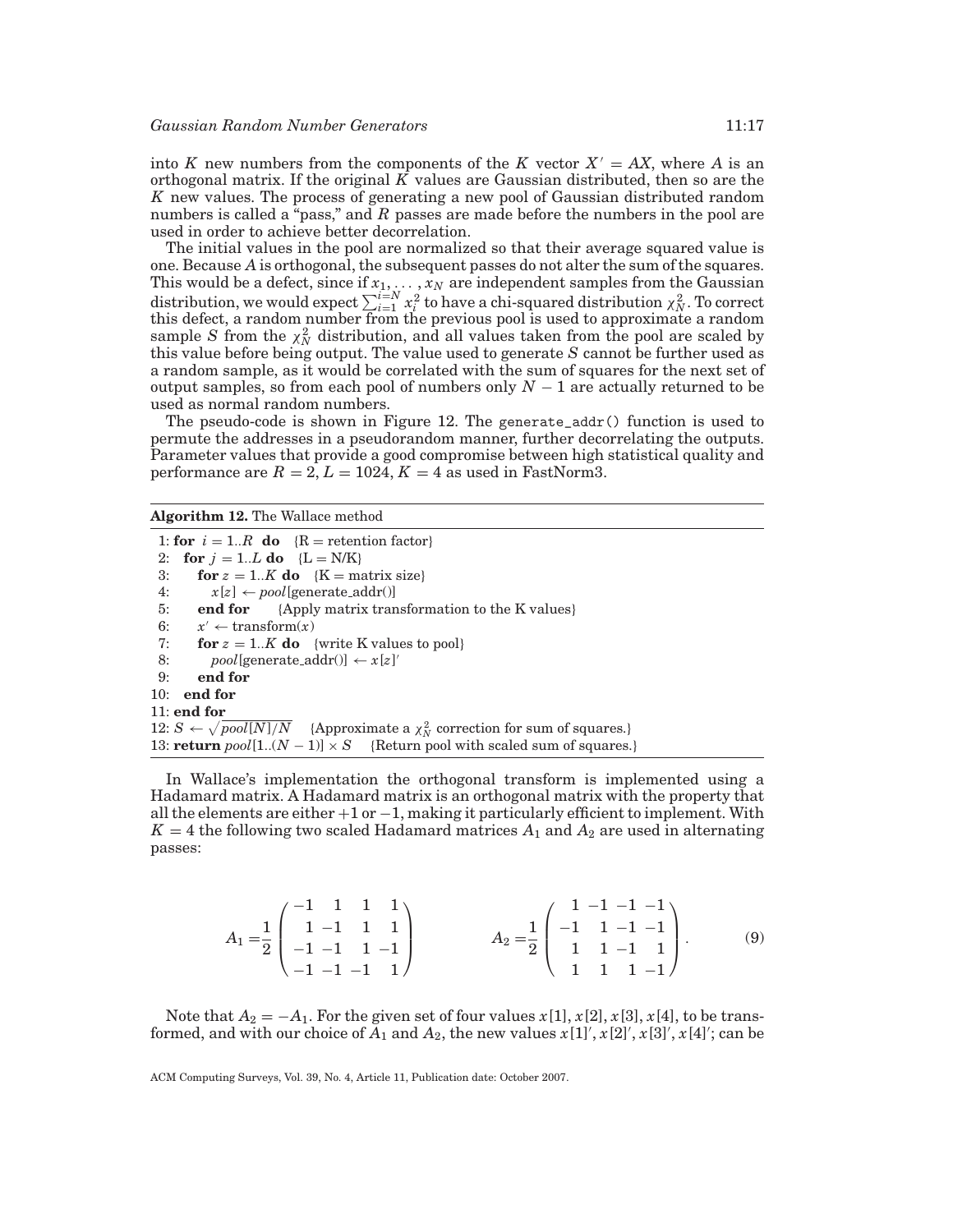calculated from the old ones as follows:

$$
x[1]' = t - x[1]; \ x[2]' = t - x[2]; \ x[3]' = x[3] - t; \ x[4]' = x[4] - t; \tag{10}
$$

and

$$
x[1]' = x[1] - t; \ x[2]' = x[2] - t; \ x[3]' = t - x[3]; \ x[4]' = t - x[4]; \tag{11}
$$

where  $t = \frac{1}{2}(x[1] + x[2] + x[3] + x[4])$ . This approach, as used in the FastNorm implementations, reduces the number of additions/subtractions required in a matrix-vector multiplication. Orthogonal matrices of size 8 and 16 are obtained by using the property that if  $H$  is a Hadamard matrix, then  $H'(\begin{smallmatrix} H & H \ H' & -H \end{smallmatrix})$  is also a Hadamard matrix. Appropriate scaling factors should be applied to the Hadamard matrices to preserve a Euclidean norm of 1.

The use of previous outputs to generate future outputs means that the Wallace method is not exact because there will be some correlation between output samples. However, by careful choice of the system parameters the correlation effects can be mitigated to the point where the output Gaussian number quality would be satisfactory for many applications. While the foregoing discussion, and Wallace himself, used Hadamard matrices, other transforms are possible as well (see for example Brent [1997]). The original motivation for using Hadamard was to avoid multiplies, though on machines with dedicated multiply-add instructions, this may not be an important issue.

#### **3. ALGORITHMS FOR GAUSSIAN TAIL SAMPLES**

The generation of values from the tails is an important issue, both as a necessary subroutine for some of the previously presented algorithms, and as a means of efficiently testing the distribution of large sigma multiple random numbers. Here we explore techniques that are explicitly designed as algorithms for generating Gaussian random numbers *x*, with  $|x| > r$  for a given value of *r*. In some cases, it may not be possible to generate these numbers directly. In this case, we generate values of  $|x| > q$ , where  $0 \leq q \leq r$ , and then discard the random numbers until  $|x| > r$ . We explore how this approach can be followed efficiently for all of the algorithms to be evaluated, with the aim of testing large sigma multiples without requiring the generation of intractably large numbers of random numbers.

All the methods presented here are theoretically exact, but only under the assumption of a source of perfect uniform random numbers and infinite precision arithmetic. The issue of uniform random number generation is considered next, while the effect of finite precision calculations is explored in the evaluation section.

#### **3.1. Accurate Floating Point URNGs**

Most methods for generating accurate random numbers from the Gaussian tail distribution rely (either implicitly or explicitly) on the singularity of the logarithmic or division operations for values near zero to transform uniformly distributed numbers to the infinite range required by the Gaussian distribution. The closer the uniform random numbers get to zero, the larger the corresponding output value, although depending on the method, not every such value generated will be used. However, the generation of uniform floating-point values involves subtleties that can significantly affect the accuracy of this method.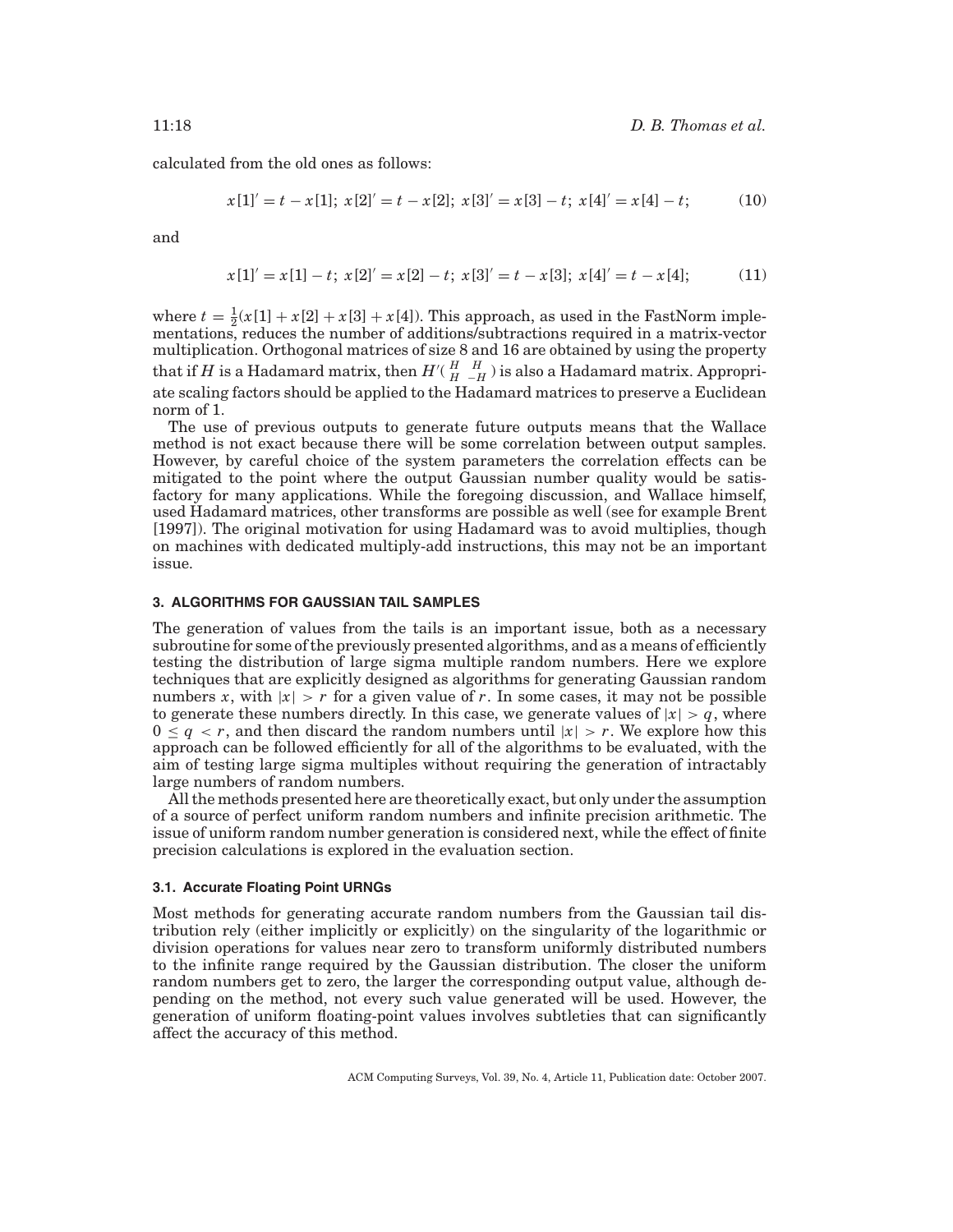

**Fig. 7.** (a) shows the change in resolution of 4-bit fraction floating-point numbers as the magnitude of the numbers changes, (b) shows the resolution for a 5-bit fixed-point number, such as might be generated by an integer uniform random number generator, (c) shows the results of converting a random number from fixed-point to floating-point. The resulting values inherit both the poor resolution of fixed-point numbers near zero, and the poor resolution of floating-point numbers near one.

Most uniform random number generators produce integer values, while most Gaussian random number generators require floating-point inputs. The standard method for converting a *w*-bit integer, *I* , to floating-point is simply to multiply by the floating-point constant 2<sup>−</sup>*<sup>w</sup>*.

Figure 7 demonstrates why this method may lead to problems for GRNGs, particularly near zero. In Figure  $7(a)$  the representable values of 4-bit fraction floating-point numbers are shown. For floating-point, accuracy improves as zero is approached. Figure 7(b) shows the representable numbers for a 5-bit fixed-point value, where the accuracy is the same over the entire range. In Figure  $7(c)$  the result of converting from fixedpoint to floating-point is shown, showing how the resulting values inherit the worst of both worlds, with lower precision near zero due to the original fixed-point value, and low precision near one, due to the floating-point representation. An ideal *U*(0, 1) random number generator should generate every floating-point value with appropriate probability, but if a 32-bit number is converted directly to floating-point through scaling then the smallest number generated is only  $2^{-32}$ . If this were transformed to the Gaussian distribution using the inverse CDF, the maximum value that could be produced is only  $\Phi^{-1}(2^{-32}) = -6.2$ . Even if 64-bit integers are used, this would only lead to a maximum σ of 9.1, which is still lower than the target of 10σ.

A better method for converting uniform integers to floating-point values would ensure that all representable floating-point numbers in the range  $(0, 1)$  could occur. As the density of representable numbers near zero is much higher than near one, the values near zero will need to have a correspondingly lower chance of occurring.

Such a random number generator is used in the Matlab environment, where the rand function is capable of generating any representable double-precision value in the range  $(0, 1)$  [Moler 1995, 2004]. This method uses two uniform random number generators, and uses a truncated  $log<sub>2</sub>$  operation on one random number to give the required geometric distribution for the uniform random number's floating point exponent, then uses another random number to ensure that the floating-point mantissa is fully-randomized. Even this generator, however, is not without flaws—for example it is relatively slow, and this could be problematic in some applications.

An alternative method is to simulate an infinite precision fixed-point random value between 0 and 1, but to only generate as many of the leading bits as can be represented in a floating-point value. An *n*-bit uniform random number can be generated by concatenating  $\lceil n/w \rceil$  *w*-bit random numbers. If the floating-point fraction is *m* bits wide, then half of the time (when the most significant bit of the *n*-bit wide fixed point number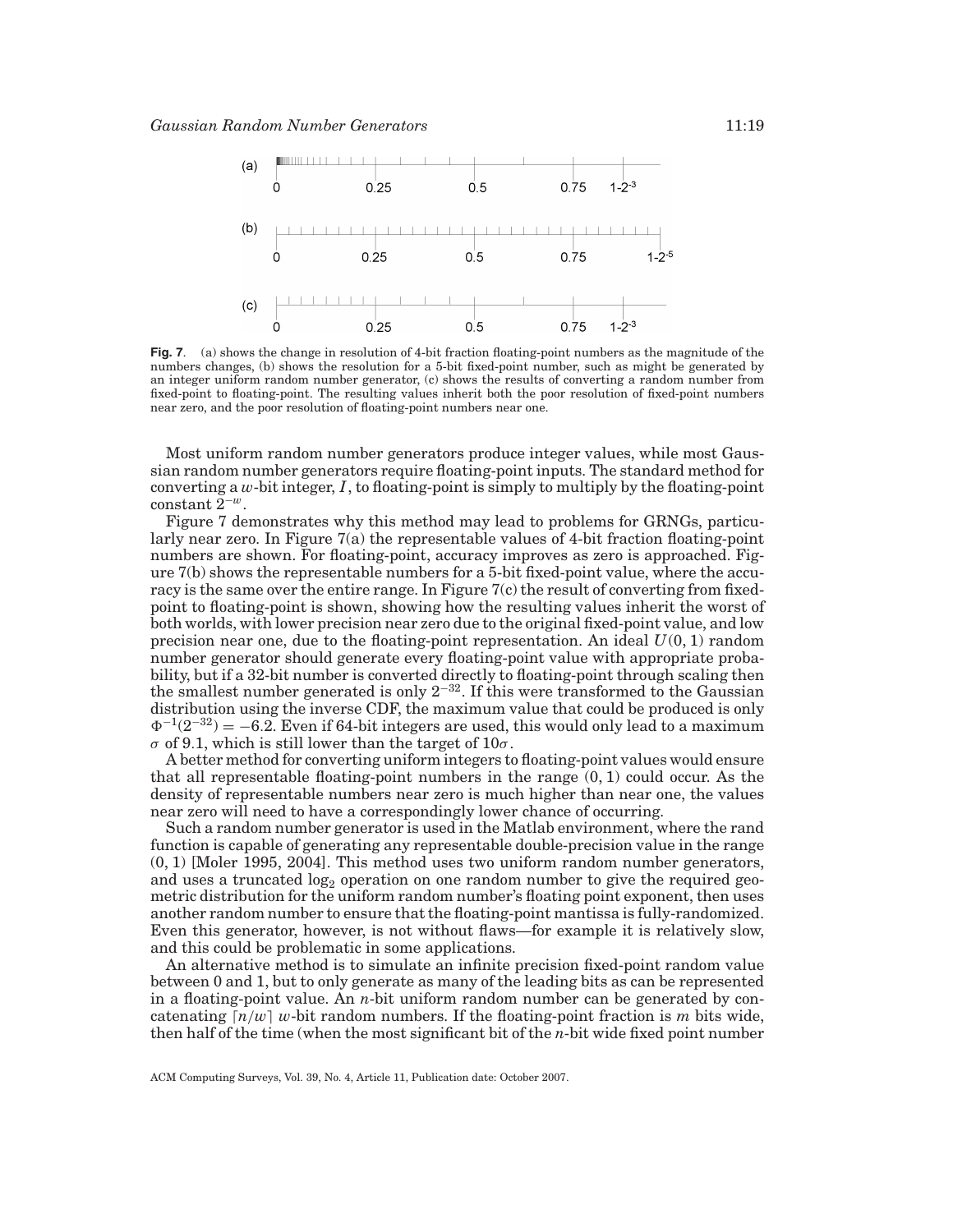| $2 - 1$  | $2 - 3$                            | $2 - 5$ | $2 - 6$          | $2^{-8}$ | $2^{-10}$ 2-11                      |                                     | $2 - 13$        | $2 - 15$     |                         |
|----------|------------------------------------|---------|------------------|----------|-------------------------------------|-------------------------------------|-----------------|--------------|-------------------------|
| $\Omega$ | 1100                               | $-1$    |                  |          | $x \times x \times x$               | $X$ $X$ $X$ $X$                     |                 | $\mathsf{X}$ | $= 1001x2^{-2}$         |
|          | $0\quad 0\quad 0\quad 0\quad 0$    |         | $11 \t1 \t0 \t0$ |          | $-1$                                |                                     | $X$ $X$ $X$ $X$ |              | $= 1100x2^{-6}$         |
| $\Omega$ |                                    |         |                  |          | 0 0 0 0   0 0 0 0   1   0 1 1   0 1 |                                     |                 |              | $= 1011 \times 2^{-10}$ |
|          | Width of uniform<br>random integer |         |                  |          |                                     | Width of floating<br>point mantissa |                 |              |                         |

**Fig. 8**. Extended-precision fixed-point.



**Fig. 9**. Graphical representation of the acceptance regions for Algorithm 16 with different values of *r*. The *x* and *y* axes are the absolute input values, and areas under the curve are acceptance regions. The dotted boxes show the restricted region that must be sampled to produce values greater than 2.2.

is one) only the first *m* bits are needed, a quarter of the time only the first  $m + 1$  bits are needed, and in general the probability of needing *b* or fewer bits is 1 − 0.5*<sup>b</sup>*−*<sup>m</sup>*. We can take advantage of this observation by expanding the fixed-point number until the most-significant non-zero bit is seen, to provide the floating-point fraction.

Figure 8 demonstrates this technique using the same 4-bit fraction floating-point and 5-bit fixed-point system used earlier. Each group of five bits represents a uniform random number, and as soon as the first one, and trailing  $m - 1$  digits, have been determined, the following bits are not needed (indicated by grey crosses). Simplified pseudo-code for the case where *m* < *w* is shown in Algorithm 13, but in practice the code can be simplified using bitwise operations and machine-specific instructions. In particular the most common case, where a one is found within the first random integer, can be optimized, costing just one extra comparison per uniform random number (which replaces an equivalent comparison to check for zero, which is no longer needed). In the common case of IEEE single precision, where  $m = 24$  and  $w = 32$ , the extra code is only needed for 1 in every 256 calls.

A potential advantage of this method over the Matlab technique is that on average, only slightly more than one integer uniform sample is needed to generate each floating-point output sample and hence may be faster, depending on the relative speed of the underlying operations. If the integer random numbers are of a different overall width than the floating-point format then more integer samples may be needed; for example, two 32-bit integers will be needed for each 64-bit double-precision sample.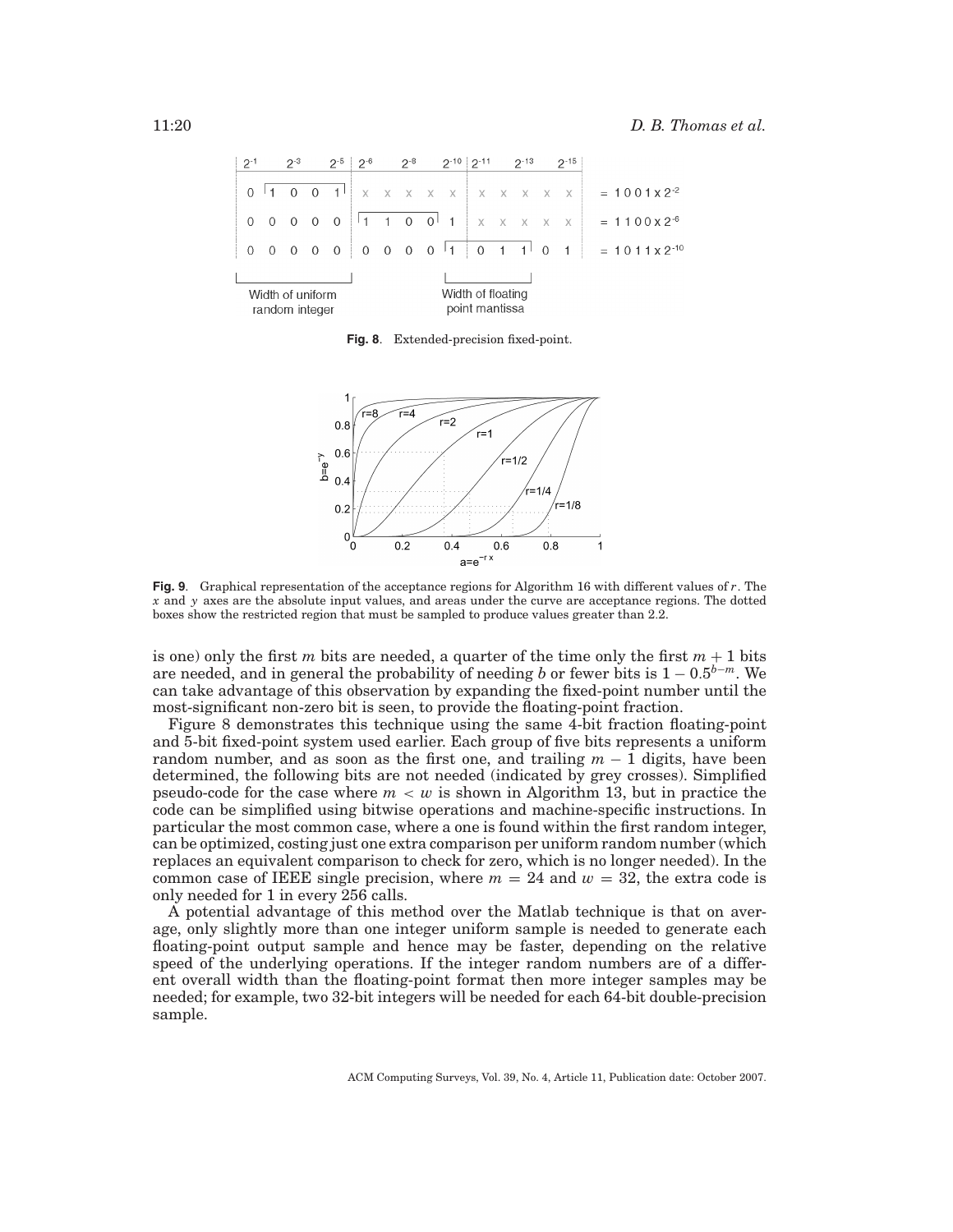**Algorithm 13.** Method for producing floating-point numbers with fully-random fractions (where  $w > m$ 

1:  $c = 1$  {Sets maximum value that can be generated} 2: **repeat** 3:  $x \leftarrow I_1, c \leftarrow 2^{-w}c$ 4: **until**  $x \neq 0$  {Loop until first one is found} 5:  $t \leftarrow w$  {Number of random bits left in *x*} 6: **while** *x* < 2*<sup>w</sup>*−<sup>1</sup> **do** 7:  $t \leftarrow t - 1, x \leftarrow 2x, c \leftarrow \frac{c}{2}$  {Shift first one to MSB} 8: **end while** 9: **if**  $t < m$  **then** {Add more random less significant bits if necessary} 10:  $x \leftarrow x + 2^{-t} I_2$  {Right shift new value into place} 11: **end if** 12: **return** *c x* {Convert to floating-point}

Signed floating-point numbers can be generated in the same way, with the sign determined by an extra bit from the URNG.

### **3.2. CDF Inversion**

To generate  $|x| > r$  from an approximation to the inverse CDF  $G(u) = \Phi^{-1}(u)$ , one can simply restrict the inputs of the generators to uniform values in the ranges  $(0, \Phi(-r))$ and  $[\Phi(r), 1]$ . However, the asymmetric accuracy of floating-point representation over the range  $(0, 1)$ , shown in Figure 7 $(c)$ , means that although negative output values can be accurately reproduced, as input values very close to zero can be represented, positive values cannot, due to the lower accuracy of floating-point numbers near 1. This asymmetry leads to a potentially large asymmetry between the negative and positive tails.

For example, in single-precision IEEE the smallest number greater than zero is roughly  $10^{-44}$ , while the largest number less than one is about  $1 - 10^{-7}$ . It is thus possible to represent numbers much closer (more than 30 orders of magnitude) to zero than to one. This means that the largest possible Gaussian number that can be produced by CDF inversion is around +5, while the smallest value is −14. Even worse, the large value will occur with much higher probability, as the corresponding input value covers a larger segment of the uniform range.

A solution to this problem is to only apply the inverse CDF approximation to values less then 0.5 and to attach the sign afterwards. Internally many of the CDF inversion techniques already perform this step to take advantage of the Gaussian distribution's symmetry, since this calculation may be achieved at little or no cost. Pseudo-code for generating values from the tails is show in Algorithm 14, although this organization should be applied to any uses of the CDF inversion technique for Gaussian random number generation, not just when tail values are the focus.

#### **3.3. Marsaglia Tail Algorithm**

Marsaglia proposed an algorithm specifically for sampling from the tails [Marsaglia 1964], and it was used to produce random numbers from the tails in the Marsaglia-Bray rejection method from Section 2.3.2 [Marsaglia and Bray 1964] and the Rectangle-Wedge-Tail method mentioned at the end of Section 2.3.6 [Marsaglia et al. 1964]. The

ACM Computing Surveys, Vol. 39, No. 4, Article 11, Publication date: October 2007.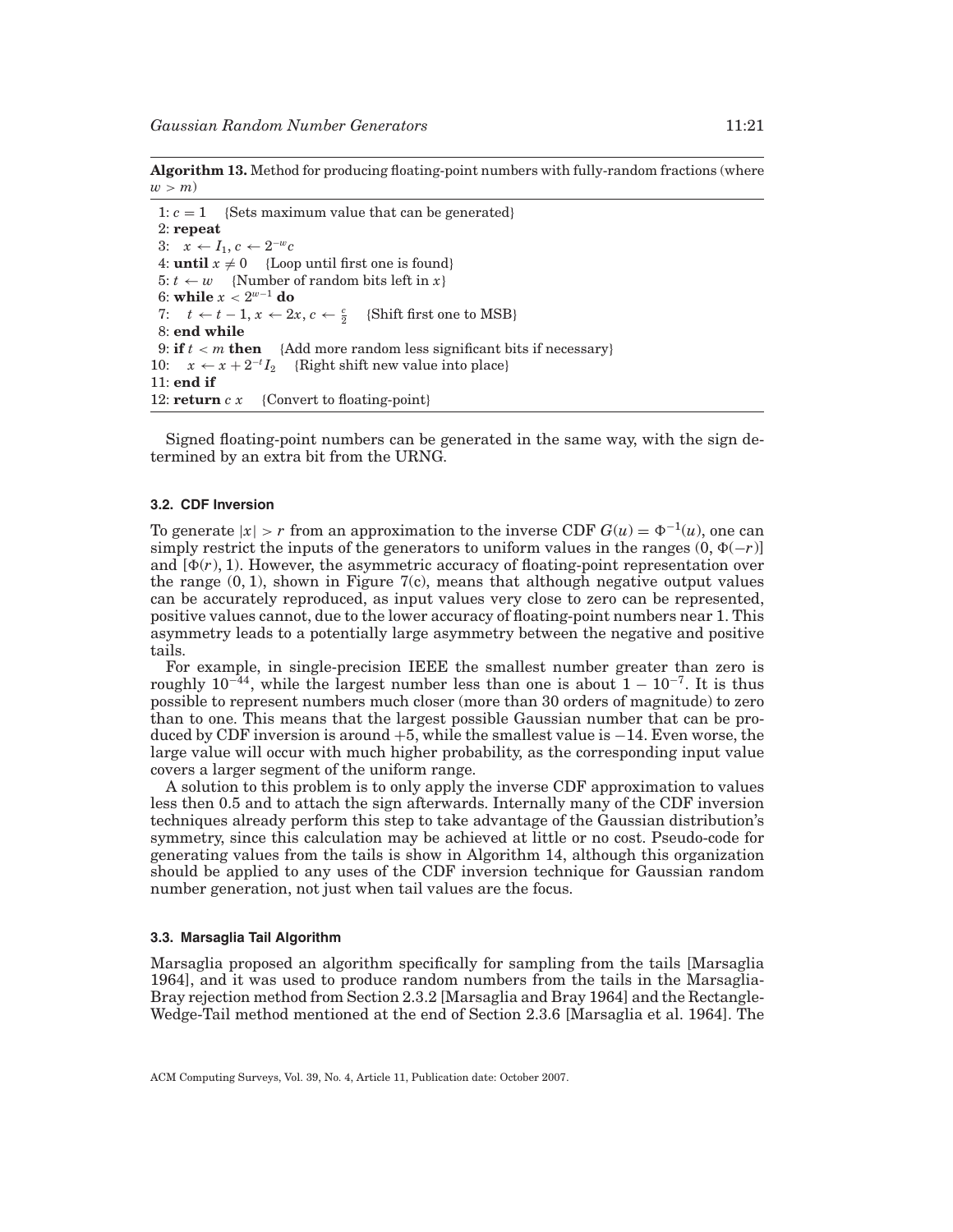**Algorithm 14.** Sampling From the Tails Through CDF Inversion

 $1: a \leftarrow U$ 2: **if**  $a < \frac{1}{2}$  **then** {Extract random sign from uniform sample} 3:  $s \leftarrow 1, a \leftarrow 2a$ 4: **else** 5:  $s \leftarrow -1$ ,  $a \leftarrow 2a + 1$ 6: **end if** 7: *a* ←  $\Phi(-r)\frac{1}{2}a$  {Scale uniform sample *a* to smaller range.}  $8: x \leftarrow G(|a|)$  {Where  $G(u) \approx \Phi^{-1}(u)$ } 9: **return** *sx* {Attach random sign.}

algorithm is based on the Polar method, first generating two uniform values whose sumof-squares is less than 1, then performing a transformation biased to produce values over a threshold. Algorithm 15 gives pseudo-code for the method, an obvious difference from the polar method is that two rejection steps are required rather than just one, as even after selecting a suitable pair of uniform values there is no guarantee that either will be larger than |*r*|.

**Algorithm 15.** Original Marsaglia Tail Method

1: **loop** 2: **repeat** 3:  $a \leftarrow V_1, b \leftarrow V_2$ 4:  $d \leftarrow a^2 + b^2$ 5: **until** 0 < *d* < 1 6:  $t \leftarrow \sqrt{\frac{r^2-2\ln d}{d}}$ 7:  $x \leftarrow ta, y \leftarrow tb$ 8: **if**  $|x| > r$  **then** 9: **return** *x* 10: **else if**  $|y| > r$  **then** 11: **return** *y* 12: **end if** 13: **end loop**

In his more recent work, Marsaglia introduced [Marsaglia and Tsang 1984b] and used [Marsaglia and Tsang 1998, 2000] a different version of the tail algorithm. The algorithm is shown as Algorithm 16, and requires only one loop and fewer operations than the original method, although it requires two logarithms per iteration rather than just one.

**Algorithm 16.** New Marsaglia Tail Method

1: **repeat** 2:  $a \leftarrow V_1, b \leftarrow U_2$ 3:  $x \leftarrow -\frac{1}{r} \ln |a|, y \leftarrow -\ln b$ 4: **until**  $2y > x^2$ 5: **return**  $a > 0$  ?  $r + x$  :  $-r - x$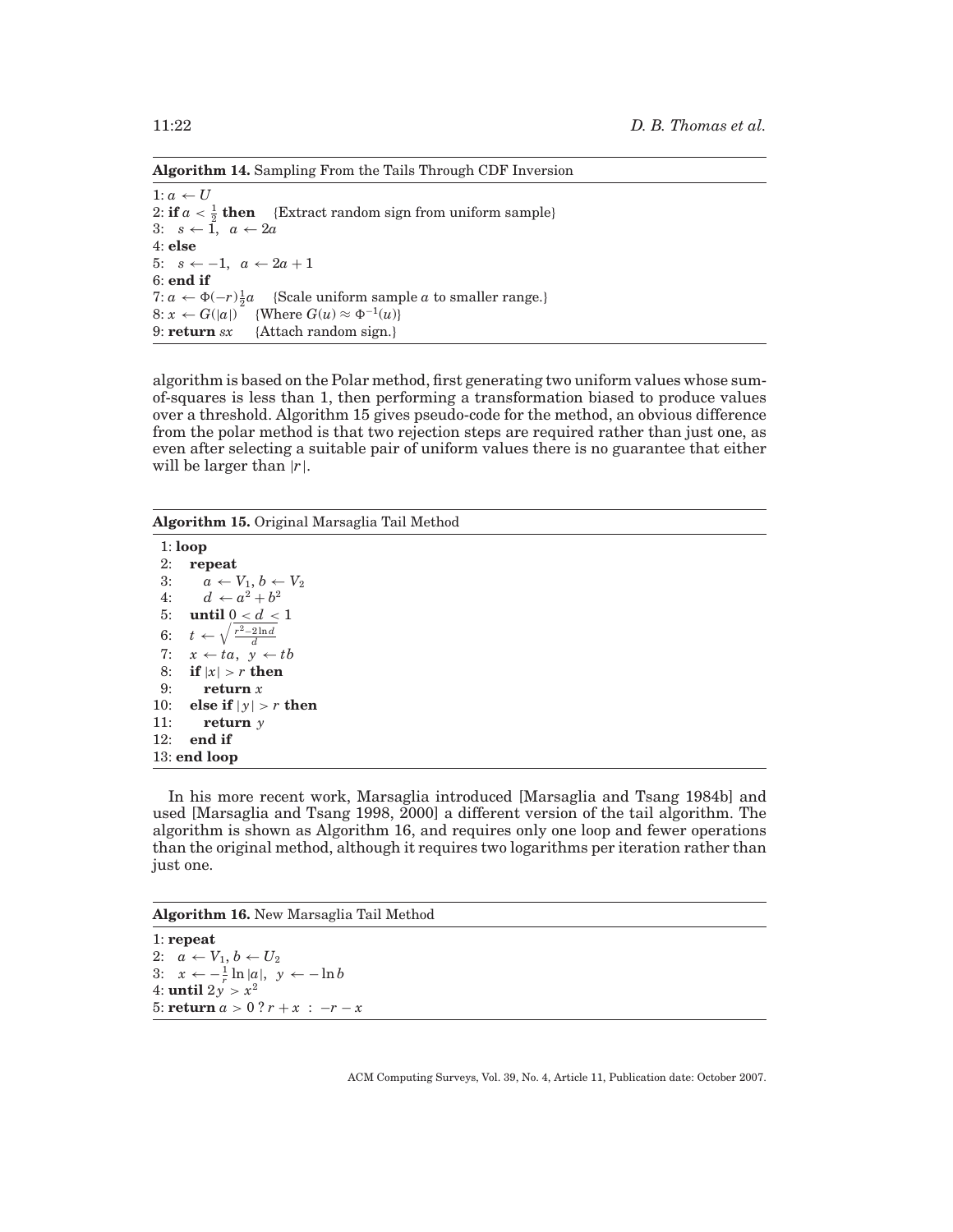# **3.4. Box-Muller**

With reference to Algorithm 1, it is clear that the magnitude of the outputs is bounded by *a* since the subsequent steps multiply *a* by a value between −1 and 1. Thus, in order to generate all values above some threshold *r*, cases where:

$$
u_1 > e^{-\frac{1}{2}r^2} \tag{12}
$$

can be ignored.

#### **3.5. Polar-Rejection**

As with Box-Muller, the Polar method described in Algorithm 3 is bounded by *f* , which provides its magnitude. In this case it is derived from both inputs:

$$
r = \sqrt{-2\frac{\ln d}{d}}, \ d = x^2 + y^2. \tag{13}
$$

The maximum value of x that needs to be considered happens when  $y = 0$ , and vice versa, so the equation can be simplified to  $d = x^2$ . This gives

$$
x, y < \sqrt{e^{-\frac{1}{2}r^2}}, \tag{14}
$$

which, unsurprisingly, is the square root of the Box-Muller limit. This method is also closely related to Marsaglia's original tail method.

# **3.6. GRAND**

The odd-even method can be used as a tail production method simply by altering the table of constants. To produce values above  $q$  the first table entry needs to be set to  $A[0] = q$ , then the rest of the entries can be calculated using the recurrence  $A[i] =$  $\Phi^{-1}(1 - \Phi(-A[i-1])/2)$ . As with the full Gaussian GRAND generator, the maximum sigma-multiple that can be achieved in the tails is limited by the size of the table.

# **3.7. Ratio-of-Uniforms**

Large values in the ratio-of-uniforms method are produced when small values of the denominator *u* occur, corresponding to values very close to the origin of Figure 4. To limit generation to values above  $r$ , we first determine the upper limit for the  $u$  axis,  $u_f$ , and then select the minimum threshold  $v_f$  for the *v* axis that encloses that area:

$$
v^2 = -4u_f^2 \ln u_f \qquad \frac{v}{u_f} = r \tag{15}
$$

$$
u_f = \exp\left(\frac{1}{4}r^2\right) \tag{16}
$$

$$
v_f = \begin{cases} \sqrt{-4u^2 \ln u_f}, & \text{if } u_f < e^{-1/2} \\ \sqrt{2/e}, & \text{otherwise} \end{cases} . \tag{17}
$$

Unfortunately, this method results in rapidly decreasing acceptance ratios as *r* is increased, with 33% of points accepted at  $r = 1$ , 10% at  $r = 2$ , and 3% at  $r = 4$ . Due

ACM Computing Surveys, Vol. 39, No. 4, Article 11, Publication date: October 2007.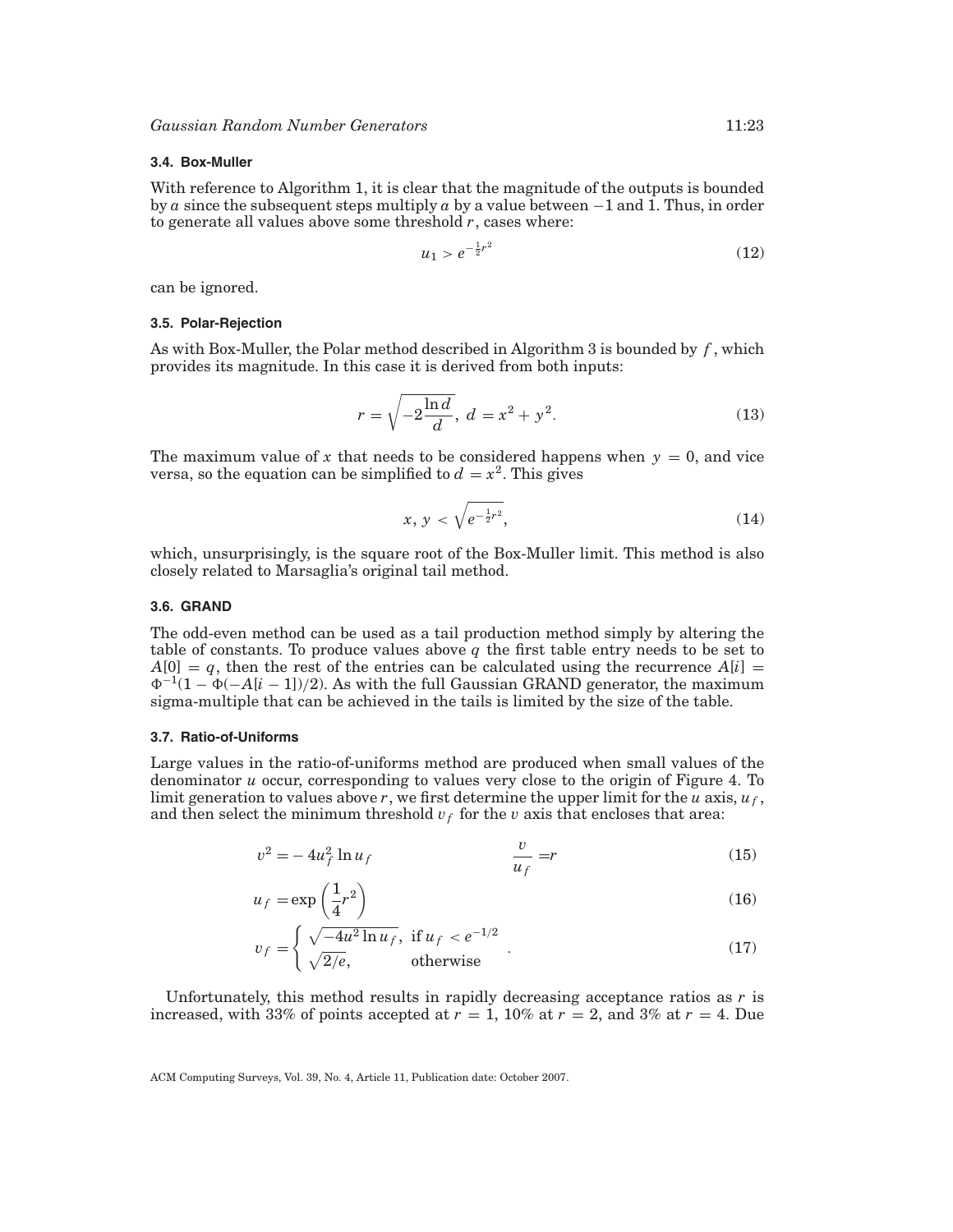to these poor acceptance rates, the ratio-of-uniforms method is unlikely to be a good candidate for generating samples from the tail distribution.

### **3.8. Ahrens-Dieter**

In the Ahrens-Dieter generator the exponential and Cauchy distributions interact to determine the magnitude of the output sample, but it is the exponential component that determines the magnitude. For samples  $x$  and  $y$ , from the exponential and Cauchy standard distributions respectively, the maximum output magnitude is given by:

$$
\max\left(y\sqrt{2x/(1+y^2)},\sqrt{2x/(1+y^2)}\right).
$$
 (18)

This equation is maximized at  $y = 0$  and  $y = \infty$ , leading to the minimum value of x that should be generated for a threshold *r* of:

$$
x_f = r^2/2. \tag{19}
$$

This can be implemented in Algorithm 7 simply by initializing  $\alpha$  to  $A + x_f$  in step 1.

# **4. TESTS, TEST PARAMETERS AND RESULTS**

Much has been written on the general issue of testing for randomness and the specific issue of testing for goodness of fit. Good overall discussions for testing of uniform random number generators can be found [L'Ecuyer 1992, 2001]. Sophisticated test suites and procedures are available from the U.S. NIST [Rukhin et al. 2001] and from the "Diehard" tests developed by Marsaglia [1997]. Another comprehensive test suite for randomness is TestU01 [L'Ecuyer and Simard 2005], which provides a wide selection of paramaterizable tests, as well as some predefined test suites such as Crush [L'Ecuyer 2001]. Specific attention to GRNGs can also be found [Molle et al. 1992].

#### **4.1. Testing Methodology**

The main uniform random number generator used in the tests presented here is the MT19937 Mersenne Twister [Matsumoto and Nishimura 1998], which is among the best quality generators commonly in use. As well as passing all common empirical tests for randomness, the generator also has a number of theoretically determined qualities such as a very long period and good equidistribution. Although not the fastest generator available, it provides a good trade-off between speed and quality, and so it is used as the generator in all tests for statistical quality. It is also used as the main generator in performance tests, although additional results using alternate uniform generators are also explored.

*4.1.1. Goodness-of-Fit Tests.* Both the standard and tail generation algorithms are evaluated using the  $\chi^2$  test. In the classic  $\chi^2$  test, a set of observed samples is compared against the expected distribution. This requires that a histogram be constructed and the frequency compared with the expected number. The number and allocation of histogram "buckets" is an area of substantial flexibility. Using more buckets gives higher resolution with respect to different input values, but reduces the expected number in each bin. Another choice is whether to use regularly-spaced bucket boundaries or equalprobability buckets. In order to achieve maximum sensitivity an equal-probability bin arrangement is used in preference to one with regular spacing, as it allows more bins to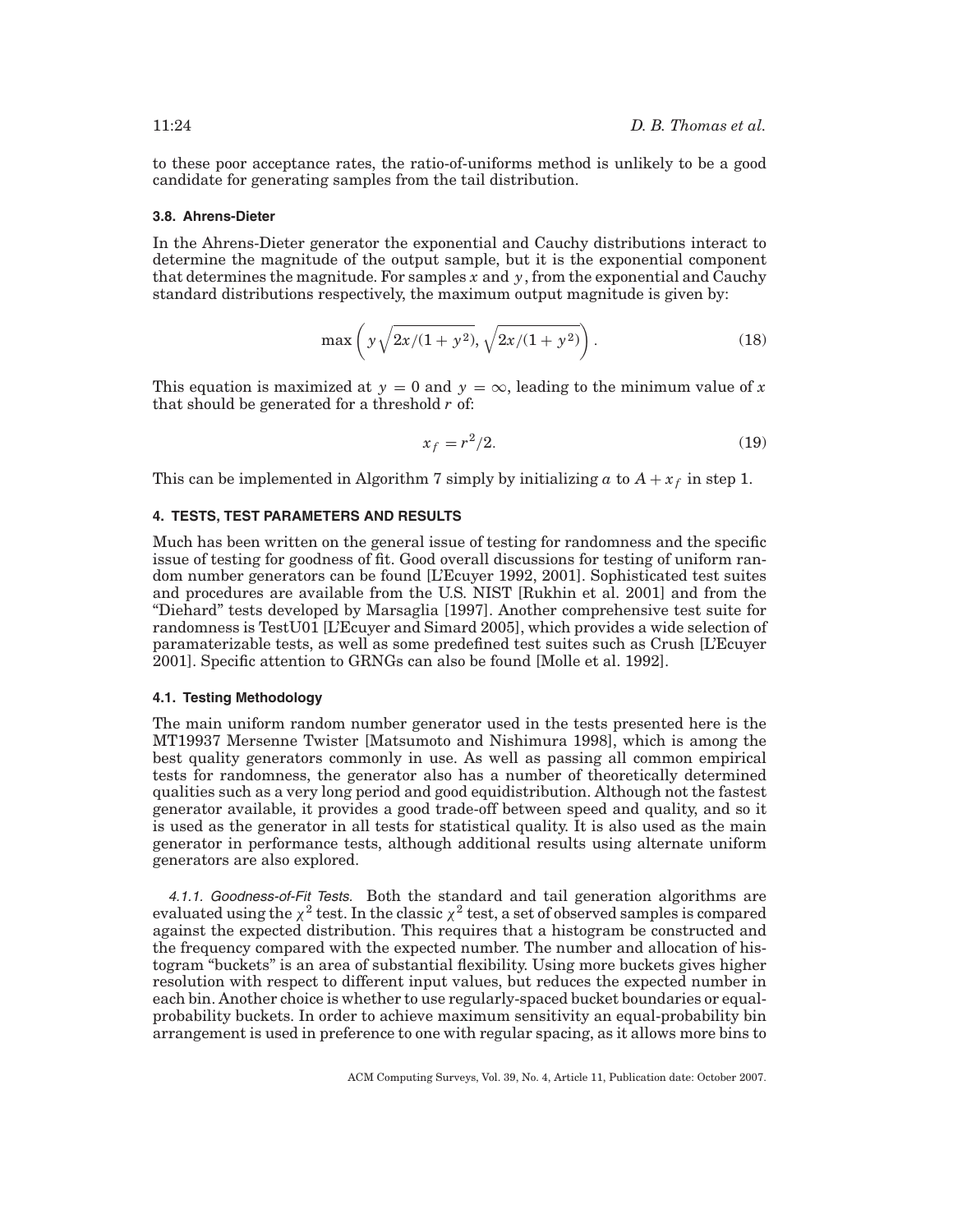**Table I.** Number of bins *k* (according to Equation 20) and expected number of samples bucket *E* used in  $\chi^2$  tests for different numbers of sam-

| ples $n$ . |     |      |              |                      |
|------------|-----|------|--------------|----------------------|
| n          | 010 | 20   | $20^{\circ}$ | 936                  |
| k          | 64  | 4096 | 218          | $3.17 \times 10^{6}$ |
| E          | 16  | 256  | 4096         | 21619                |

be used without the minimum expected count in any bin falling below the level at which the  $\chi^2$  assumptions break down. In the results presented here, the number of buckets, *k*, used in a test, is determined from the number of samples, *n*, to be accumulated, through the following formula:

$$
k = \lceil n^{3/5} \rceil. \tag{20}
$$

The choice of  $3/5$  as the exponent is somewhat arbitrary, and the trade-off is between avoiding overly wide buckets, which inhibits the ability to identify local inaccuracies in the PDF, and overly narrow buckets, which can lead to too few samples per bucket for statistical significance. Often, an exponent of  $1/2$  is used, though in our experiments we found this produced too few bins.

Table I gives the number of bins, *k*, and expected frequency, *E*, for different numbers of samples, *n*, under this approach. Each generator is tested with successively larger sample sizes, starting from  $2^{10}$  and doubling in size up to  $2^{36}$ . After processing each batch the p-value is calculated: a p-value greater than 0.1 is considered a pass, and the next batch size will be tested; a p-value less than  $10^{-6}$  is an immediate fail, and the generator will be considered to have failed at that sample size; or if the p-value is in between, another batch of the same size is tested, until the geometric mean of all the p-values at a given batch size rises above or falls below the pass or fail threshold. The same  $\chi^2$  test is applied to both Gaussian generators and tail generators, with the appropriate distribution used in each case in order to ensure equal probability buckets.

The  $\chi^2$  test is the only goodness-of-fit used here to test the Gaussian distribution (as opposed to the Gaussian tail distribution), as it is found that in this context the Empirical-Distribution-Function (EDF) tests, such as the Anderson-Darling and Kolmogorov-Smirnov tests, do not have significantly better analytical power. The chosen bucketing strategy provides a relatively fine-grain analysis of the structure, and using an equal-probability scheme means that the coverage across the distribution is good even for tail values, removing the need for EDF tests. It is also extremely difficult to apply EDF tests to large numbers of samples, due to the need to store and sort the entire sample before calculating the test statistic. However, the EDF tests are used in the high sigma-multiple tests described next.

*4.1.2. High Sigma-Multiple Tests.* One of the goals of our tests is to assess the performance of the GRNGs in the tails. This goal poses an additional challenge in that, on the one hand, the randomness tests require large numbers of samples to achieve appropriate sensitivity, but samples in the tails occur infrequently. If, for example, one million samples from the tail region beyond  $|x| > 10\sigma$  are desired, it is impractical to run an unmodified GRNG long enough to accumulate the desired number of samples.

Our approach, therefore, is to modify the GRNGs to force the generation of random numbers with large  $\sigma$  multiples. Here we examine how the different ways in which values from the tails can be generated, as well as how each method could be forced to produce values over a given threshold. These forcing techniques are used with special attention to ensure that the algorithms are not changed from their standard forms. The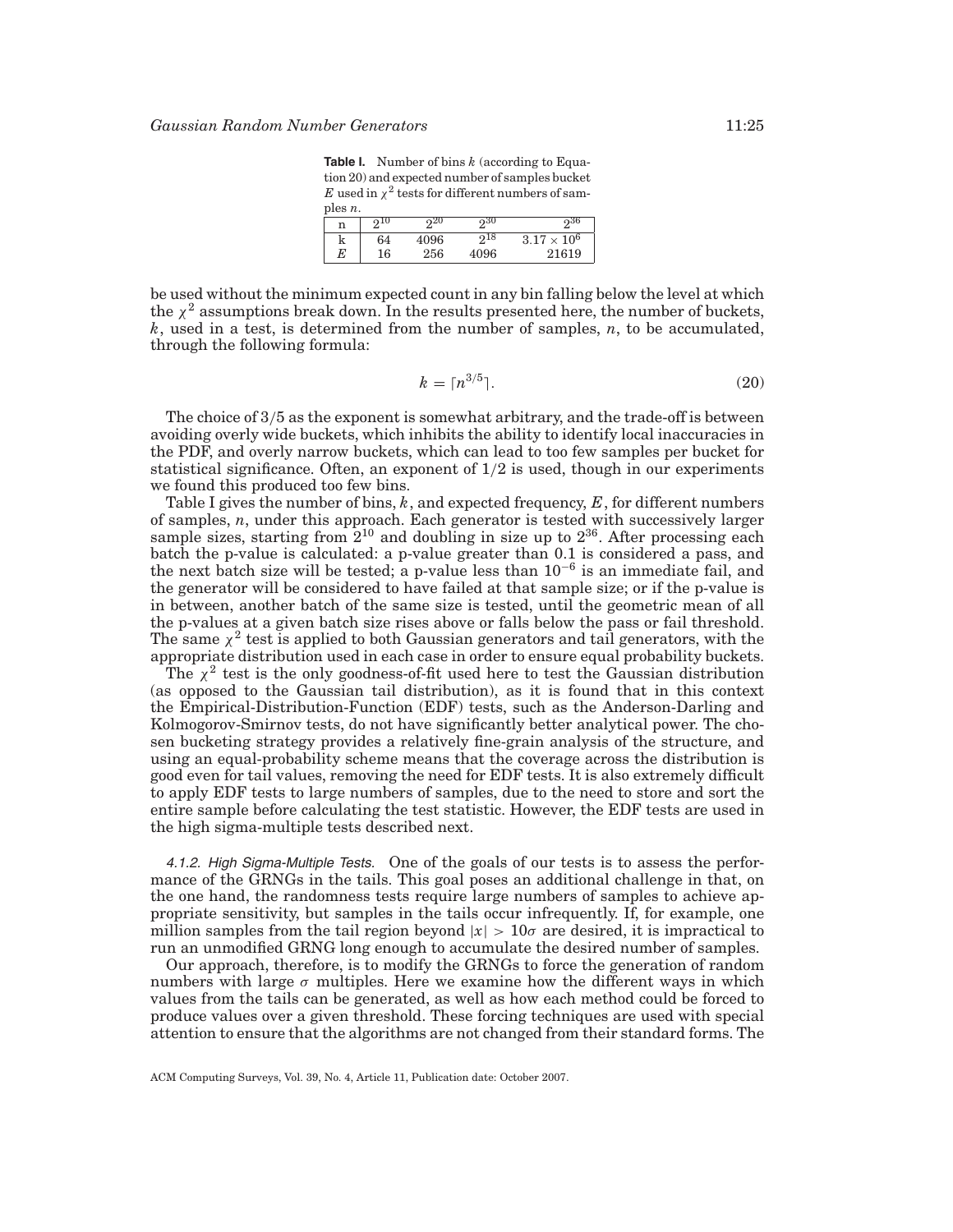only change made is to modify the input uniform random numbers that the algorithms consume, with all other constants remaining the same, in order to guarantee that the large sigma-multiple random numbers generated accurately characterize the original generators.

In order to avoid introducing bias, the uniform random numbers are filtered in their original integer form before conversion to floating-point representation. To filter for values below a certain threshold, the uniform random numbers are first reduced to the nearest power of two range using a bitwise mask, then the final range reduction to the desired threshold is performed through rejection.

As noted further below, there is no clear way to force the Wallace method to generate high sigma-multiple values. Thus the brute force approach of generating a large number of samples and selecting all values over a certain threshold is applied.

The aim of the high-sigma multiple tests is to determine at what point a generator starts to deviate significantly from the Gaussian distribution. The approach used here is to determine for each generator a threshold value *q*, such that a set of *n* samples above this threshold will not conform to the Gaussian tail distribution. Although this threshold will clearly depend on the value of *n* and the method used to detect goodnessof-fit, it allows meaningful comparisons between generators to be made, and gives a general idea of the maximum absolute value (and hence total number of samples) that a generator can accurately produce.

When testing the performance of a generator at forced high sigma-multiples, it is necessary to reject many candidate samples, even when manipulating the source random number generator. Combined with the inherent inefficiency of many methods at high sigma-multiples, it is computationally infeasible to generate  $2^{36}$  random numbers (as was used with the basic goodness-of-fit test described above), particularly as many different thresholds must be tested to determine that failure point. Instead, a pool of *n* samples is maintained, and as the threshold is raised, all samples below the threshold are discarded and replaced with new samples above the threshold. Because many samples in the pool will not change as the threshold is raised, there will be correlations between goodness-of-fit statistics at successive thresholds, which tends to lead to a gradual decrease in p-values. This issue is taken into account by reporting the highest threshold at which a "good" p-value is seen, rather than the first threshold at which a "bad" p-value is seen.

The algorithm for this testing procedure is shown in Algorithm 17. The pool size, *n*, is chosen to be 100000, while  $\Delta t$  is 0.1. The goodness-of-fit algorithm applied in step 4.1.2 uses the EDF based Anderson-Darling and Kolmogorov-Smirnov tests, returning whichever of the two p-values is lower.

When we apply the high sigma-multiple tests, it is infeasible to run each generator until sufficient samples have been gathered. To test the distribution of a generator above 8 $\sigma$  using brute-force, over  $1.6 \times 10^{20}$  values, would need to be generated. Instead the generators are adjusted such that given a target sigma  $q$ , the generator is guaranteed to generate all possible values greater than  $q$ , but is no longer guaranteed to generate samples below  $q$ . This adjustment is achieved by limiting the range of the uniform samples generated for use within the generator, and the generator algorithm itself remains unchanged.

The method for constraining uniform random number generation must be calculated for each generator type. In many cases the methods described in Section 3 can be used unchanged, but further constraints are required for some of the algorithms.

**Old Marsaglia Tail Method**. When forcing the production of values above a threshold *q* for an old-style Marsaglia Tail generator, the existing threshold parameter *r* must be taken into consideration (where  $q > r$ ). The correct constraints are achieved by only choosing values for the uniform random numbers *a* and *b* that produce values of *d*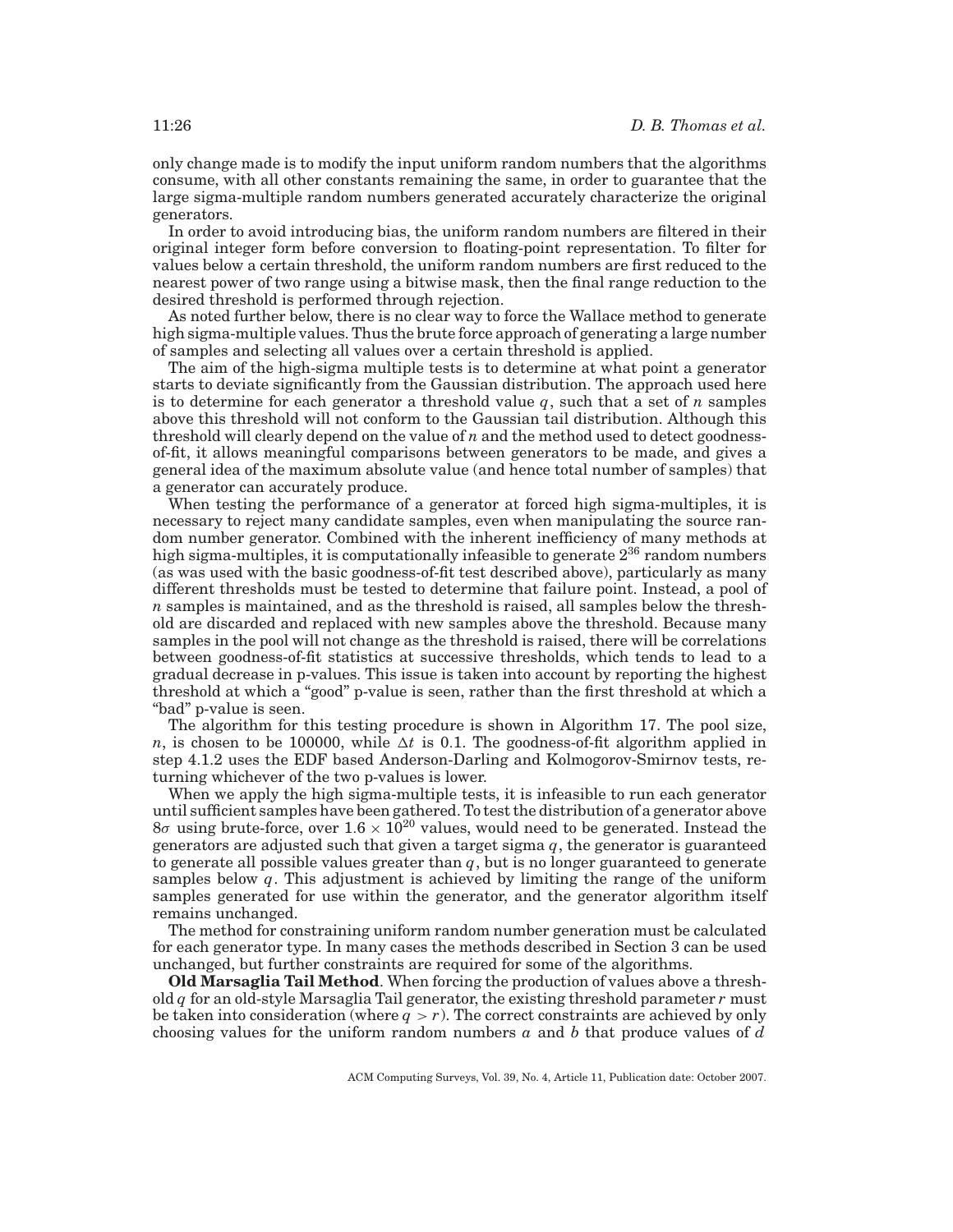**Algorithm 17.** High Sigma-Multiple test algorithm

 $1: S \leftarrow \emptyset, q \leftarrow 0, g \leftarrow 0$ 2: **loop** 3:  $S \leftarrow S / \{s \in S : |s| < q\}$  {Remove values below current threshold} 4: **while**  $|S| < n$  **do** {Replace any discarded samples} 5:  $x \leftarrow$  Generate() 6: **if**  $|x| > q$  **then** 7:  $S \leftarrow S \cup \{x\}$ 8: **end if** 9: **end while** 10:  $p \leftarrow EDF(S)$  {Apply EDF tests to get p-value for sample} 11: **if** *p* > 0.01 **then** 12:  $g \leftarrow r$  {Record last-known-good point} 13: **else if** *p* < 10<sup>−</sup><sup>6</sup> **then** 14: **return** *g* {On failed p-value return last-known-good point} 15: **end if** 16:  $q \leftarrow q + \Delta q$ 17: **end loop**

below a certain threshold  $d_q$ :

$$
q = \sqrt{d_q} \sqrt{\frac{r^2 - 2\ln d_q}{d_q}}\tag{21}
$$

$$
d_q = \sqrt{\exp(r^2 - q^2)}.
$$
\n(22)

Hence only values of  $|a|$  and  $|b|$  less than  $d_q$  need be generated in order to force values larger than *r*.

**New Marsaglia Tail Method**. This method is not symmetric, so the two values *a* and *b* must be limited separately. From inspection, it is clear that *a* directly controls the magnitude of the output, while *b* is only used for rejection. We first limit the range of *a* by choosing  $a < a_q$  where  $a_q$  defines the maximum value for *a*, and then calculate a corresponding limit  $b_q$  for  $b$  that reduces the rejection probability as much as possible:

$$
a_q = \exp(r^2 - qr) \tag{23}
$$

$$
b_q = \exp\left(\frac{-\ln^2 a_q}{2r^2}\right). \tag{24}
$$

**GRAND**. Forcing values above a threshold  $q$  for an existing generator can be achieved by ignoring sections of the table that produce lower values. So find an index  $i_q$ , such that  $A[i_q] < q < A[i_q + 1]$ , and only generate table indices greater or equal to  $i_q$ in Algorithm 10. Because the area in sector *i* is equal to the area in all sectors at higher indices, at least half the time the generated values will be above *q*, although this could be slightly improved by restricting the values of *w* generated in step 2.3.5 of Algorithm 10.

**Wallace**. Generating or forcing high  $\sigma$  multiple outputs with the Wallace method is difficult. As noted earlier, the Wallace method utilizes linear transformations of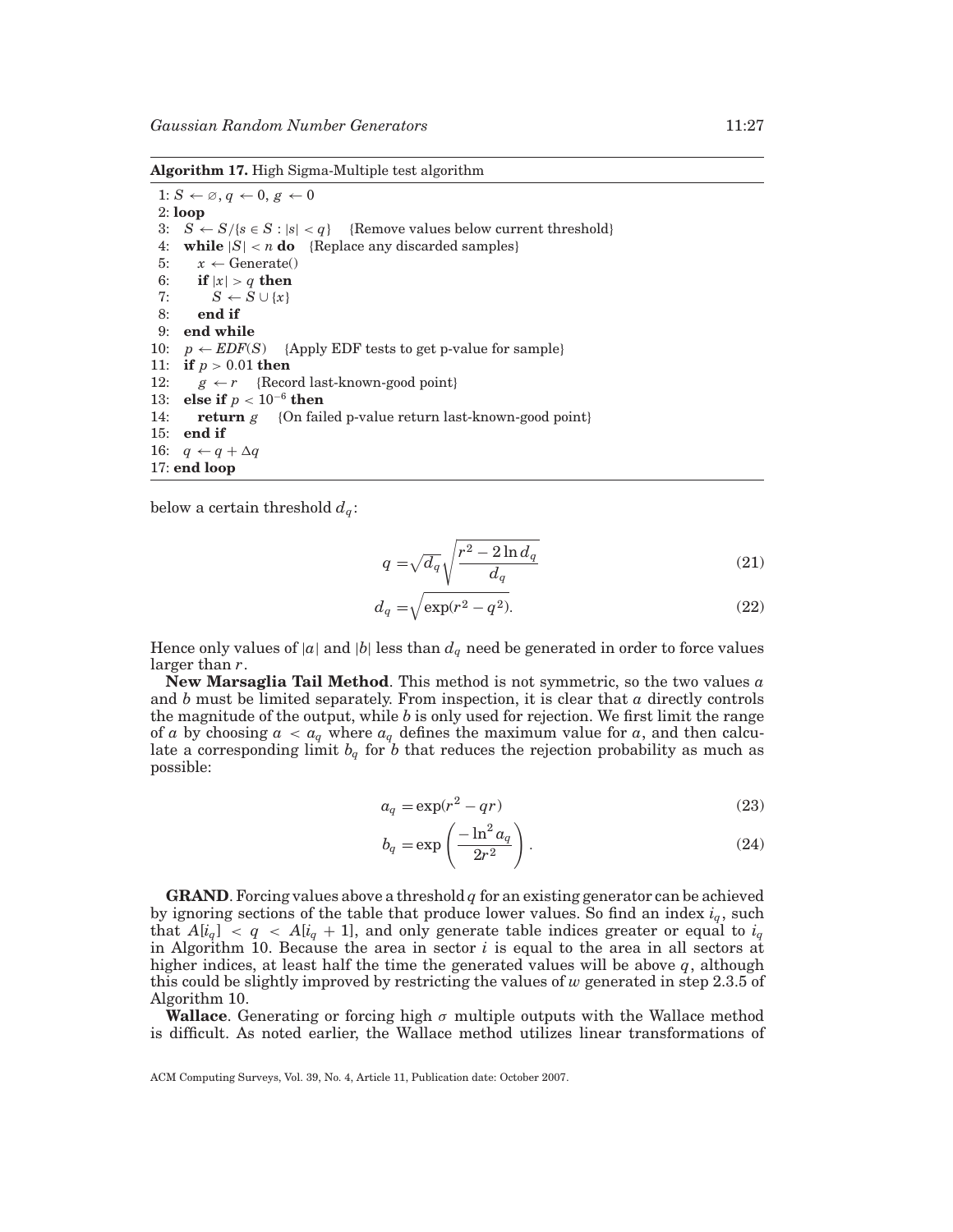previous outputs. One can insert one or more large values into a pool and be confident that the subsequent pool will be more likely to contain larger values as a result. However, by definition, this approach intentionally creates and utilizes inter-pool correlations, and the degree of "randomness" has been substantially reduced. The alternative, while computationally expensive but certainly cleaner, is to simply run the generator for long enough (fortunately it is very fast) to accumulate the desired number of high  $\sigma$  multiple outputs.

*4.1.3. Conversion to a Uniform Distribution.* In order to test for statistical randomness, we use the Crush battery which is part of the TestU01 suite. The Crush battery applies 94 separate tests for uniform randomness, consuming a total of about  $2^{35}$  inputs. The input random numbers can be provided as double-precision floating-point or 32-bit integer values, as long as the numbers contain at least 30 "random" bits.

The Gaussian distributed samples output by the generator under test are mapped to the uniform distribution by applying the Gaussian CDF to each random number in the sample. The mapping process is performed using a double-precision Gaussian CDF approximation [Marsaglia 2004] with absolute error less than 10<sup>−</sup>15, and so will provide more than the required 30 bits of accuracy when applied to double-precision Gaussian samples.

The tests for statistical randomness assume that the inputs will be 32-bit uniform random integers, and if there are less than 30 bits, some tests will always fail (although TestU01 does support parameterization for different numbers of random bits, the predefined battery Crush does not support this). However, if a Gaussian single-precision floating-point value is transformed to a uniform 32-bit integer then only a subset of integers can be produced, due to the limited accuracy of the floating-point source value. For example, consider the Gaussian values 1 and  $1 + \epsilon$ , the next largest representable number. In single precision  $\epsilon = 1.192092896 \times 10^{-7}$ , so  $2^{32}(\Phi(1 + \epsilon) - \Phi(1)) = 124$ . This means that there are 123 integers that cannot occur after the transformation, and over the entire range there are thousands of values that cannot occur. The effect of this is to interfere with the randomness of the low-order bits of the generated numbers, effectively reducing the number of random bits to a value less than 32.

To allow the existing tests to be used without modifying them for fewer bits, we retain the *n* random most-significant bits and drop the  $32 - n$  low bits, replacing them with bits from another uniform random number generator. The generator supplying the additional low bits is known to pass the test suites, and so if the combination of Gaussian-derived high bits and additional low bits also passes the tests, then we can say with some confidence that the Gaussian generator provides *at least n* random bits, although it may provide more.

In the studies reported here, we retain 23 bits of precision after the transformation, motivated in part by the fact that the fraction in IEEE 754 single precision floating-point arithmetic utilizes 24 bits. The choice of 23 bits was made as a compromise that allows one bit of "spare" precision in the single-precision Gaussian representation, and two bits in the integer uniform representation. No detailed analysis of the maximum number of bits that could be retained is made, but we note that at least some of the generators pass the test suites with 23 bits, showing evidence that this does not exceed the maximum number of bits that can be retained. Also, as we mention earlier, for Gaussian values near 1 there are gaps of at least 123 between the possible integer values, suggesting that at best  $32 - \lfloor \log_2 123 \rfloor = 25$  bits could be used. However, this is an upper bound, and the non-exact transform from the Gaussian distribution to the uniform distribution could possibly further reduce the number of bits that can be safely used.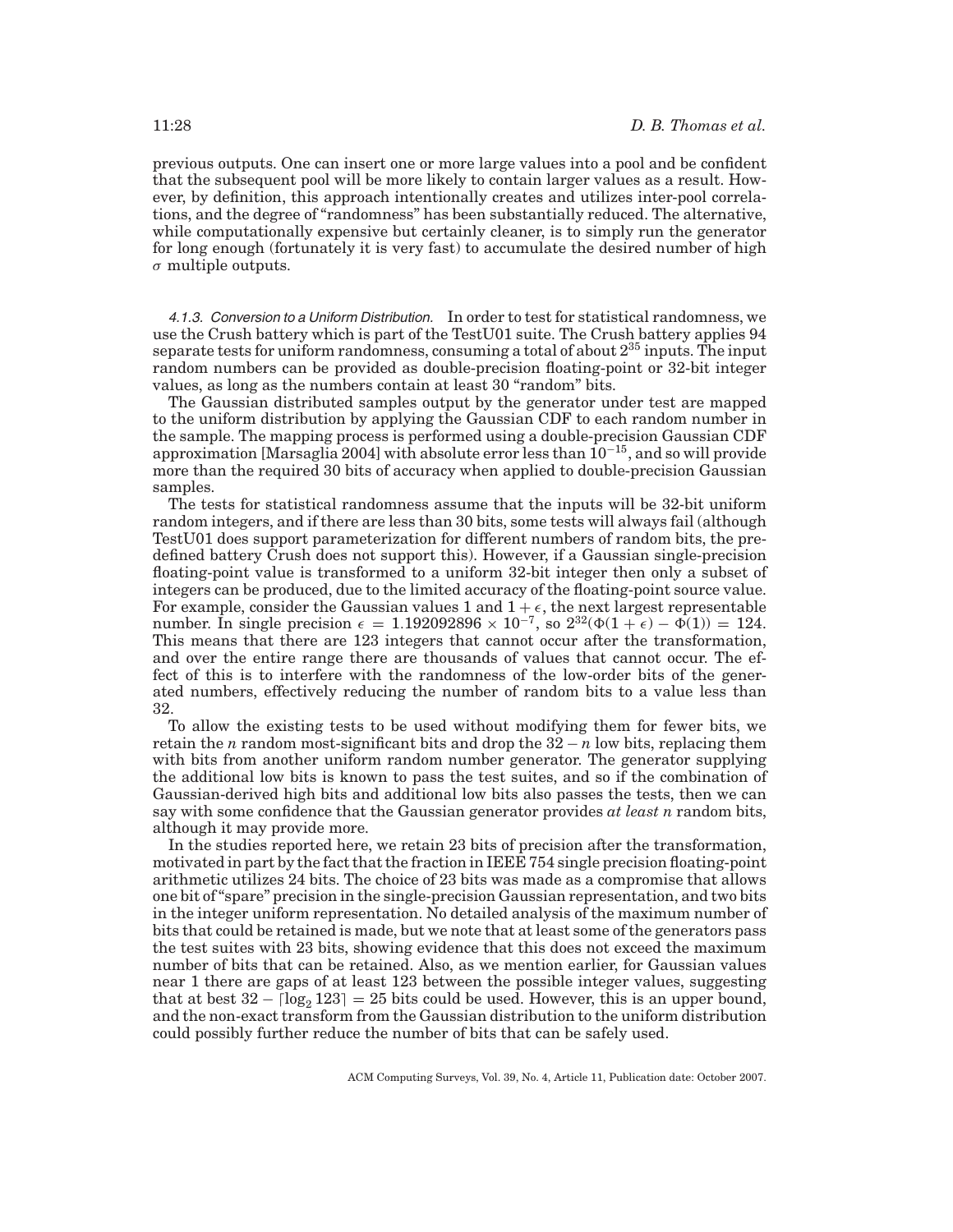#### *Gaussian Random Number Generators* 11:29

*4.1.4. Test for Interblock Correlations.* The Wallace random number generator has a defect whereby large output samples bias the distribution of the nearby samples in the sequence. To detect such biases it is necessary to wait for samples that exceed a selected trigger threshold, then test the distribution of the samples following the trigger sample (not including the trigger sample itself). The distribution of each sample should be independent of any preceding samples, but if the defect exists then the distribution of samples closely following large values will be biased away from the Gaussian distribution towards large values.

The test used here is to choose a trigger threshold *t*, then to generate blocks of *k* samples  $S_i = x_{ki} \dots x_{ki+k-1}$ . A block  $S_i$ , which contains a value with absolute value greater than  $k$ , acts as a trigger block, and the following block  $S_{i+1}$  is then added to the set *F* of samples to be tested. If *F* has not yet reached a target size, then the process continues by examining block  $S_{i+2}$ .

Once the size of *F* has reached a target size *n*, its distribution is investigated by using a  $\chi^2$  test with 16 equal probability (under the expected Gaussian PDF) buckets. If the resulting p-value is greater than a "good" threshold *pg* then *n* is recorded as the last known good sample  $n_g$  , while if the p-value is less than a failure threshold  $p_f$  the test is reported as failed with a sample count of  $n_g = n_g + 1$  and the test is finished. If the test is not failed then the target count *n* is doubled, and more blocks are added to *F* until either the test fails or *n* exceeds a maximum value.

Our tests are performed for  $n = 2^{14} \dots 2^{32}$ , with a block size of  $k = 2^{10}$ , the last known good threshold  $p_g = 0.01$ , and the failure threshold  $p_f = 10^{-6}$ . The test could be made more sensitive by changing these parameters.

# **4.2. Results: Gaussian Generators**

Table II gives the relative speed and operation count for each of the algorithms. The speed is expressed relative to that of the Polar Rejection method, as this is a simple and commonly used method and so can be considered as a baseline for performance. The underlying absolute speed is calculated as the geometric average of the measured speed on four different platforms (described shortly), using the Mersenne Twister [Matsumoto and Nishimura 1998] as the source generator. In all cases, direct implementation of the algorithms using the C++ programming language is used, with no explicit attempt to perform processor-specific optimization. The table also contains a full breakdown of the operation counts. For operations that occur only conditionally, average numbers derived either analytically or based on simulation are presented.

The Wallace algorithm provides the highest performance, but only when the quality parameter is at its lowest setting. The Ziggurat, while not as fast as the Wallace method, has better statistical properties with respect to correlation. Table III provides a break-down of the Ziggurat and Mersenne Twister combination's speed across the four platforms used for benchmarking. These consist of two Intel and two AMD processors, using versions of either Microsoft Visual Studio (*msvc*) or the GNU Compiler Collection (*gcc*) to compile and link the executables. The peak speed (measured in millions of generated samples per second) of 56.96 MSamples/s is achieved using the Pentium-4, which is also the highest clock rate processor tested. If the generator sample rate is scaled by the processor clock rate, then the Pentium-4 actually provides the worst performance per processor cycle, and the Opteron the best.

Figure 10 shows the performance (not adjusted for clock rate) for a reduced set of generators, relative to the geometric mean across all platforms. Except for the Ziggurat method, the Opteron is the fastest for all other generators (including those not shown in the chart), it just happens that the Pentium-4 is fastest for the most important generator. In some cases, for example, Box-Muller, the Pentium-4 is actually slower

ACM Computing Surveys, Vol. 39, No. 4, Article 11, Publication date: October 2007.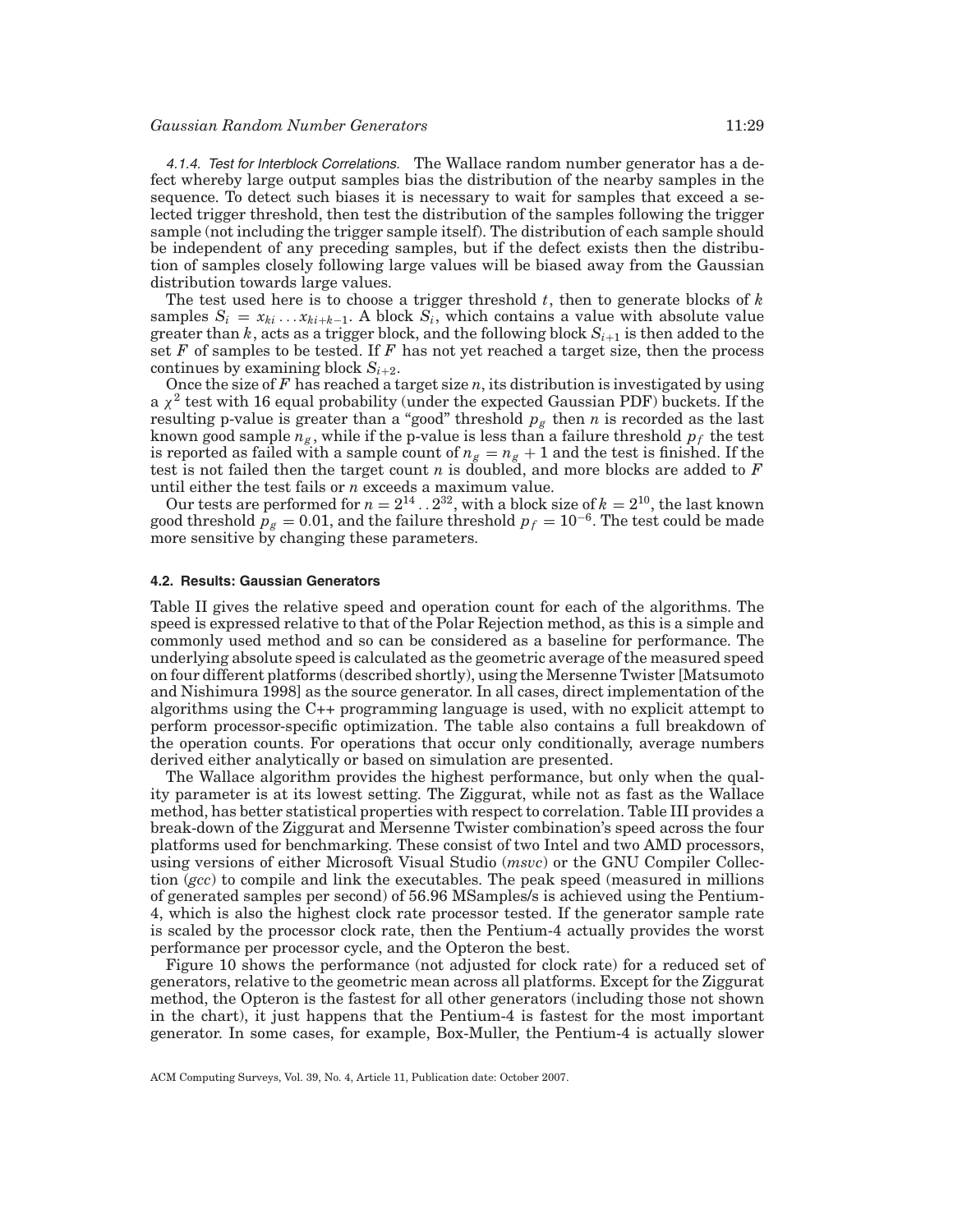| rapie in Table strowing speed relative to the porar rejection algoritm, and operation counts per generated random  |         |               |                  |                    |                   |                   |               |                |                 |
|--------------------------------------------------------------------------------------------------------------------|---------|---------------|------------------|--------------------|-------------------|-------------------|---------------|----------------|-----------------|
| number. $U$ is the number of input uniform numbers, and $C$ is the number of constants used in the implementation. |         |               |                  |                    |                   |                   |               |                |                 |
| All calculations are performed in single precision, with full-fraction floating point uniform inputs.              |         |               |                  |                    |                   |                   |               |                |                 |
|                                                                                                                    | Speed   |               |                  | $\times$           | $\cdot$   $\cdot$ | Ump               | $\frac{x}{x}$ | Ln, Exp, Trig  | Ò               |
| $Wallace (qual = 1) [1996]$                                                                                        | 6.41    | 0.001         | 10.02            | ë                  | ú.                | 5                 |               |                | σ.              |
| Ziggurat [2000]                                                                                                    | 4.29    | 1.04          | 1.10             | 1.07               |                   | 2.07              |               | 0.001, 0.03, 0 | 388             |
| Wallace (qual $= 4$ ) [1996]                                                                                       | 2.48    | 0.003         | 37.07            | $\rm ^3.01$        | É                 | 3.04              | w             |                | ာ               |
| Monty Python [1998]                                                                                                | 1.61    | 1.30          | 0.88             | 1.96               |                   | 2.57              |               | 0.03, 0, 0     | $\frac{6}{1}$   |
| PPND7 (ICDF) [1988]                                                                                                | 1.16    |               | $\frac{8.15}{8}$ | 7.40               |                   | 1.45              | 0.15          | 0.15, 0, 0     | $\frac{8}{2}$   |
| Mixture-of-Triangles [2000]                                                                                        | 1.14    | ᡤ             | ິ                | 2                  |                   |                   |               |                | 122             |
| Polar [1969]                                                                                                       | $_{00}$ | L27           | 1.91             | 3.27               |                   | $\overline{1.27}$ |               | 1, 0, 0        | 4               |
| Leva (Ratio) [1992b]                                                                                               | 0.98    | 2.74          | 6.84             | 6.89               |                   | 3.12              |               | 0.01, 0, 0     | ာ               |
| Marsaglia-Bray   1964                                                                                              | 0.94    | 3.92          | 3.22             | 1.36               | 0.01              | 1.42              | 0.006         | 0.01, 0.05, 0  | $\bar{5}$       |
| GRAND [1974]                                                                                                       | 0.92    | 1.38          | 8.65             | 6.49               | $\frac{16}{1}$    | 4.88              |               |                | 21              |
| Box-Muller [1958b]                                                                                                 | 0.81    |               |                  | $\mathbf{\hat{z}}$ |                   |                   | C.O           | 0.5, 0, 1      | 2               |
| Ahrens-Dieter [1988]                                                                                               | 0.78    | 1.02          | 4.55             | 4.04               | 1.5               | 4.51              | G.G           | 0,0.01,0       | $\overline{20}$ |
| Kinderman (Ratio) [1977                                                                                            | 0.76    | 2.74          | 3.20             | 4.34               | 1.84              | 3.44              |               | 0.23, 0, 0     | G               |
| Hastings (ICDF) [1959]                                                                                             | 0.62    |               | œ                |                    |                   |                   |               | 1,0,0          |                 |
| PPND16 (ICDF) [1988]                                                                                               | 0.55    |               | 14.45            | 14.85              |                   | 1.45              | 0.15          | 0.15, 0.       | 52              |
| Central-Limit $(n = 12)$                                                                                           | 0.39    | $\frac{2}{3}$ | $\frac{2}{1}$    |                    |                   |                   |               |                |                 |
| CLT-Stretched [1959]                                                                                               | 0.35    | $^{22}$       | 17               | œ                  |                   |                   |               |                | LО              |

| mithm and one and non coun<br>.<br>o the polar rejection a<br>noon rolativa to t<br>a h l a<br>Ē                                                    | くべつ |
|-----------------------------------------------------------------------------------------------------------------------------------------------------|-----|
| umbers, and $C$ is the number of constan<br>$\frac{1}{4}$<br>number. <i>U</i> is the number o                                                       | i   |
| . שנע<br>$+0$ mm $+0$<br>recision with full-fraction floating noint unit<br>e performed in single precis.<br>C C C C C C C C C C C C<br>all colorle |     |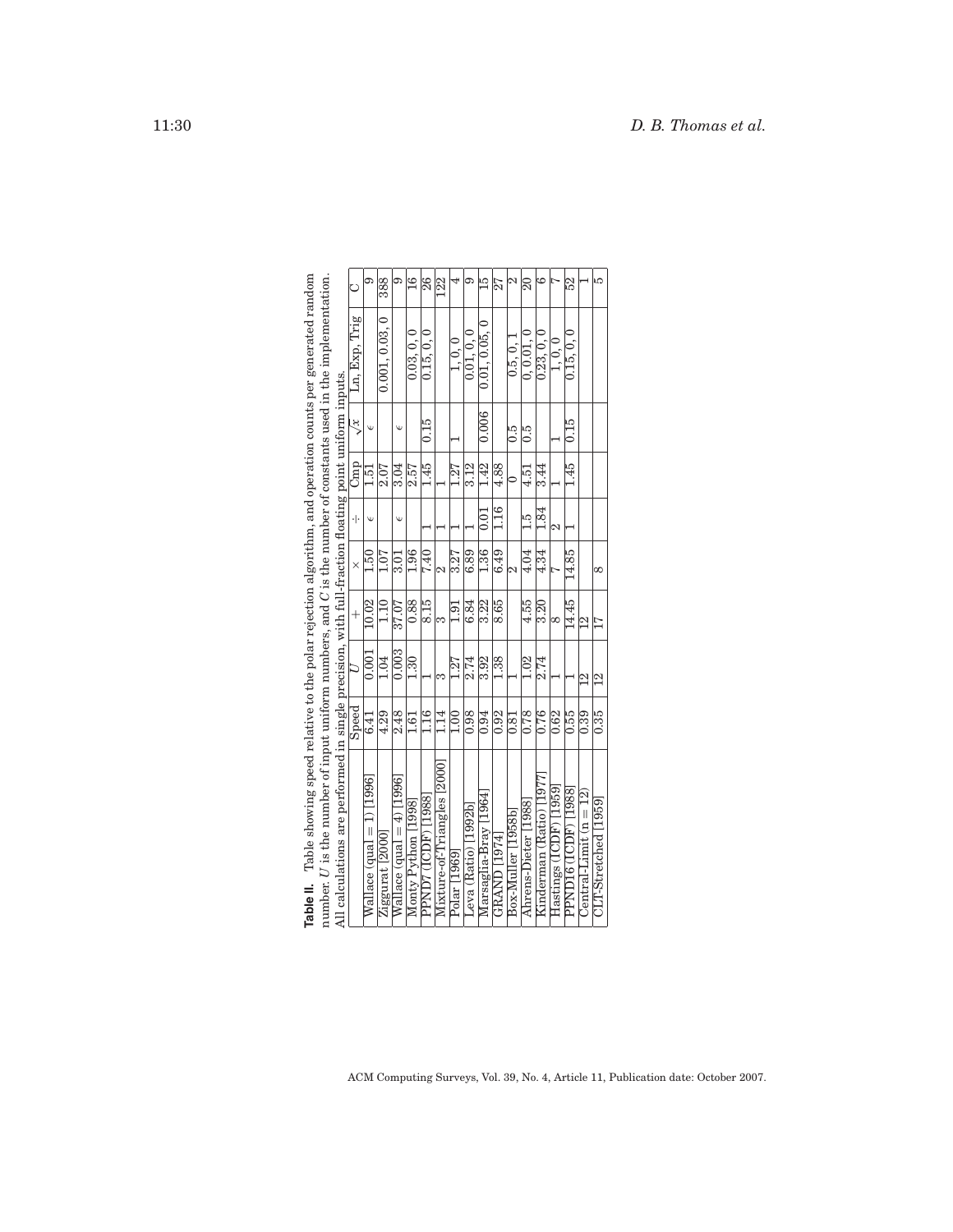**Table III.** Performance comparison of the ziggurat generator across four different platforms, using the mersenne twister generator as the source for uniform random numbers. Performance is measured using millions of generated samples per second (MSamples/s), and relative performance is in comparison to the geometric mean of the four platforms.

|           |      |              | Observed Performance |          | Adjusted for Clock Rate |          |
|-----------|------|--------------|----------------------|----------|-------------------------|----------|
| Processor | GHz  | Compiler     | MSamples/s           | Relative | MSamples/s/GHz          | Relative |
| Pentium-M | 1.73 | msvc 2005    | 37.11                | 0.78     | 21.45                   | 1.02     |
| Athlon-MP | 2.13 | msyc 2003    | 46.14                | 0.97     | 21.66                   | $1.03\,$ |
| Pentium-4 | 3.20 | $\gcd 3.4.3$ | 56.94                | 1.20     | 17.79                   | 0.84     |
| Opteron   | 2.20 | $\gcd 3.4.5$ | 52.72                | 1.11     | 23.96                   | 1.14     |



**Fig. 10**. Performance for generators on different platforms, relative to the geometric mean performance across platforms.

than the Pentium-M, even though it is running at almost twice the clock rate (possibly due to superior support for floating-point intrinsics in the Microsoft compiler). However, even with this significant variation between platforms, the relative ordering of the fastest four generators always followed that shown in Table II.

This evaluation used the Mersenne Twister as the source of uniform random numbers, as it is a well established and widely used high quality generator. However in certain situations it may be acceptable to degrade the quality of the uniform random numbers in favor of speed, or a platform may provide an instruction for fast hardware random number generation. Figure 11 compares the absolute performance of a subset of the Gaussian generators using three different uniform sources on the Opteron 2.2GHz test platform. A less complex Combined Tausworthe generator (Taus88) is used, which provides higher speed but lower statistical quality [L'Ecuyer 1996] as well as the Mersenne Twister. An even higher speed uniform generator is provided using a "Quick and Dirty" Linear Congruential generator [Press et al. 1997], which requires just one addition and one multiplication per output sample. However, it has significant statistical defects, and is only used here to provide the simplest possible generator that will allow the Gaussian generators to function correctly. In most of the cases in Figure 11, the variation in speed is small, even when moving from the complex Mersenne Twister to the extremely simple Quick and Dirty generator. The difference is most noticeable in the Ziggurat method, where performance is more than doubled by using an extremely fast uniform random number generator.

One aspect of the generator algorithms we have not considered in this article is the possible vectorization of algorithms. For obvious reasons, this has the potential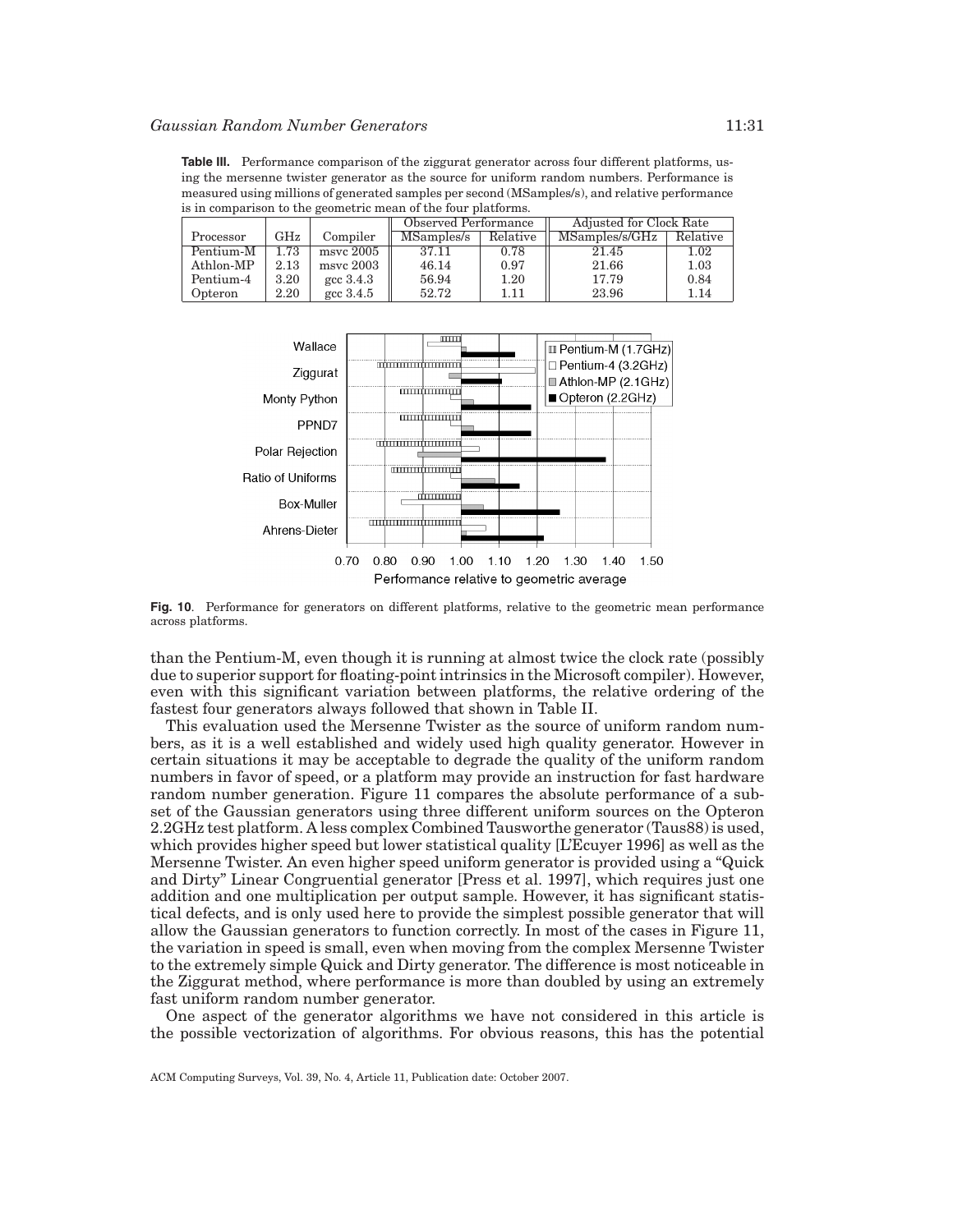

**Fig. 11**. Performance of selected Gaussian generators using different uniform random number sources on an Opteron 2.2GHz.

**Table IV.** Statistical quality of generators as measured by the  $\chi^2$  and high sigma-multiple tests for single-precision generators, using standard integer to floating-point conversion (*standard*) and fully-random fraction (*Full-Fraction*) conversion. Generators passing the  $\chi^2$  test for more than  $2^{36}$  samples are shown using "+." Where high sigma testing becomes computationally infeasible before generator failure, the point at which testing stopped is suffixed with "+." An entry of "n/a" indicates that the test or parametrisation do not apply to that particular generator.

|                             |          | $\chi^2$ Test $(\log_2(n))$ |          | High Sigma Test |
|-----------------------------|----------|-----------------------------|----------|-----------------|
|                             | Standard | Full-Fraction               | Standard | Full-Fraction   |
| Wallace $(qual = 1)$ [1996] | $^{+}$   | n/a                         | $6+$     | n/a             |
| Ziggurat [2000]             | $^{+}$   | $^{+}$                      | 8.15     | 17.4            |
| Wallace $(qual = 4)$ [1996] | $^{+}$   | n/a                         | n/a      | n/a             |
| Monty Python [1998]         | 34       | n/a                         | 8.27     | 14.88           |
| PPND7 (ICDF) [1988]         | 34       | 34                          | 4.11     | 12.64           |
| Ahrens-Dieter [1988]        | 15       | $^{+}$                      | 17.3     | 17.3            |
| Mixture-of-Triangles [2000] | 26       | n/a                         | n/a      | n/a             |
| Polar [1969]                | 36       | $^{+}$                      | 8.09     | 11.59           |
| <b>GRAND</b> [1974]         | 36       | $^{+}$                      | 9.2      | $17+$           |
| Hastings (ICDF) [1959]      | 29       | 30                          | 5.25     | 12.64           |
| Leva (Ratio) [1992b]        | $^{+}$   | $^{+}$                      | 7.91     | $17+$           |
| PPND16 (ICDF) [1988]        | 35       | $^{+}$                      | 4.11     | 13.7            |
| Marsagla-Bray [1964]        | 35       | $^{+}$                      | 8.35     | 15.78           |
| Box-Muller [1958b]          | 26       | 35                          | 5.57     | 13.96           |
| Kinderman (Ratio) [1977]    | $^{+}$   | $^{+}$                      | 7.91     | $17+$           |
| Central-Limit $(n = 12)$    | 20       | n/a                         | 0.99     | n/a             |
| CLT-Stretched [1959]        | 28       | n/a                         | 2.84     | n/a             |

to greatly speed up execution. The challenge is that it is difficult to make any general statements about vector performance in light of the many differences between different vector and SIMD architectures and in the possible ways to exploit these. The issue of vectorised random number generators has been addressed in Brent [1993] and Brent [1997], where the performance of the Box-Muller, Polar, Ratio-of-Uniforms and Wallace algorithms is considered. Of these the Wallace appears to offer the best performance.

Table IV shows the  $\chi^2$  goodness-of-fit results for the Gaussian generators as well as the tests for high sigma-multiple correctness. The  $\chi^2$  test results are presented either as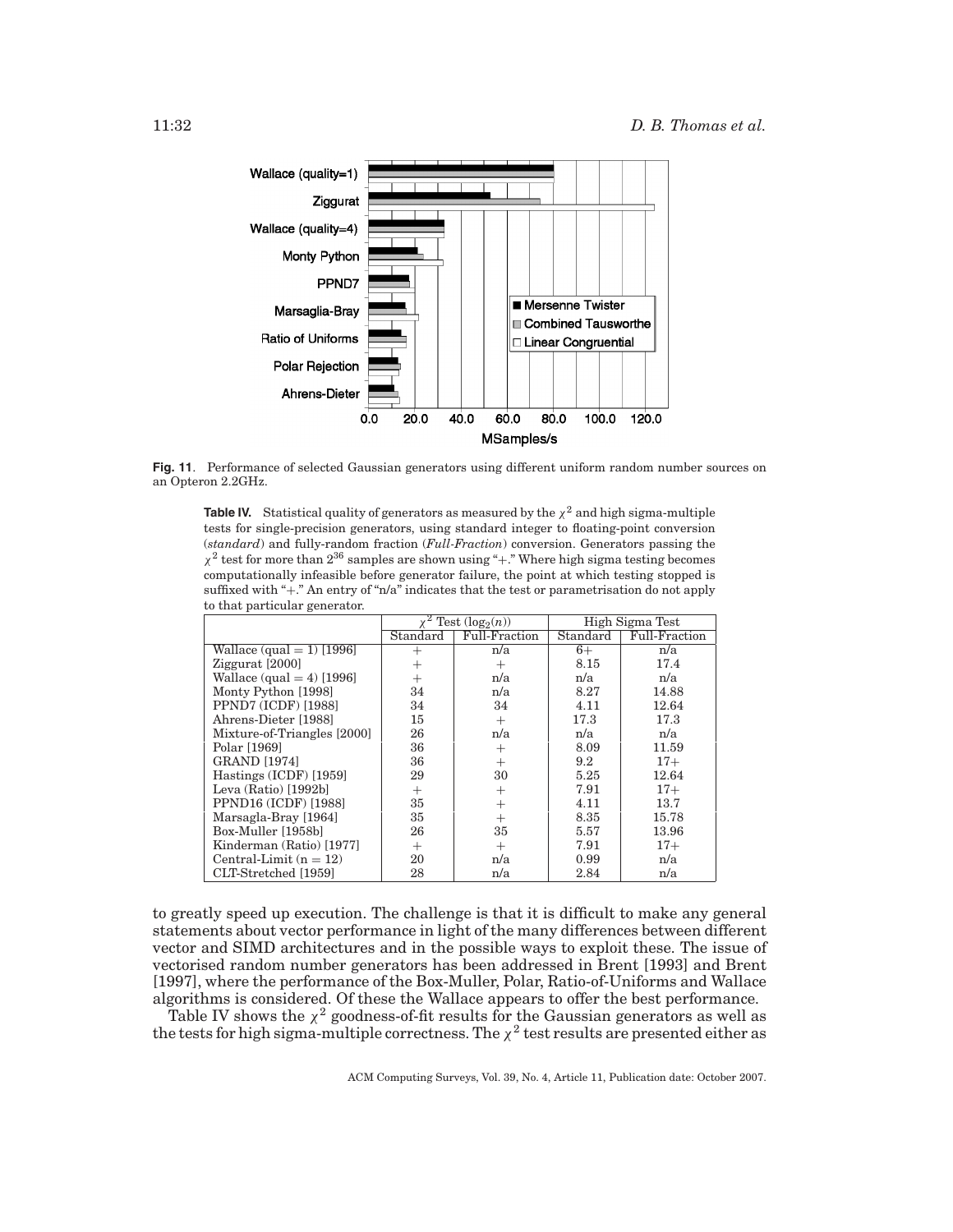|                 |  |  | <b>Table V.</b> Statistical quality of generators as measured by crush for single-precision and double- |                  |  |                  |  |  |  |
|-----------------|--|--|---------------------------------------------------------------------------------------------------------|------------------|--|------------------|--|--|--|
|                 |  |  | precision generators. All generators were tested, but only generators that failed at least one test     |                  |  |                  |  |  |  |
| are shown here. |  |  |                                                                                                         |                  |  |                  |  |  |  |
|                 |  |  |                                                                                                         | Single-Precision |  | Double-Precision |  |  |  |

|                             |          | Single-Precision      |          | Double-Precision    |
|-----------------------------|----------|-----------------------|----------|---------------------|
| Generator                   | Failures | Classes               | Failures | Classes             |
| Ziggurat [2000]             |          |                       |          | $1$ (COLL)          |
| Mixture-of-Triangles [2000] |          | 3 (MOT, SP, WD)       |          | 3 (MOT, SP, WD)     |
| <b>GRAND</b> [1974]         |          | 1(MOT)                |          |                     |
| Ahrens-Dieter [1988]        |          | $3$ (COLL, BDAY, PIS) |          | 3 (COLL, BDAY, PIS) |
| Hastings (ICDF) [1959]      |          | 1(MOT)                |          | 1(MOT)              |
| Central-Limit $(n = 12)$    | 19       |                       | 19       |                     |
| CLT-Stretched [1959]        |          | $2$ (COLL, MOT)       |          | $2$ (COLL, MOT)     |

the + symbol, indicating that the generator does not fail the tests for samples sizes less than or equal to  $2^{36}$ , as an integer, representing the binary power at which the test failed, or as not applicable  $("n/a")$  if the tests do not apply. The high sigma-multiple tests are shown as a number, indicating the point (sigma-multiple) above which the tests fail, or if suffixed with + then the point at which testing is stopped due to excessive computation time. The tests are applied in single-precision using both direct conversion from integer to floating-point random numbers, and using the method for fully-random fractions. The  $\chi^2$  tests are also applied using double-precision arithmetic, but the results are not shown here, as the only observed differences from the single-precision full-fraction results are that both the Box-Muller and PPND7 pass the  $\chi^2$  tests.

Table V shows the results of applying the Crush battery to the generators. Only generators that produce failures are shown. Single-precision results are collected by masking in 10 bits of "good" randomness after transforming to uniform as explained earlier, while double-precision tests are transformed directly. The tests were performed using both standard integer to floating-point conversion, and fully-random fraction conversion, but this was not found to change the results of the tests. The *Failures* column indicates the total number of failed tests, while the *Classes* indicates how many different types of test fail, since some classes of statistical tests are applied with different parameters. Where only a few tests fail, the specific cases are identified using the key:  $COLL =$ Collisions,  $MOT = Max-Of-T$ ,  $SP = Sample-Products$ ,  $WD = Weight-Distribution$ ,  $BDAY = Birthday$ ,  $PIS = Period-in-Strings$ .

The most commonly failed test is Max-Of-T, which collects groups of samples and examines the statistics of the maximum element in each group. Generators that produce a poor Gaussian curve fail this test due to a poor distribution in the near tails. The Ziggurat method passes all tests in single-precision, but in double-precision, fails a single test, the Collisions test. This is because in the published version of the Ziggurat algorithm [Marsaglia and Tsang 2000] the same random value is used both to select the rectangle and to provide the sample, so there is a correlation between the low bits of the sample used to select the rectangle, and the absolute magnitude of the sample. Using an independent random number generator to select the rectangle fixes this minor problem. For example, the eight least significant bits of the floating point fraction can be replaced using bit-wise operations, requiring one extra 32-bit uniform random integer for every four generated Gaussian random samples.

The test for inter-block correlations is applied to the Ziggurat and the Monty Python generators, and to the Wallace generator with quality levels (number of pool transformations per output) of 1 and 4. The slower generators are not tested due to the large numbers of samples that must be generated in these tests when the generator passes, and it is expected that all will pass apart from Wallace. Initially the test is applied to all generators for triggering thresholds from 1 to 5. The Ziggurat and Monty Python generators passed all tests.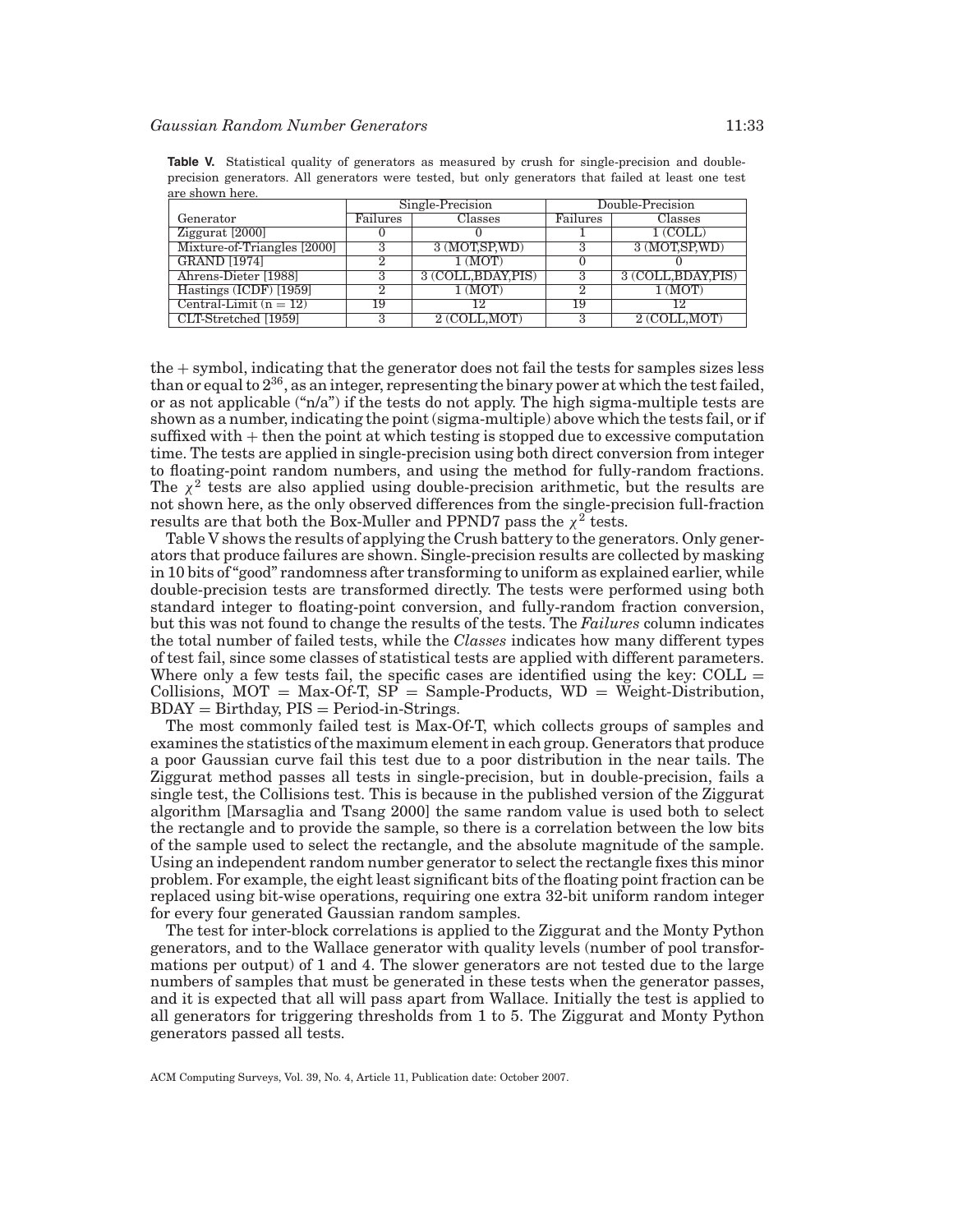Table VI. Number of samples (log<sub>2</sub>) before bias is noticeable in wallace algorithm for increasing trigger thresholds (+ means no bias detected).

|            |  | Trigger Threshold |    |    |
|------------|--|-------------------|----|----|
| Iterations |  |                   |    |    |
|            |  | 26                |    | ソツ |
|            |  |                   | 32 | 26 |
|            |  |                   |    |    |

| <b>Table VII.</b> Generation rate and uniform samples per output tail sample. |  |  |
|-------------------------------------------------------------------------------|--|--|
|                                                                               |  |  |

|                       |       |       | Algorithm Generation Rate   |       |          |      |      |      |      | Uniform Samples per Output Sample |
|-----------------------|-------|-------|-----------------------------|-------|----------|------|------|------|------|-----------------------------------|
|                       |       |       | $\mathcal{D}_{\mathcal{A}}$ | 3     | 4        |      |      |      |      | 4                                 |
| <b>GRAND</b> [1974]   | 8.80  | 8.09  | 7.85                        | 7.67  | 7.62     | 2.47 | 2.76 | 2.91 | 2.98 | 3.02                              |
| Box-Muller [1958b]    | 8.69  | 4.50  | 2.97                        | 2.15  | 1.69     | 1.00 | 1.91 | 2.97 | 4.11 | 5.30                              |
| New-Marsaglia [1984b] |       | 3.65  | 4.69                        | 5.08  | 5.26     |      | 3.05 | 2.37 | 2.19 | 2.11                              |
| Old-Marsaglia [1964]  | 10.71 | 5.48  | 3.60                        | 2.64  | 2.08     | 2.55 | 2.89 | 3.88 | 5.25 | 6.74                              |
| Polar [1969]          | 10.43 | 4.96  | 3.17                        | 2.34  | 1.84     | 2.55 | 2.89 | 3.88 | 5.25 | 6.74                              |
| PPND7 [1988]          | 15.41 | 15.41 | 15.40                       | 15.40 | $15.3\,$ |      |      |      |      |                                   |
| Ahrens-Dieter [1988]  | 4.62  | 3.91  | 2.92                        | 2.18  | 1.70     | 1.34 | 2.57 | 4.00 | 5.53 | 7.11                              |

The low-quality Wallace fails with a trigger threshold of 4, while the higher quality version fails with a trigger threshold of 5. Table VI shows the results of the tests on the Wallace generators, including the results for a trigger threshold of 6 (calculated using parallel generators). Increasing the number of iterations from 1 to 4, reduces the effect of correlations, and the table shows that if the number of iterations is increased to 8 then the correlations are no longer detectable using this test.

The results described convey several messages. First, some of the algorithms are more resilient than others when used with single-precision uniform random numbers derived directly from 32-bit integers. For example, the Box-Muller method fails beyond  $5.6\sigma$  while the Ziggurat method does not fail until  $8.1\sigma$ . That said, since values with magnitude exceeding  $8\sigma$  occur fewer than one time out of  $10^{14}$ , using a uniform random number generator with period  $\approx 10^9$  would be a very poor idea if random numbers in the  $8\sigma$  region are desired. Provided that input single-precision uniform random numbers with fully-random fractions are used, all of the tested algorithms deliver good performance to at least  $11\sigma$ , and in many cases well beyond. Since fewer than one in  $10^{27}$  Gaussian numbers can be expected to have magnitude exceeding  $11\sigma$ , it could be argued that differences among GRNGs in terms of where failure occurs in the region above  $11\sigma$  are less important. That said, it is nonetheless noteworthy that the Ziggurat and Marsaglia-Bray methods extended significantly further than the others, failing at  $17.4\sigma$  and  $15.8\sigma$  respectively.

In terms of speed, Table II shows that the Ziggurat and Wallace methods are the fastest. The Wallace method, however, is recursive, utilizing transformations of previous outputs to generate new ones. The resulting inevitable correlations are seen in Table VI. This can be mitigated by increasing the pool size and mixing in Wallace, but care must be taken so that the pool size doesn't become so large that speed, the Wallace method's most significant advantage, is sacrificed.

### **4.3. Results: Gaussian Tail Methods**

The Gaussian tail methods all use a parameter *r*, which controls the minimum absolute value that will be produced. As *r* is varied, the behavior of the methods varies, altering the acceptance ratios and computation per output random number, as well as magnitude and accuracy of the numbers used in calculations. For this reason, the tests are performed with different values of *r*.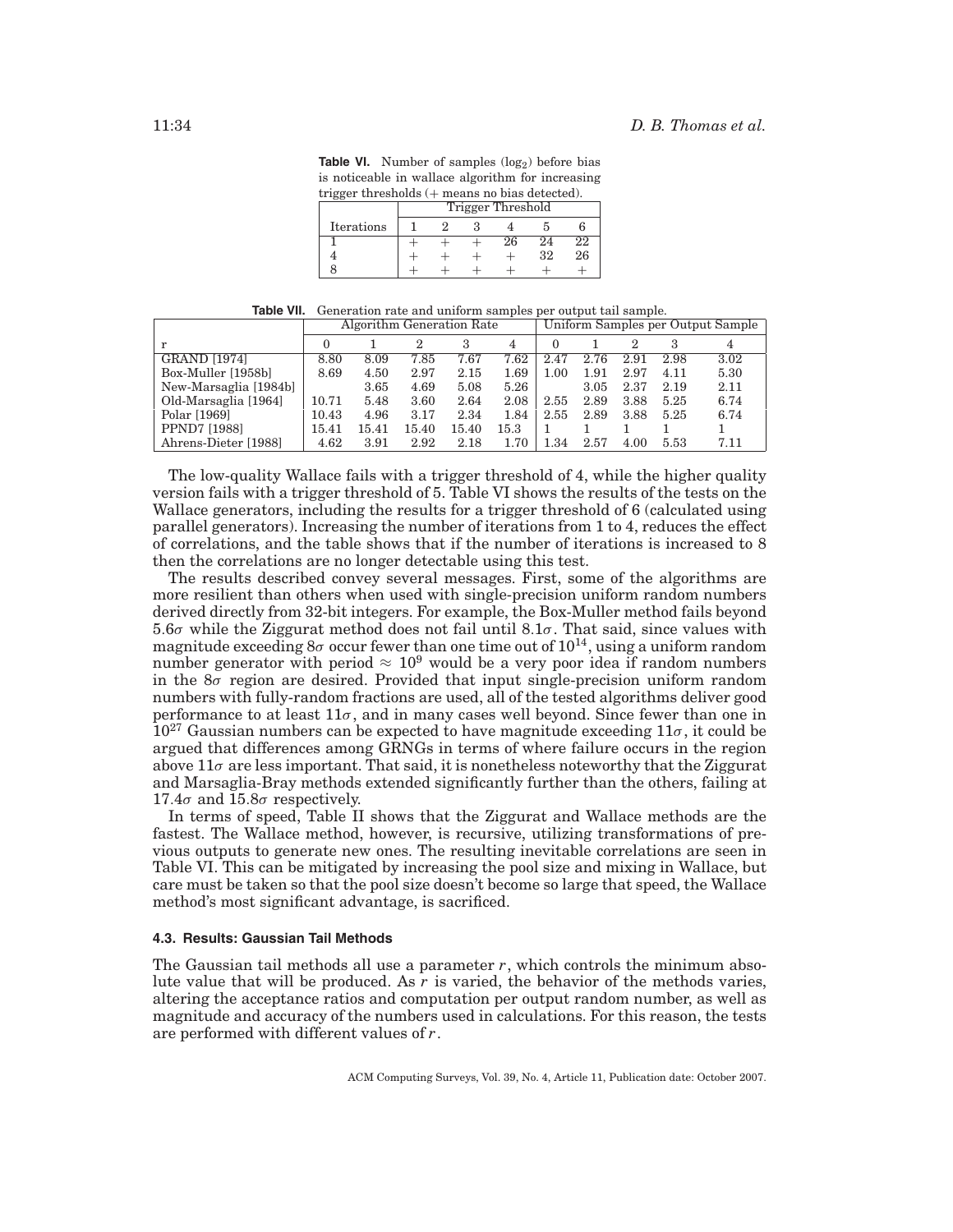| ᅜ 시<br>$\alpha$ and $\alpha$ and $\alpha$ and $\alpha$ and $\alpha$ and $\alpha$ and $\alpha$ and $\alpha$ and $\alpha$ and $\alpha$ and $\alpha$ and $\alpha$ and $\alpha$ and $\alpha$ and $\alpha$ and $\alpha$ and $\alpha$ and $\alpha$ and $\alpha$ and $\alpha$ and $\alpha$ and $\alpha$ and $\alpha$ and $\alpha$ and $\alpha$ |        |        |        |        |  |  |  |  |  |  |
|-----------------------------------------------------------------------------------------------------------------------------------------------------------------------------------------------------------------------------------------------------------------------------------------------------------------------------------------|--------|--------|--------|--------|--|--|--|--|--|--|
|                                                                                                                                                                                                                                                                                                                                         |        |        |        |        |  |  |  |  |  |  |
| Box-Muller [1958b]                                                                                                                                                                                                                                                                                                                      | 33     | 32     | 32     | 30     |  |  |  |  |  |  |
| Polar [1969]                                                                                                                                                                                                                                                                                                                            | 36     | $^{+}$ | $^{+}$ | $^{+}$ |  |  |  |  |  |  |
| Old-Marsaglia [1964]                                                                                                                                                                                                                                                                                                                    | 36     | 36     | $^{+}$ | $^{+}$ |  |  |  |  |  |  |
| New-Marsaglia [1984b]                                                                                                                                                                                                                                                                                                                   | 33     | 34     | 34     | 34     |  |  |  |  |  |  |
| <b>GRAND [1974]</b>                                                                                                                                                                                                                                                                                                                     | 36     | 36     | 36     | 36     |  |  |  |  |  |  |
| PPND7(Std) [1988]                                                                                                                                                                                                                                                                                                                       | 30     | 29     | 29     | 28     |  |  |  |  |  |  |
| Ahrens-Dieter [1988]                                                                                                                                                                                                                                                                                                                    | $^{+}$ | $^{+}$ | 36     | 35     |  |  |  |  |  |  |
| PPND7(Full) [1988]                                                                                                                                                                                                                                                                                                                      |        | 36     | 34     | 33     |  |  |  |  |  |  |

**Table VIII.** Number of sample  $(\log_2)$  before failure of  $x^2$  test for gaussian tail sampling methods.

**Table IX.** Results of high sigma-multiple tests for tail generation methods using single precision floating-point.

| Standard |     |      | Full-Fraction |        |           |       |       |
|----------|-----|------|---------------|--------|-----------|-------|-------|
|          | 2   | 3    | 4             |        | 2         | 3     |       |
| $10.2\,$ |     | 11.7 | 11.9          | $17 +$ | $17+$     | $17+$ | $17+$ |
| 5.9      | 6.6 | 7.2  | 7.5           | 14.2   | 14.9      | 15.4  | 15.6  |
| 6.6      | 7.7 | 8    | 7.9           | 14.8   | 15.9      | 17.1  | 17.4  |
| 7.9      | 8   | 8.3  | 8.6           | 14.8   | 15.9      | 17.1  | 17.4  |
| 8.2      | 8.5 | 8.9  | 9.1           | 12.8   | 13.2      | 13.5  | 13.7  |
| 4.8      | 5.7 | 6.5  | 7.1           | 12.1   | $^{12.3}$ | 12.3  | 12.2  |
|          |     |      |               |        |           |       |       |

*4.3.1.*  $\chi^2$  *Tests.* Although the tests are performed on standard and fully-random fraction floating-point numbers (using single-precision), only the standard results are shown for the majority of the tests, since there is almost no difference observed between the two. The only cases where a difference is seen are for the Box-Muller method with  $r = 1$ , where the fully-random fraction version fails at  $2^{34}$ . Interestingly, the Box-Muller method is also the only generator that degrades when higher thresholds are used: all the other generators either maintain quality or improve.

*4.3.2. High Sigma-Multiple Tests.* Table IX shows the results of the high sigma-multiple test when applied to the methods for tail sample generation. In all cases the singleprecision full-fraction versions perform significantly better than the standard singleprecision cases. The Box-Muller method performs particularly badly when the standard uniform generation method is used, and when generating samples above a threshold of one, it is only accurate out to  $5.9\sigma$ . These results suggest that this generator can only be used to generate  $\Phi(1)/\Phi(5.9) \approx 7.7 \times 10^7$  samples.

#### **5. CONCLUSION**

This article presents a survey and a classification of Gaussian random number generators. We describe a comprehensive test methodology to determine the statistical quality of the different methods, particularly with regards to the distribution in the tails. This testing has demonstrated that single-precision calculations are usually sufficient, even for applications requiring good coverage in the tails of the Gaussian distribution, as long as care is taken when converting uniform random integers to floating-point random numbers. It is shown that the Wallace method is the fastest, but can suffer from correlation problems; the Ziggurat method, the second in speed, is about 33% slower than the Wallace method but does not suffer from correlation problems. Thus, when maintaining extremely high statistical quality is the first priority, and subject to that constraint, speed is also desired, the Ziggurat method will often be the most appropriate choice. If the quality requirements are not so stringent but speed is essential then Wallace may be appropriate. One disadvantage of Ziggurat lies in the large number

ACM Computing Surveys, Vol. 39, No. 4, Article 11, Publication date: October 2007.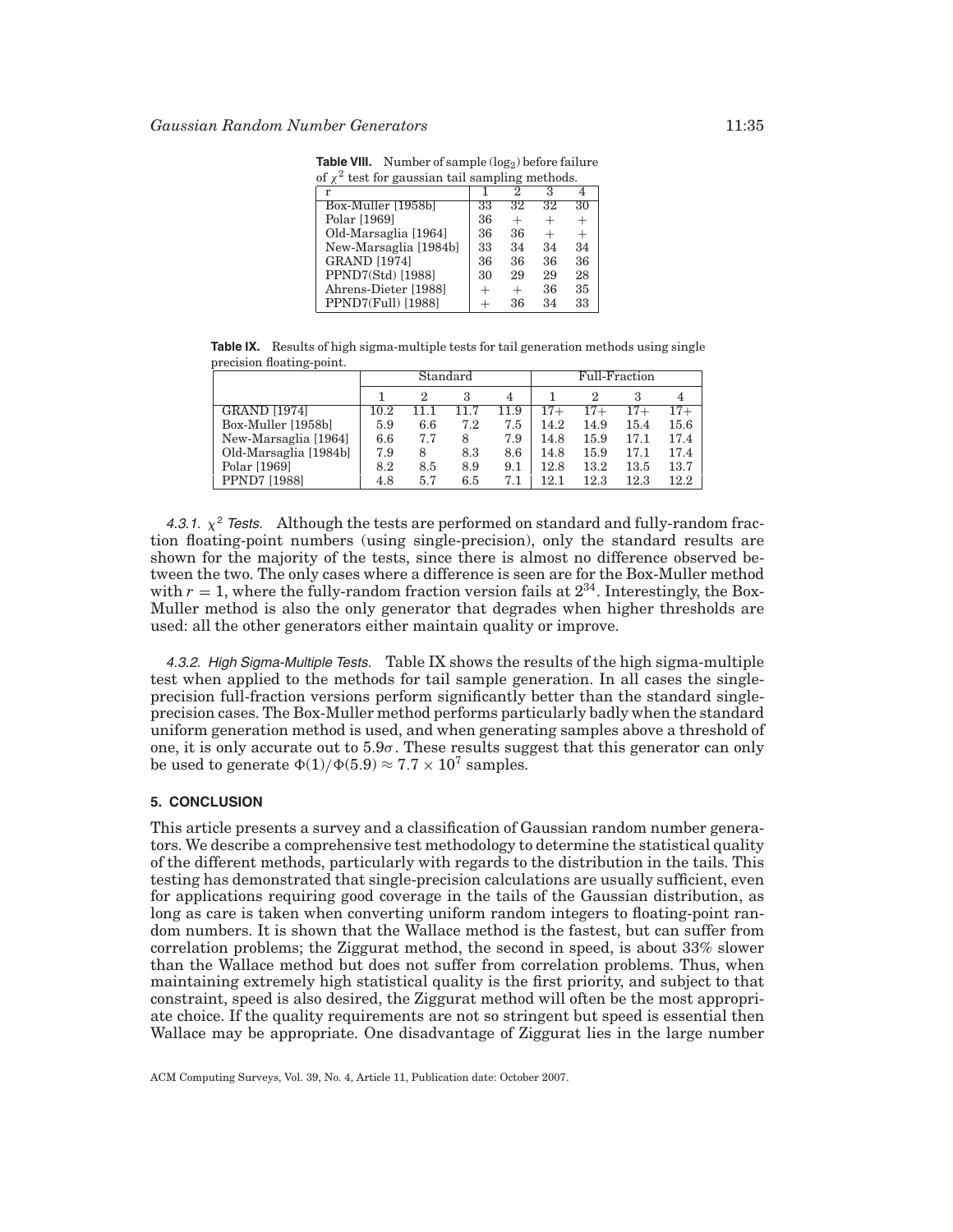of constants (388 for single-precision), so in environments where that is problematic simpler methods such as polar or GRAND may also be appropriate.

### **REFERENCES**

- AHRENS, J. H. AND DIETER, U. 1972. Computer methods for sampling from the exponential and normal distributions. *Comm. ACM 15*, 10, 873–882.
- AHRENS, J. H. AND DIETER, U. 1988. Efficient table-free sampling methods for the exponential, Cauchy, and normal distributions. *Comm. ACM 31*, 11, 1330–1337.
- ANDRAKA, R. AND PHELPS, R. 1998. An FPGA based processor yields a real time high fidelity radar environment simulator. In *Military and Aerospace Applications of Programmable Devices and Technologies Conference*.
- BELL, J. R. 1968. Algorithm 334: Normal random deviates. *Comm. ACM 11*, 7, 498.
- BOUTILLON, E., DANGER, J.-L., AND GHAZEL, A. 2003. Design of high speed AWGN communication channel emulator. *Analog Integr. Circ. Sig. Proc. 34*, 2, 133–142.
- BOX, G. E. P. AND MULLER, M. E. 1958a. A note on the generation of random normal deviates. *Annals Math. Stat. 29*, 610–611.
- BOX, G. E. P. AND MULLER, M. E. 1958b. A note on the generation of random normal deviates. *Annals Math. Stat. 29*, 2, 610–611.
- BRENT, R. P. 1974. Algorithm 488: A Gaussian pseudo-random number generator. *Comm. ACM 17*, 12, 704–706.
- BRENT, R. P. 1993. Fast normal random number generators on vector processors. Tech. Rep. TR-CS-93-04, Department of Computer Science, The Australian National University, Canberra 0200 ACT, Australia.
- BRENT, R. P. 1997. A fast vectorised implementation of Wallace's normal random number generator. Tech. Rep. TR-CS-97-07, Department of Computer Science, The Australian National University, Canberra 0200 ACT, Australia.
- BRENT, R. P. 2003. Some comments on C. S. Wallace's random number generators. *Comput. J., to appear*.
- CHEN, J., MOON, J., AND BAZARGAN, K. 2004. Reconfigurable readback-signal generator based on a fieldprogrammable gate array. *IEEE Trans. Magn. 40*, 3, 1744–1750.
- CHEN, W. AND BURFORD, R. L. 1981. Quality evaluation of some combinations of unit uniform random number generators and unit normal transformation algorithms. In *ANSS '81: Proceedings of the 14th Annual Symposium on Simulation*. IEEE Press, Piscataway, NJ. 129–149.
- DANGER, J.-L., GHAZEL, A., BOUTILLON, E., AND LAAMARI, H. 2000. Efficient FPGA implementation of Gaussian noise generator for communication channel emulation. In *ICECS'2000*. IEEE, Jounieh, Lebanon.
- DEVROYE, L. 1986. *Non-Uniform Random Variate Generation*. Springer-Verlag, http://cg.scs.carleton. ca/~luc/rnbookindex.html, New York.
- FORSYTHE, G. E. 1972. Von Neumann's comparison method for random sampling from the normal and other distributions. *Math. Computation 26*, 120, 817–826.
- GEBHARDT, F. 1964. Generating normally distributed random numbers by inverting the normal distribution function. *Math. Computation 18*, 86, 302–306.
- HÖRMANN, W. 1994. A note on the quality of random variates generated by the ratio of uniforms method. *ACM Trans. Model. Comput. Simul. 4*, 1, 96–106.
- KABAL, P. 2000. Generating Gaussian pseudo-random deviates. Tech. Rep., Department of Electrical and Computer Engineering, McGill University.
- KINDERMAN, A. J. AND MONAHAN, J. F. 1977. Computer generation of random variables using the ratio of uniform deviates. *ACM Trans. Math. Softw. 3*, 3, 257–260.
- KNOP, R. 1969. Remark on Algorithm 334 [g5]: normal random deviates. *Comm. ACM 12*, 5, 281.
- KNUTH, D. E. 1981. *Seminumerical Algorithms*, Second ed. The Art of Computer Programming, vol. 2. Addison-Wesley, Reading, Massachusetts.
- KRONMAL, R. 1964. Evaluation of a pseudorandom normal number generator. *J. ACM 11*, 3, 357–363.
- L'ECUYER, P. 1992. Testing random number generators. In *WSC '92: Proceedings of the 24th Conference on Winter Simulation*. ACM Press, New York, NY. 305–313.
- L'ECUYER, P. 1996. Maximally equidistributed combined Tausworthe generators. *Math. Computation 65*, 213, 203–213.
- L'ECUYER, P. 2001. Software for uniform random number generation: distinguishing the good and the bad. In *WSC '01: Proceedings of the 33nd Conference on Winter Simulation*. IEEE Computer Society, Washington, DC. 95–105.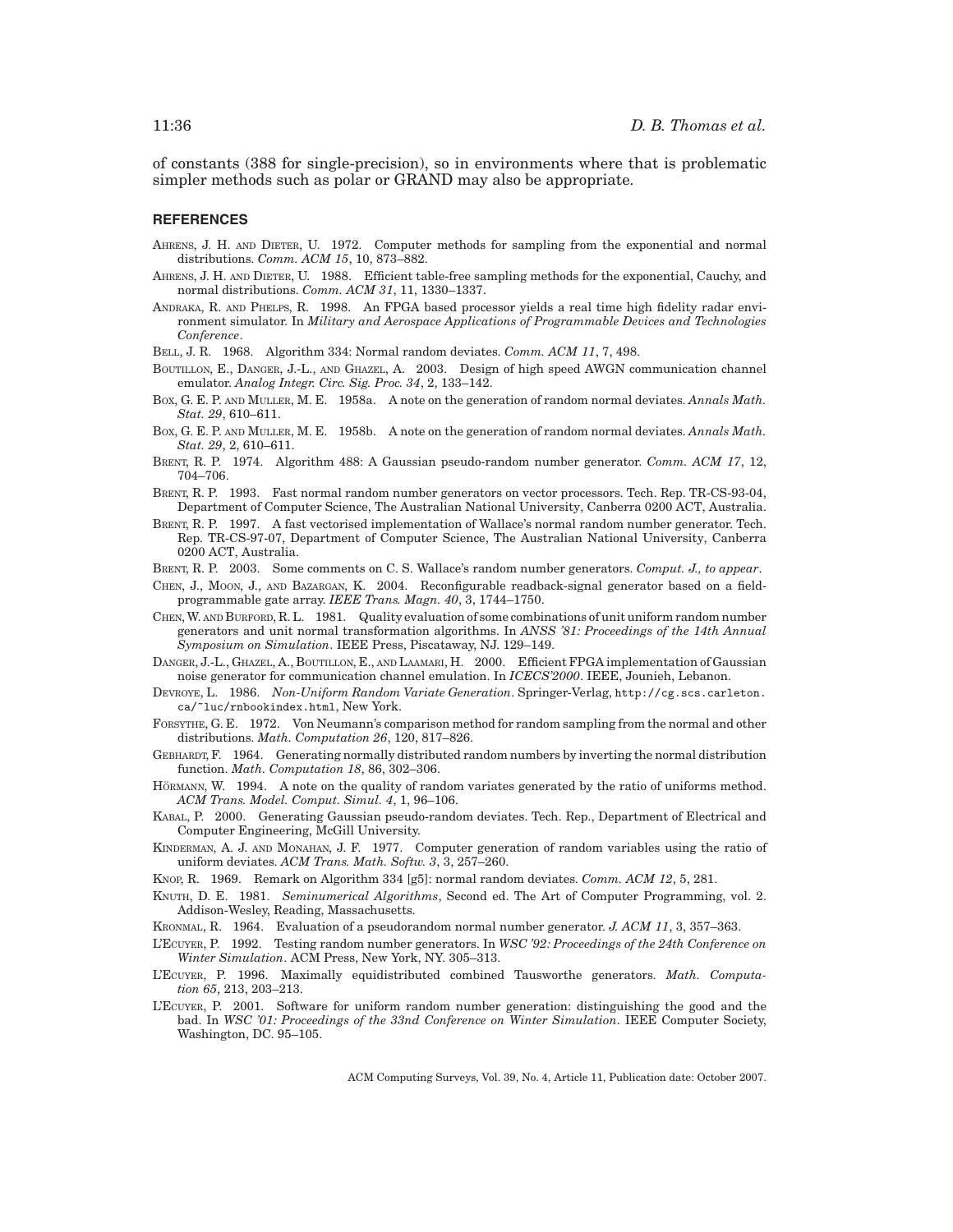L'ECUYER, P. AND SIMARD, R. 2005. TestU01. http://www.iro.umontreal.ca/~simardr/indexe.html.

- LEE, D.-U., LUK, W., VILLASENOR, J. D., AND CHEUNG, P. Y. 2004. A Gaussian noise generator for hardwarebased simulations. *IEEE Trans. Comput. 53*, 12 (Dec.), 1523–1534.
- LEHMER, D. H. 1949. Mathematical methods in large-scale computing units. In *Proceedings of the 2nd Symposium on Large-Scale Digital Calculating Machinery*. Harvard University Press, Cambridge, Massachusetts, 141–146.
- LEVA, J. L. 1992a. Algorithm 712; a normal random number generator. *ACM Trans. Math. Softw. 18*, 4, 454–455.
- LEVA, J. L. 1992b. A fast normal random number generator. *ACM Trans. Math. Softw. 18*, 4, 449–453.
- MARSAGLIA, G. 1964. Generating a variable from the tail of the normal distribution. *Technometrics 6*, 101– 102.
- MARSAGLIA, G. 1997. The Diehard random number test suite. http://stat.fsu.edu/pub/diehard/.
- MARSAGLIA, G. 2004. Evaluating the normal distribution. *J. Statis. Softw. 11*, 4, 1–11.
- MARSAGLIA, G. AND BRAY, T. A. 1964. A convenient method for generating normal variables. *SIAM Rev. 6*, 3, 260–264.
- MARSAGLIA, G., MACLAREN, M. D., AND BRAY, T. A. 1964. A fast procedure for generating normal random variables. *Comm. ACM 7*, 1, 4–10.
- MARSAGLIA, G. AND TSANG, W. W. 1984a. A fast, easily implemented method for sampling from decreasing or symmetric unimodal density functions. *SIAM J. Sci. Statis. Comput. 5*, 349–359.
- MARSAGLIA, G. AND TSANG, W. W. 1984b. A fast, easily implemented method for sampling from decreasing or symmetric unimodal density functions. *SIAM J. Sci. Stat. Comput. 5*, 2 (June), 349–359.
- MARSAGLIA, G. AND TSANG, W. W. 1998. The Monty Python method for generating random variables. *ACM Trans. Math. Softw. 24*, 3, 341–350.
- MARSAGLIA, G. AND TSANG, W. W. 2000. The ziggurat method for generating random variables. *J. Statis. Softw. 5*, 8, 1–7.
- MATSUMOTO, M. AND NISHIMURA, T. 1998. Mersenne twister: A 623-dimensionally equidistributed uniform pseudo-random number generator. *ACM Trans. Model. Comput. Simul. 8*, 1 (Jan.), 3–30.
- MCCOLLUM, J. M., LANCASTER, J. M., BOULDIN, D. W., AND PETERSON, G. D. 2003. Hardware acceleration of pseudo-random number generation for simulation applications. In *IEEE Southeastern Symposium on System Theory*. IEEE, Morgantown, WV.
- MOLER, C. 1995. Random thoughts : 10<sup>435</sup> years is a very long time. http://www.mathworks.com/company/ newsletters/news\_notes/pdf/Cleve.pdf.
- MOLER, C. B. 2004. *Numerical Computing in Matlab*. Society for Industrial and Applied Mathematics, **IISA**
- MOLLE, J. W. D., HINICH, M. J., AND MORRICE, D. J. 1992. Higher-order cumulant spectral-based statistical tests of pseudo-random variate generators. In *WSC '92: Proceedings of the 24th conference on Winter simulation*. ACM Press, New York, NY. 618–625.
- MULLER, M. E. 1958. An inverse method for the generation of random normal deviates on large-scale computers. *Mathematical Tables and Other Aids to Computation 12*, 63, 167–174.
- MULLER, M. E. 1959. A comparison of methods for generating normal deviates on digital computers. *J. ACM 6*, 3, 376–383.
- PIKE, M. C. 1965. Algorithm 267: random normal deviate [g5]. *Comm. ACM 8*, 10, 606.
- PRESS, W. H., TEUKOLSKY, S. A., VETTERLING, W. T., AND FLANNERY, B. P. 1997. *Numerical Recipes in C*, Second ed. Cambridge University Press, Cambridge.
- RUKHIN, A., SOTO, J., NECHVATAL, J., SMID, M., BARKER, E., LEIGH, S., LEVENSON, M., VANGEL, M., BANKS, D., HECKERT, A., DRAY, J., AND VO, S. 2001. A statistical test suite for random and pseudorandom number generators for cryptographic applications. NIST special publication 800-22, National Institute of Standards and Technology (NIST), Gaithersburg, Maryland See http://csrc.nist.gov/rng/.
- SCHOLLMEYER, M. F. AND TRANTER, W. H. 1991. Noise generators for the simulation of digital communication systems. In *ANSS '91: Proceedings of the 24th Annual Symposium on Simulation*. IEEE Computer Society Press, Los Alamitos, CA, 264–275.
- TEICHROEW, D. 1953. Distribution sampling with high speed computers. (PhD thesis).
- THOMAS, D. B. AND LUK, W. 2006. Non-uniform random number generation through piecewise linear approximations. In *International Conference on Field Programmable Logic and Applications*.
- WALKER, A. J. 1977. An efficient method for generation discrete random variables with general distribution. *ACM Trans. Math. Softw. 3*, 253–256.